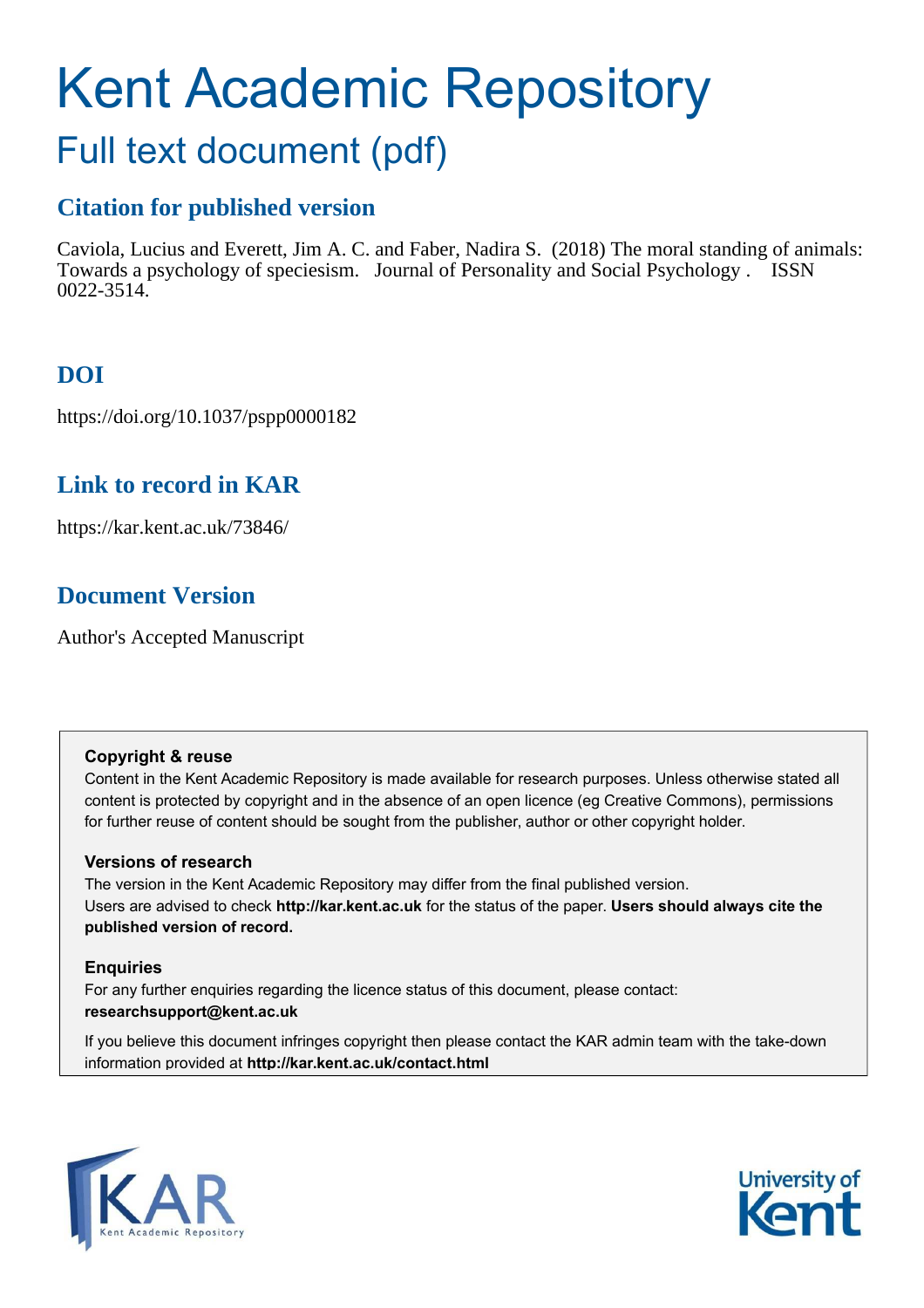# **The Moral Standing of Animals: Towards a Psychology of Speciesism**

*Journal of Personality and Social Psychology*

## Lucius Caviola, Jim A.C. Everett, and Nadira S. Faber University of Oxford

We introduce and investigate the philosophical concept of 'speciesism' — the assignment of different moral worth based on species membership — as a psychological construct. In five studies, using both general population samples online and student samples, we show that speciesism is a measurable, stable construct with high interpersonal differences, that goes along with a cluster of other forms of prejudice, and is able to predict real-world decisionmaking and behavior. In Study 1 we present the development and empirical validation of a theoretically driven Speciesism Scale, which captures individual differences in speciesist attitudes. In Study 2, we show high test-retest reliability of the scale over a period of four weeks, suggesting that speciesism is stable over time. In Study 3, we present positive correlations between speciesism and prejudicial attitudes such as racism, sexism, homophobia, along with ideological constructs associated with prejudice such as social dominance orientation, system justification, and right-wing authoritarianism. These results suggest that similar mechanisms might underlie both speciesism and other well-researched forms of prejudice. Finally, in Studies 4 and 5, we demonstrate that speciesism is able to predict prosociality towards animals (both in the context of charitable donations and time investment) and behavioral food choices above and beyond existing related constructs. Importantly, our studies show that people morally value individuals of certain species less than others even when beliefs about intelligence and sentience are accounted for. We conclude by discussing the implications of a psychological study of speciesism for the psychology of human-animal relationships.

*Keywords:* speciesism, prejudice, prosocial behavior, human–animal relations, helping

*© 2018, American Psychological Association. This paper is not the copy of record and may not exactly replicate the final, authoritative version of the article. Please do not copy or cite without authors permission. The final article will be available, upon publication, via its DOI: 10.1037/pspp0000182*

*Please note that this the authors' copy of the published manuscript, provided for the purpose of disseminating academic research openly. For referencing purposes, please see the final published manuscript for the correct page numbers.*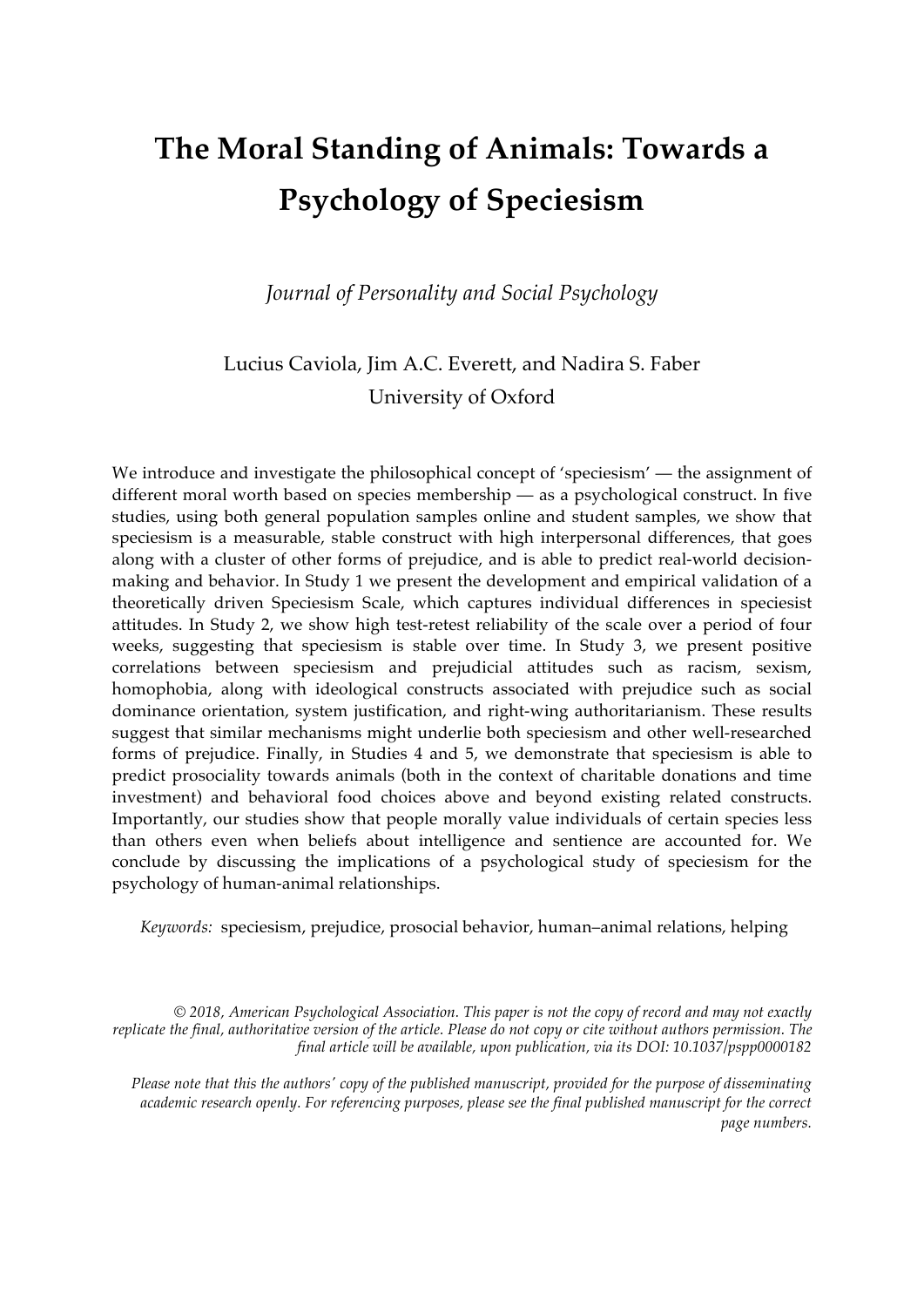### **The Moral Standing of Animals: Towards a Psychology of Speciesism**

Human relationships with non-human animals are complex. Some animals are treasured as pets, receive our love and devotion and are provided with a diet and quality of health care better even than some humans in the developing world. Other animals, in contrast, are factory farmed and slaughtered so that their bodies can provide the meat we share with our pets. Yet other animals are regarded as experimental subjects, sources of entertainment, or industrial equipment. Any observer who had not been socialized to view this as normal would likely be struck by this inconsistency of moral worth attributed to animals in human societies. In this paper, we attempt to understand this paradoxical treatment by importing the philosophical concept of speciesism into a social-psychological examination of human-animal relationships.

#### **The Philosophy of Speciesism**

Philosophers have long noted the inconsistency in our regard for animals, but it is only in recent decades that the systematic consideration of human-animal relations has really flourished and entered the public domain. Our relationships with animals have been called "*speciesist*" — a term introduced and popularized in the 1970s and specifically intended to draw a parallel with other forms of unjustified discrimination, such as racism and sexism (Horta, 2010; Ryder, 2006, Singer, 1975; 1979; Singer & Mason, 2007). Speciesism, in the philosophical literature, refers to the assignment of different inherent moral status based solely on an individual's species membership. As implicit in the definition of speciesism and its very name, speciesism can be understood in both a descriptive and a normative sense.

Descriptively, speciesism is a concept that explains how people behave; namely that they *do*, as a matter of fact, assign moral worth to individuals on the basis of species membership, such that people can therefore be accurately described as having *speciesist attitudes*. Normatively, much work on speciesism is rooted in the claim that people *should not* assign different moral values to individuals based solely on their species membership, with analogies made with treating people differently solely based upon their race (racism) or gender (sexism). This paper is concerned with speciesism as a psychological phenomenon and, therefore, in a descriptive sense.

Speciesism manifests itself in the nearuniversal belief that humans are intrinsically more valuable than individuals of other species. It also manifests itself in the belief that differential treatment of species that have comparable mental and emotional capabilities, such as pigs and dogs, is morally justifiable. These manifestations of speciesism are ubiquitous, underpinning practices such as the mass factory farming of animals for food, the use of animals for human entertainment in circuses, and legal systems that view animals as property and deny them basic rights such as the right to bodily integrity. For example, we treat dogs with special moral status while simultaneously factory farming and eating pigs — despite the fact that dogs and pigs have similar mental and emotional capabilities (Mendl, Held, & Byrne, 2010). Such manifestations of speciesism are, descriptively, familiar to all, even if one might deny there is anything, normatively, wrong with this. Speciesism—like racism and sexism—is observed throughout history and across cultures. Just like ethnic prejudice is observed in all societies but is directed against different groups based on local traditions and history, speciesism appears evident across cultures but is expressed differently across the world (see Amiot &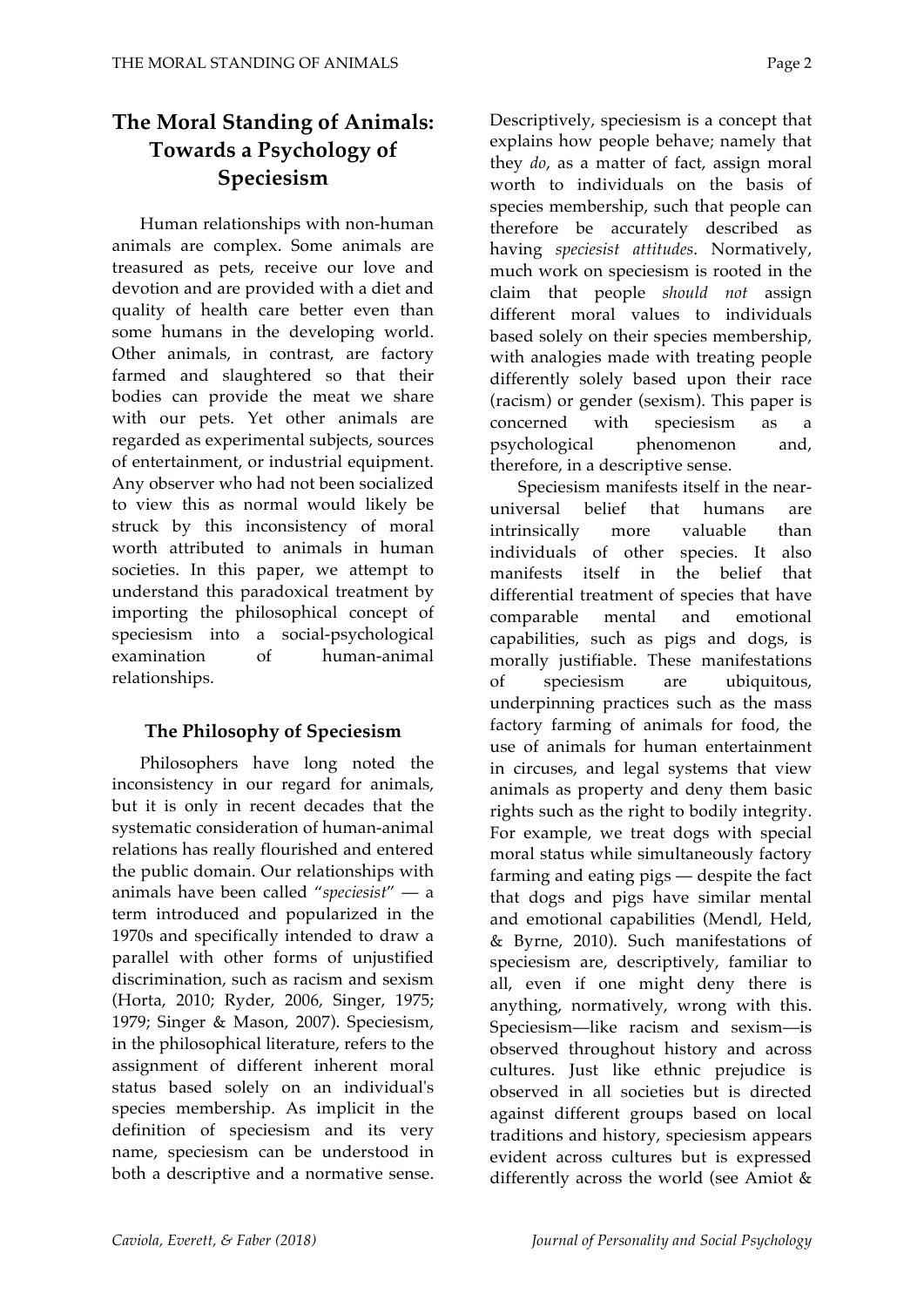Bastian, 2015). Consider dogs and cats: in China they are considered food and thus akin to other animals like pigs, but in Western societies they are seen as 'one of the family' and thus have a much higher status than pigs (Simoons, 1990). Or consider cows: routine fare on the dinner plate in many Western countries, but forbidden from being eaten and revered as sacred animals in Hindu societies. These culturally determined manifestations of speciesism occur not just across cultures but also across time. Horses were once routinely consumed in Western countries for centuries, but now horsemeat consumption has substantially declined and the perceived moral status of horses has increased (Gade, 1976).

At this point, one might ask whether it is really speciesism that best explains why we treat people and animals differently based on their species (for philosophical criticism of speciesism as a concept see Diamond, 1978; Kagan, 2016, Williams, 2009). Just as it has been argued in history that unequal treatment of races is morally justified because members of different races (supposedly) differ in their intelligence or physical capabilities, might it not be species membership *per se* that results in differential treatment, but rather other traits that happen to correlate with species membership? Three of the most common objections to the utility of the speciesism concept, raised by philosophers and laypeople alike, are that rather than reflecting a speciesist bias, humans devalue animals because: a) animals are less cognitively able than humans; b) animals, unlike humans, cannot be moral agents (i.e. they cannot reciprocate in moral interactions and cannot be held morally or legally responsible for their actions); or c) animals are less sentient (i.e. able to feel and experience things such as suffering) than humans.

Were any of the above the true cause of human treatment of animals, speciesism would be a redundant concept. And yet, careful analysis suggests that this is not the case. When each of the above reasons is investigated more fully, they are shown to be incomplete explanations (see, for example, Horta, 2010).

- a) First, the argument from cognitive abilities (i.e. that humans devalue animals because they are less cognitively able than humans) fails to account for why people place different moral value on different animals that have similar cognitive abilities. Pigs, for example, have higher cognitive abilities than dogs, and even pass a weak version of the mirror test, indicating some level of selfawareness (Broom, Sena & Moynihan, 2009). It cannot, therefore, simply be cognitive abilities that determine treatment, because otherwise pigs would be treated as equal, and maybe even superior, to dogs. Of course, some people might morally value pigs less than dogs because they incorrectly assume that pigs are less intelligent than they actually are, which might be driven by motivated reasoning (e.g. Bastian et al., 2012). But such incorrect assumptions and/or motivated reasoning cannot explain clear cases of people valuing certain individuals less despite being fully aware that they are equally or more intelligent than others (for example, chimpanzees vs. severely mentally disabled humans, see point b).
- b) Second, the arguments from both cognitive abilities and moral agency (i.e. humans devalue animals because animals, unlike humans, cannot be moral agents) are countered with the example of severely mentally disabled humans. Humans grant equal moral status to severely mentally disabled humans and healthy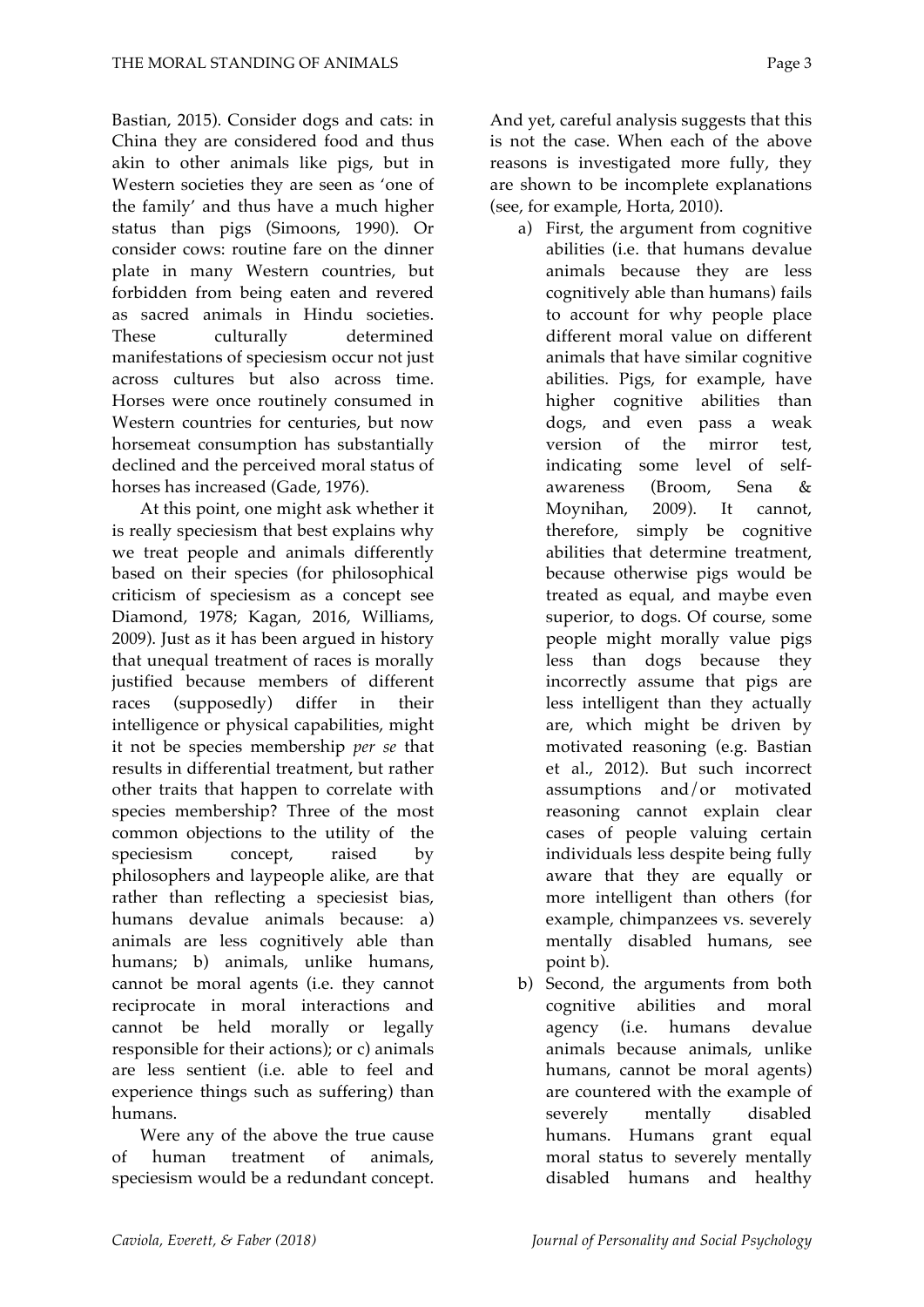individuals despite their lack of cognitive and reciprocal abilities they may even grant such individuals enhanced moral status in light of their vulnerability. Moreover, it seems that most people would place less moral value on a chimpanzee than on a human with very severe mental disabilities even in cases where they know that the chimpanzee has higher cognitive abilities than said human. Neither cognitive abilities nor the potential for reciprocal morality, then, seem to accurately account for the way we treat members of different species, because otherwise we should afford greater weight to the treatment of intelligent animals over severely disabled humans.

c) Third, the argument from sentience (i.e. animals do not feel and experience things such as suffering) fails because empirical data has shown that many animals — and in particular vertebrate, like pigs, dogs, and cows — are capable of suffering to an extent analogous to humans (Low et al., 2012). It is possible, however, that people systematically underappreciate the level of sentience in many animals. Moreover, even in the absence of this overwhelming scientific data, we can observe that people do not typically doubt the sentience of, for example, human infants despite the fact that the behavior of infants offers weaker evidence for sentience than the behavior of, for example, an average adult chimpanzee.

Given these arguments, the standard objections to the utility of the philosophical concept of speciesism are unconvincing. People do seem to assign worth to different species solely on

species membership. And even if one disagrees on just how unconvincing these criticisms are, it seems clear that they are not strong enough to halt discussion of speciesism in its tracks. From a philosophical perspective, the paradoxical treatment of animals can be usefully, and informatively, described as speciesist. And indeed this is where speciesism has most often been used—in philosophy. But could speciesism also be a useful psychological construct, shedding deeper light on the way that humans think about animals? We argue that it can.

#### **The Psychology of Speciesism**

In this paper, we present speciesism as a psychological construct, suitable for psychological investigation. Specifically, we are interested in the empirical truth of the psychological claims implicit in the philosophical discussion of speciesism: first, the primary claim that people assign moral worth to individuals on the basis of species membership alone; and second, the claim that speciesism is a form of prejudice analogous to other prejudicial attitudes. Philosophers have debated these claims, but relatively little empirical work has been conducted to test whether these claims are, as a matter of fact, true. Do people, in actuality, assign moral worth to individuals on the basic of species membership; and are these speciesist attitudes connected to other prejudicial attitudes? By rigorously examining this, it becomes possible to bring the concept of speciesism into the study of intergroup relations and prejudice more generally, thus providing new insights and directions for research for both topics.

Our preliminary aim, upon which all later aims depend, was (Aim I) to develop a reliable and valid scale to measure speciesism as a psychological construct (Studies 1 and 2). Once this was achieved, we aimed to look at (Aim II) the extent to which speciesism can psychologically be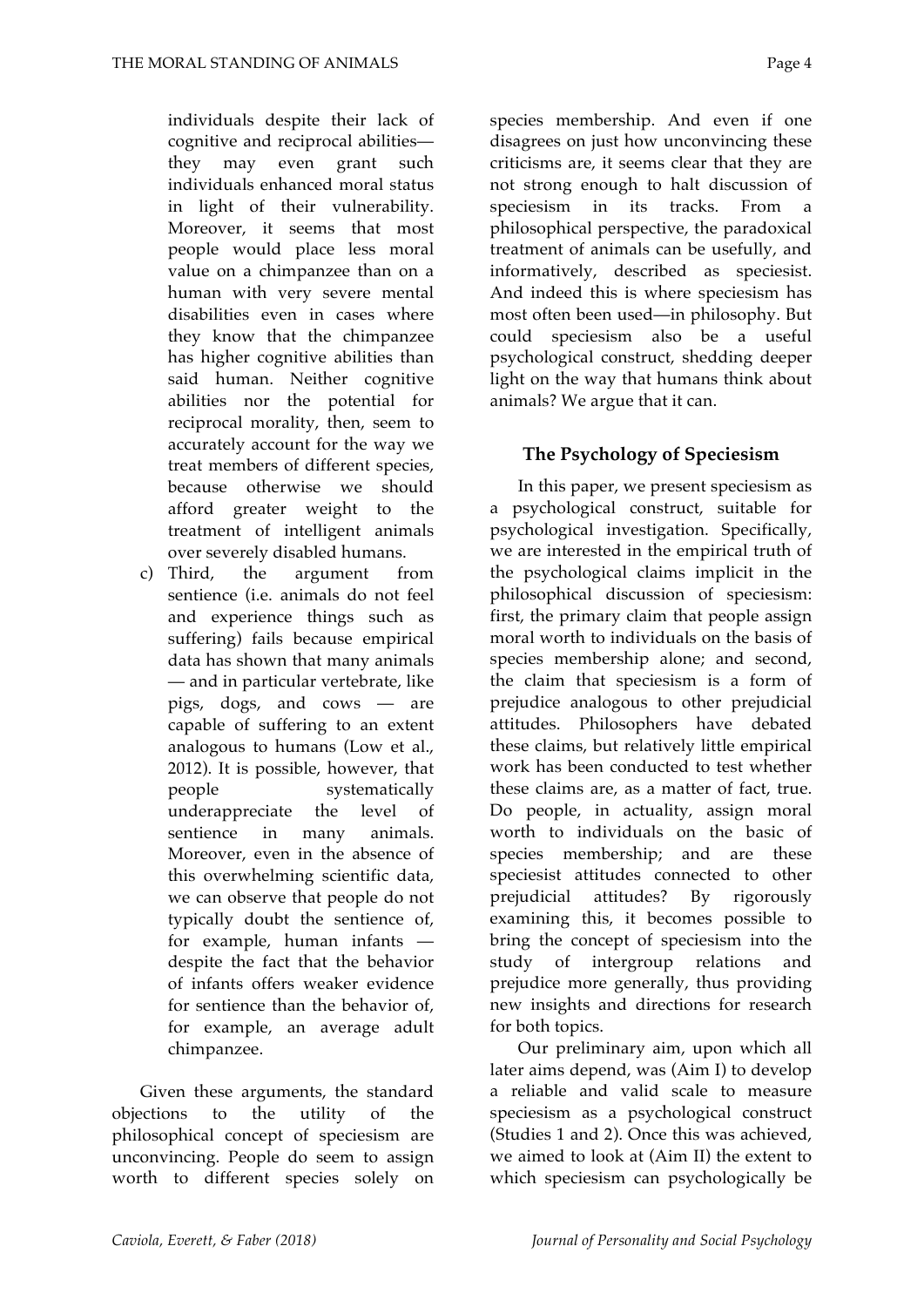considered a form of a prejudice (Study 3), by testing whether (Aim IIa) speciesism correlates with other forms of prejudice, and whether (Aim IIb) speciesism, like other forms of prejudice, is driven by socio-ideological factors such as social dominance orientation that maintain other forms of intergroup conflict. To the extent that speciesism is a form of prejudice it should be correlated with prototypical examples of prejudice and be driven by the same kind of processes that drive other prejudices. Moreover, we aimed to explore the relationship between speciesism with empathic concern and actively open-minded thinking (Aim IIc). Finally, we aimed to look at (Aim III) whether speciesism predicts behavior, such as the degree of help directed towards individuals of different species or the likelihood of choosing certain food products over others (Studies 4 and 5).

To what extent is it reasonable, on empirical grounds, to view speciesism as a form of prejudice? It is here that psychology has a real and important role to play. If it can be shown that speciesism is psychologically related to other forms of prejudice, the philosophical case for it can be strengthened. One typical definition of prejudice is that it refers to "any attitude, emotion, or behavior toward members of a group, which directly or indirectly implies some negativity or antipathy toward that group" (Brown, 2010, p. 7). Speciesism seems to fit that definition as it involves negative beliefs, emotions, and behavior directed towards others based on species membership. Most people believe that pigs matter less than dogs (attitude), feel disgust towards rats but love towards cats (emotion), and accordingly treat pigs and rats much worse than they treat dogs and cats (behavior). Moreover, in addition to fitting the definition of prejudice, we aim to show that speciesism shares properties and underlying psychological mechanisms with other phenomena referred to as prejudice.

#### **Previous Research**

As noted above, surprisingly little psychological research has focused on the discrimination against animals (for one of the first papers, see Plous, 1993). There are, however, some previous and more recent studies on human-animal relations, their underlying attitudes, mechanisms and resulting practices that suggest it is in fact useful to consider speciesism in terms of intergroup bias, prejudice, and discrimination.

#### *The Social Dominance Human-Animal Relations Model (SD-HARM)*

The first connection between speciesism and intergroup bias comes in the form of *social dominance orientation* (SDO: Pratto, Sidanius, Stallworth, & Malle, 1994). People differ in how much they support or oppose group-based dominance and inequality amongst social groups, and this variance can be referred to as differences in social dominance orientation. Differences in SDO predict prejudicial attitudes towards a variety of human social groups, including ethnic minorities, housewives, people with mental health difficulties, and people who are obese or perceived as unattractive (e.g. Duckitt & Sibley, 2007). Critically for a discussion of speciesism, SDO also relates to how people feel about inequality between humans and animals. Recent studies suggest that people who believe in the superiority of humans over animals also believe in the superiority of some humans over others (Costello & Hodson, 2009; Dhont & Hodson, 2014; Dhont, Hodson, Costello & MacInnis, 2014). Accordingly, Dhohnt, Hodson and Leite (2016) have proposed the Social Dominance Human-Animal Relations Model (SD-HARM) whereby the same socio-ideological beliefs that legitimize hierarchies amongst human groups also seem to legitimize hierarchies of humans over animals. Such findings suggest that it would be fruitful to consider speciesism in terms of intergroup conflict, if both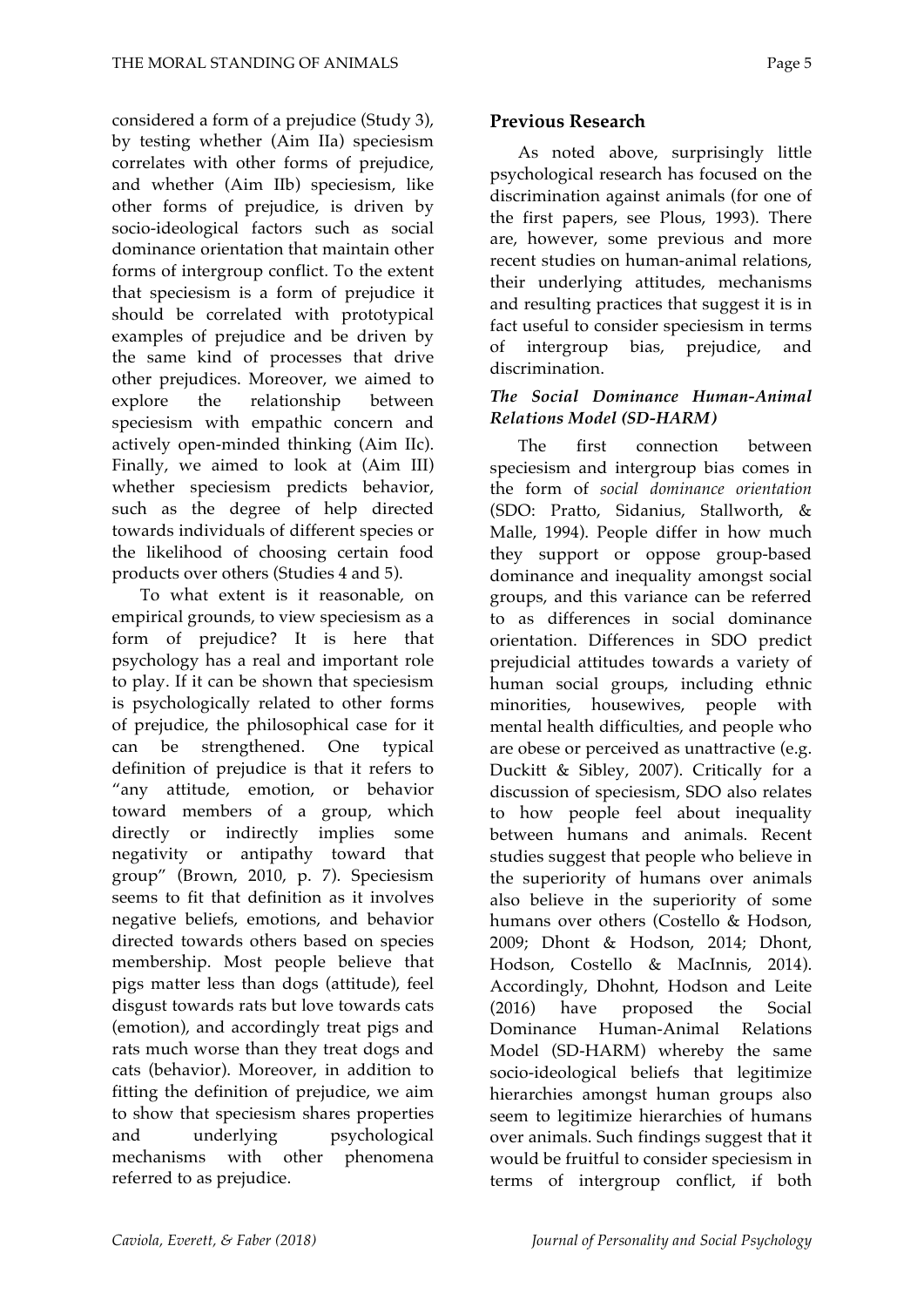speciesism and other forms of prejudice depend on similar psychological beliefs.

#### *Dehumanization and the Interspecies Model of Prejudice (ISMP)*

The second connection between speciesism and intergroup conflict comes from work on dehumanization, and specifically research suggesting that intergroup dehumanization is linked with beliefs in the superiority of humans over animals. Dehumanization is the psychological process by which other people are seen as less "human" and therefore not worthy of full moral concern, and is a critical part of intergroup conflict (Haslam, 2006). The language of dehumanization, such as referring to black people as "apes", Jews as "rats" and women as "bitches", works to strip the victim of moral worth, as it is assumed that actual apes, rats, and dogs could not merit full moral consideration. Two distinct accounts have been proposed to explain the relationship between dehumanization and attitudes towards animals.

One the one hand, it has been suggested that just as some people dehumanize human out-groups by reducing attribution of mental states, they also *de-mentalize* animal out-groups. Specifically, the denial of animals' capability to suffer, known as dementalization, can reduce moral concern for animals (Bastian et al., 2012; Kozak, Marsh, & Wegner, 2006). Indeed, research shows that a person's moral concern for animals is closely related to how much they believe animals can suffer (Waytz, Gray, Epley, & Wegner, 2010).

On the other hand, according to the *Interspecies Model of Prejudice* (ISMP: Costello & Hodson, 2014), belief in an insurmountable human–animal divide is the foundation for out-group dehumanization. That is, dehumanization is made possible by the moral gulf between human and animals: By likening out-group members to 'inferior' animals,

people who endorse social dominance are able to remove their victims from the 'human' sphere of moral concern and place them in the 'animal' sphere where no moral consideration is necessary. The existence of the human-animal gulf therefore functions to facilitate prejudice and discrimination between groups of humans as well as between humans and animals. In support of this theory, it was demonstrated that when similarities between animals and humans are pointed out not only speciesism is reduced but also moral concern for marginalized human out-groups is increased (Bastian, Loughnan, Costello, & Hodson, 2012).

#### *The Meat Paradox and Carnism*

A related emerging field of research has started to investigate the psychology surrounding practices of eating animals (Loughnan & Bastian, 2014). Most people do not want to hurt animals, yet continue to eat meat. This widespread phenomenon has been referred to as the 'meat paradox' (Loughnan et al., 2010; Loughnan, Bastian, & Haslam, 2014). Both active (motivated reasoning) and passive (e.g. social norms) dissonance avoidance can account for the meat paradox (Bastian & Loughan, 2017).

A main driver of the meat paradox is de-mentalization (discussed above). People tend to de-mentalize animals they classify as food (e.g. Bastian et al., 2012) and judge animals that are categorized as food (e.g. pigs, cows, chickens) as having lower capability to suffer than animals that are typically not categorized as food (e.g. cats, dogs, horses; Bilewicz, Michalak, & Kamińska, 2016; Bratanova, Loughnan, & Bastian, 2011). Moreover, people are more likely to de-mentalize animals if they have recently eaten meat (Loughnan, Haslam, & Bastian, 2010) or if they anticipate eating meat soon (Bastian et al., 2012; Bastian & Loughnan, 2016).

It has been argued that meat consumption is legitimized by a set of ideological beliefs referred to as 'carnism' (Joy, 2011; Monteiro, Pfeiler, Patterson &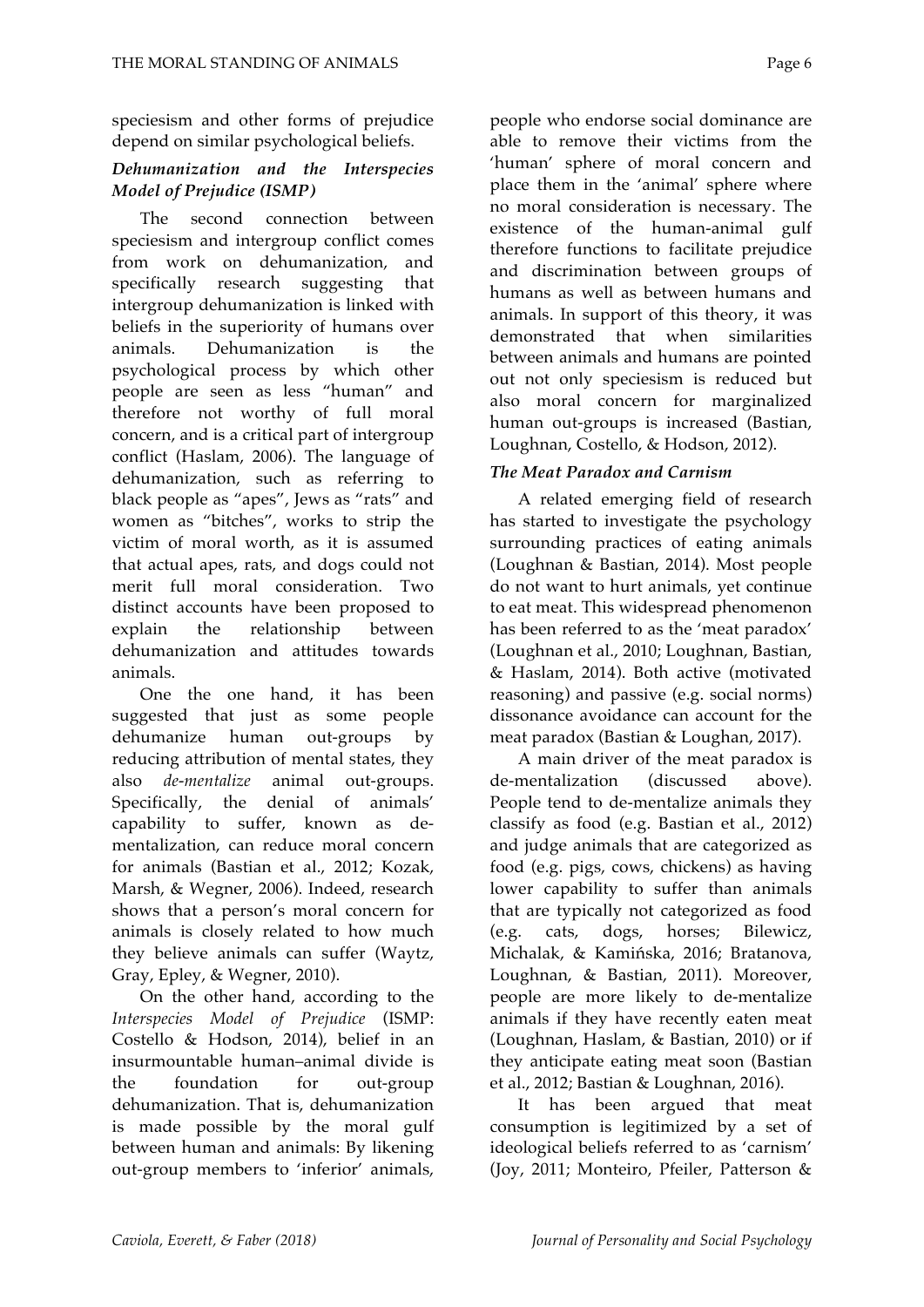Milburn, 2017). Eating meat, for example, is justified on the basis of it being natural, normal, necessary, and nice ("The 4 Ns"; Piazza et al., 2015). Furthermore, carnism shows in the justification of killing animals for food purposes (Monteiro et al., 2017). Conceptually, carnism is a specific subset of speciesist beliefs and practices, namely those related to the categorization of certain animals as food. Psychologically, we would expect carnism and speciesism to be to some extent distinct due to the fact that many people care about animals in general while at the same time defending meat consumption and its practices (i.e. meat paradox). Overall, however, it seems likely that the two are not just conceptually but also psychologically strongly linked.

#### **Measuring Speciesism**

To study speciesism, we need a convenient way of measuring speciesist attitudes. There are currently two established scales that attempt to capture general attitudes towards animals: Herzog, Betchart, and Pittman's (1991) *Animal Attitude Scale* and Wuensch, Jenkins, and Poteat's (2002) *Animal Rights Scale*. Both scales capture important aspects of people's attitudes towards animals. For many reasons, however, we argue that a new scale is needed in order to examine the psychology of speciesism specifically with sufficient precision. Dhont et al. (2014; 2016) and Piazza et al. (2015) have also recognized the need for a new way to measure speciesism, and to this end developed ad hoc measurement instruments to help elucidate how humans think about animals. However, while these instruments have been used to good effect to advance our understanding of human-animal relationships, they suffer from theoretical limitations and were produced without statistical validation and established scale development procedures. A comprehensive validated measuring tool for speciesism therefore remains

unavailable in the existing literature, for multiple reasons.

First, existing scales do not explicitly capture speciesism, as it is properly defined: Attributing moral status to an individual solely on the basis of their species. Instead, existing scales capture related, yet distinct, concepts such as general attitudes towards animals or views on animal rights.

Second, some items in existing scales confound empirical and normative issues. Consider the following item by Wuensch et al. (2002): "Most cosmetics research done on animals is unnecessary and invalid". This item is limited as it confounds the normative belief that animals should not be subjected to suffering with the empirical belief in the efficacy of scientific testing. There is no way to accurately respond to the item if, for example, you believe the research is scientifically valid but morally abhorrent, or if you believe the research is morally acceptable but scientifically useless. Or consider another item on the scale, which reads: "There are plenty of viable alternatives to the use of animals in biomedical and behavioral research" (Wuensch et al., 2002). Again, this item is flawed as it relates to an empirical fact, not a belief about the moral standing of animals. A coherent anti-speciesist could believe that there are few viable alternatives to the use of animals in research while maintaining testing on animals is morally wrong.

Third, a common difficulty in capturing speciesism is that people who endorse anti-speciesism can come to different conclusions about certain practices depending on the philosophical position they hold, such as consequentialism and deontology. Consequentialism, including utilitarianism, is the moral view that the rightness of an action depends only on its consequences (Bentham, 1789/1961; Mill, 1861). Deontology is the moral view that certain actions are forbidden irrespective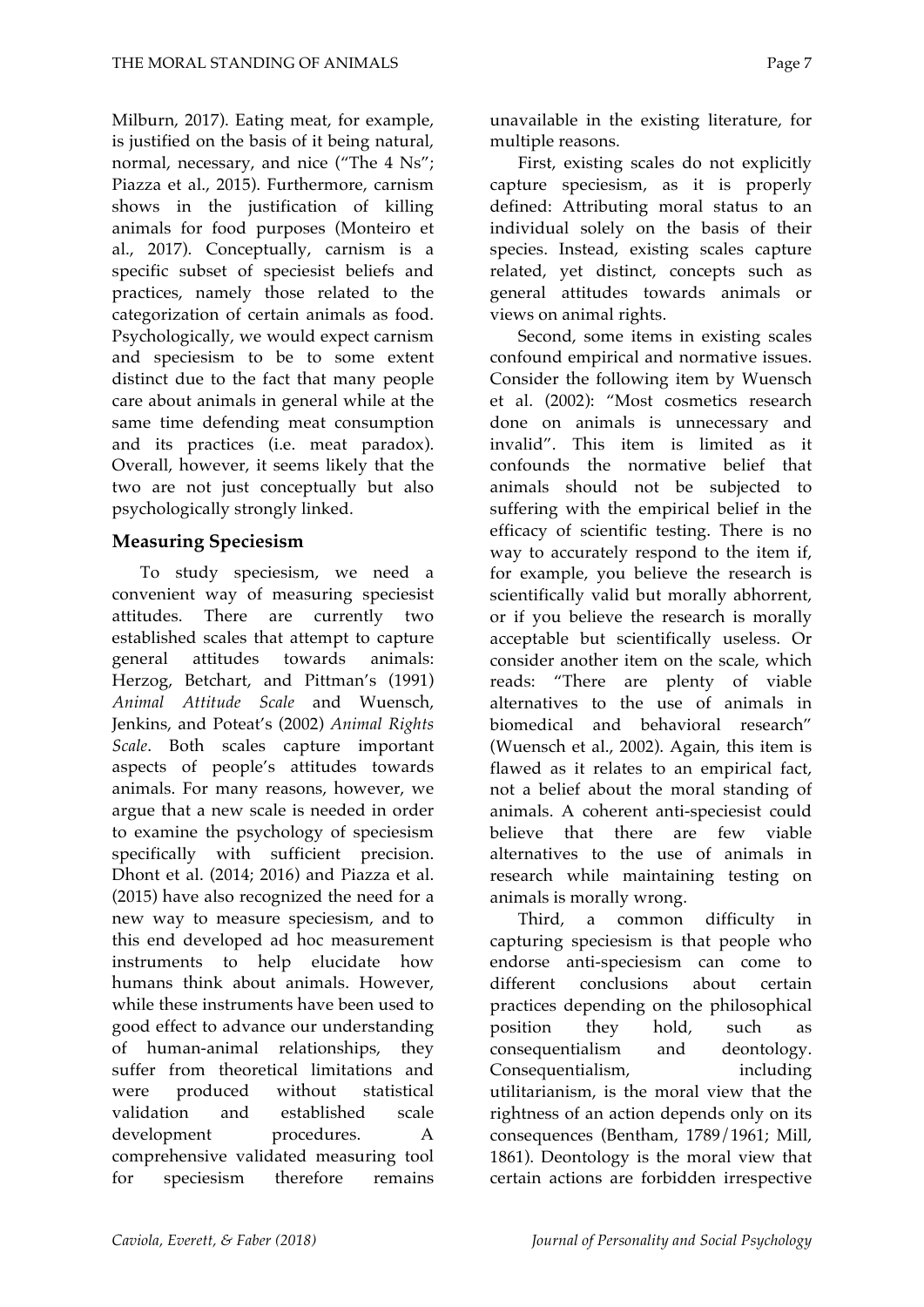of the consequences (Kant, 1785/1964). A consequentialist anti-speciesist might, for example, agree to harm animals (or humans) if this were to result in better overall outcome for all sentient beings (Kahane et al., 2015). A deontological antispeciesist, however, would refuse to harm animals (or humans) even if the outcome would be better for everyone. Given this divergence, unless carefully devised, items that, for example, assess people's attitudes on using animals for medical testing can be unhelpful (e.g. some items by Herzog et al., 1991). This is because they might distinguish between a consequentialist anti-speciesist (who may endorse research using animals if it results in the development of a drug that saves many lives in the long run), and a deontological anti-speciesist (who may reject research using animals because it violates a general rule of not harming others). Such a distinction, however, is a factor that should not be captured by a speciesism scale as, ultimately, the scale must be able to identify speciesism without being confounded by unrelated specifics of the underlying moral position a person may hold.

#### **Requirements for a Speciesism Scale**

In order to ensure that our scale captures the precise philosophical meaning of speciesism, we outlined the following requirements to be met:

First, the initial set of items (subjected to exploratory factor analysis) should capture speciesism both exclusively and exhaustively. We assume that speciesism will manifest itself both in general beliefs about the moral inferiority of certain species and in the endorsement of concrete practices involving the use of animals. All major manifestations of speciesism must be covered and core manifestations of speciesism must receive appropriate representation, such as the use of animals for entertainment, food, and medical experiments.

To capture all relevant manifestations of speciesism the item pool should consist of both abstract-general and concreteempirical items. There are benefits and drawbacks to including concrete items. On the one hand, benefits of concrete items include the fact that people's attitudes are likely to be inconsistent and limited by self-serving biases, and concrete items can expose this inconsistency. For example, people might agree with an abstract item such as "species membership is not a morally relevant criterion", but disagree with a concrete item such as "animals should not be hunted for sport". Another advantage of concrete items is that they may be easier for laypeople to understand and respond to. As this scale is primarily for use by laypeople and not philosophers, ease of comprehension is an important factor. On the other hand, disadvantages of concrete items include the fact that they inevitably create empirical confounders.

Take a person's views on animals performing in the circus, for example. To some extent, the issue poses the empirical question of how far circus animals suffer. People might have different experiences of circuses, which might cause them to have different views on the level of suffering circuses cause for animals. These beliefs about circus conditions might be entirely independent of their moral values. Given these arguments about concrete items, we aimed to strike an appropriate balance between philosophically rigorous items and concrete items in the final scale.

Second, items should avoid normative confounders. In particular, it is important that items do not prompt different responses from deontological and consequentialist anti-speciesists. As we have explored above, there is the potential for consequentialist and deontological anti-speciesists to be divided on a number of issues related to the treatment or rights of animals. Therefore, when we referred to an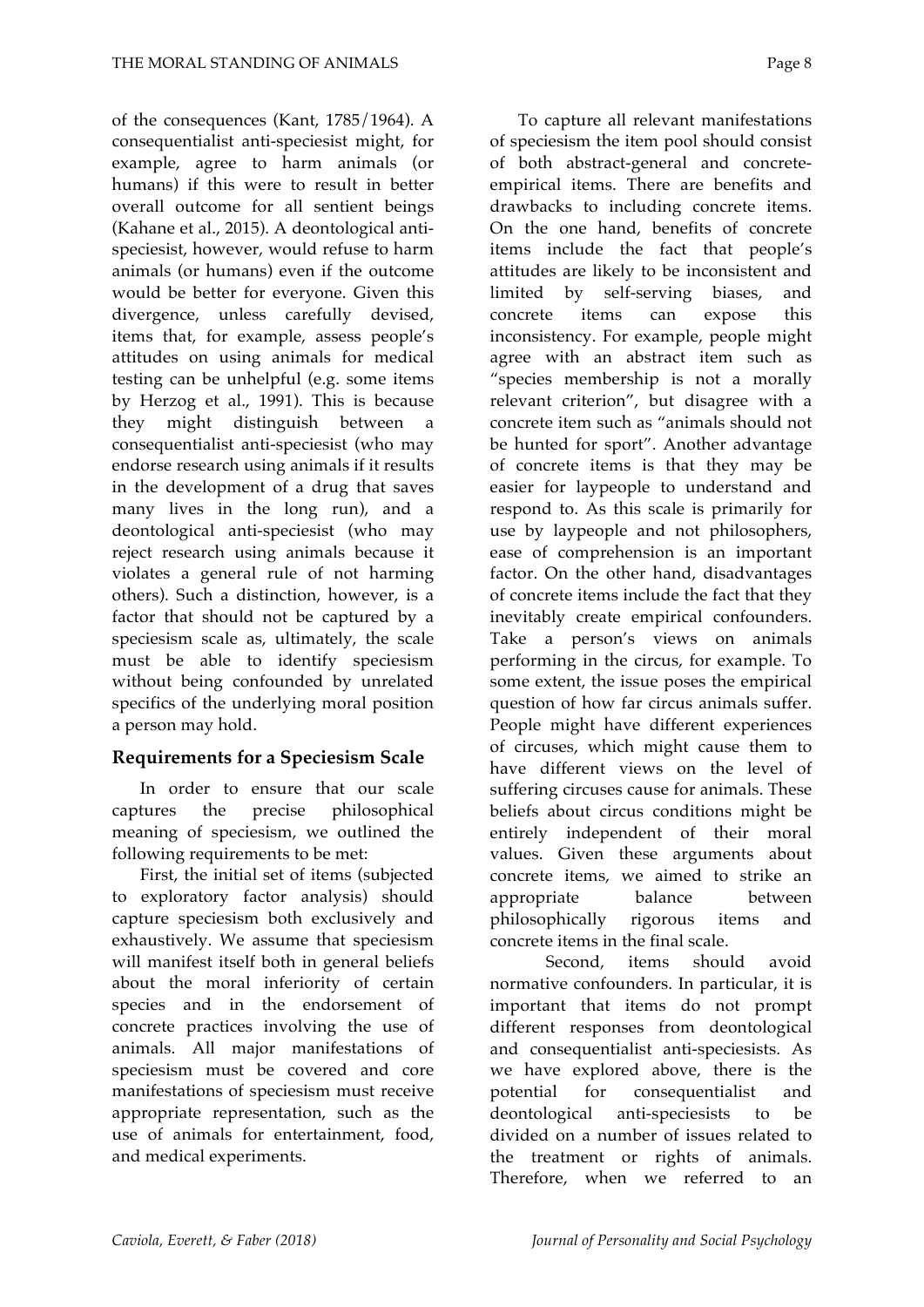empirical situation in our items, we ensured the situation was such that most consequentialist and deontological (anti-) speciesists would reach the same conclusion.

#### **Study 1. Scale Development**

In Study 1 we began our process of developing the Speciesism Scale (Aim I) by formulating and testing a pool of theoretically-validated items to measure speciesism.

#### **Method**

#### *Item Selection*

To formulate a list of items, we used a combination of partially modified versions of items from existing scales (Herzog et al. 1991; Wuensch et al. 2002) and entirely new items. We then sent these proposed items to renowned experts from a number of disciplines, including the philosophers Peter Singer and Oscar Horta, and the legal scholar Steven Wise<sup>.</sup>. After incorporating feedback from these experts and excluding items that did not meet our criteria, we were left with a 27 item pool (see Table 1). In line with our prerequisites for the scale, these items included both concrete (e.g. "It is morally acceptable for cattle and pigs to be raised for human consumption") and abstract items (e.g. "Some beings are morally more important than others just because they belong to a certain species."); and items tapping both the belief in the superiority of humans over animals ("Morally, animals always count for less than humans") and the superiority of certain animals over other animals ("Pigs should be taken care of by humans just like dogs are": reverse-scored).

#### *Ethics Statement*

 $\overline{\phantom{a}}$ 

For all studies in this paper, our institution's ethical guidelines were followed and the research was approved through University of Oxford's Central University Research Ethics Committee, with the reference number MSD-IDREC-C1-2014-133.

#### *Participants and Procedure*

1,122 US American participants took part in the study online via Amazon Mechanical Turk (MTurk), and received a payment of \$0.50 for their participation.. Five participants were excluded for not completing the study, and nine because they failed a simple attention check embedded in the survey where people were asked to select a certain scale point to confirm they were paying attention. This left a final sample of 1,108 participants (457 female;  $M_{av} = 33$ ,  $SD =$ 11.56), representing an excellent sample size. In contrast to experimental studies there are no straightforward and commonly accepted techniques to determine sample size for factor analyses (Mundfrom, Shaw, & Ke, 2005). One approach is to rely on the absolute sample size. Estimations by Comrey and Lee (1992) suggest that a sample size of 300 is adequate, and that 1,000 or more is excellent. In general, the literature agrees that in exploratory factor analyses the higher the sample size the better (e.g. Costello & Osborne, 2005). A different approach is to aim for a subject-to-item ratio of at least 5:1 (Gorsuch, 1983), better 10:1 or higher (Everitt, 1975; Nunnally, 1978). Our final sample of 1,108 therefore represents a size that is more than adequate, and with 27 items, gave us an excellent final subject-to-item ratio of 41:1.

Items were presented in randomized order and participants were asked to indicate to which extent they agreed with the statements on a Likert scale from *1 (strongly disagree)*, over *4 (neither agree nor disagree)* to *7 (strongly agree)*. If not further specified this response scale was used for

<sup>1</sup> Of course, while we sought feedback from these experts, we are fully responsible for these items should any criticism occur.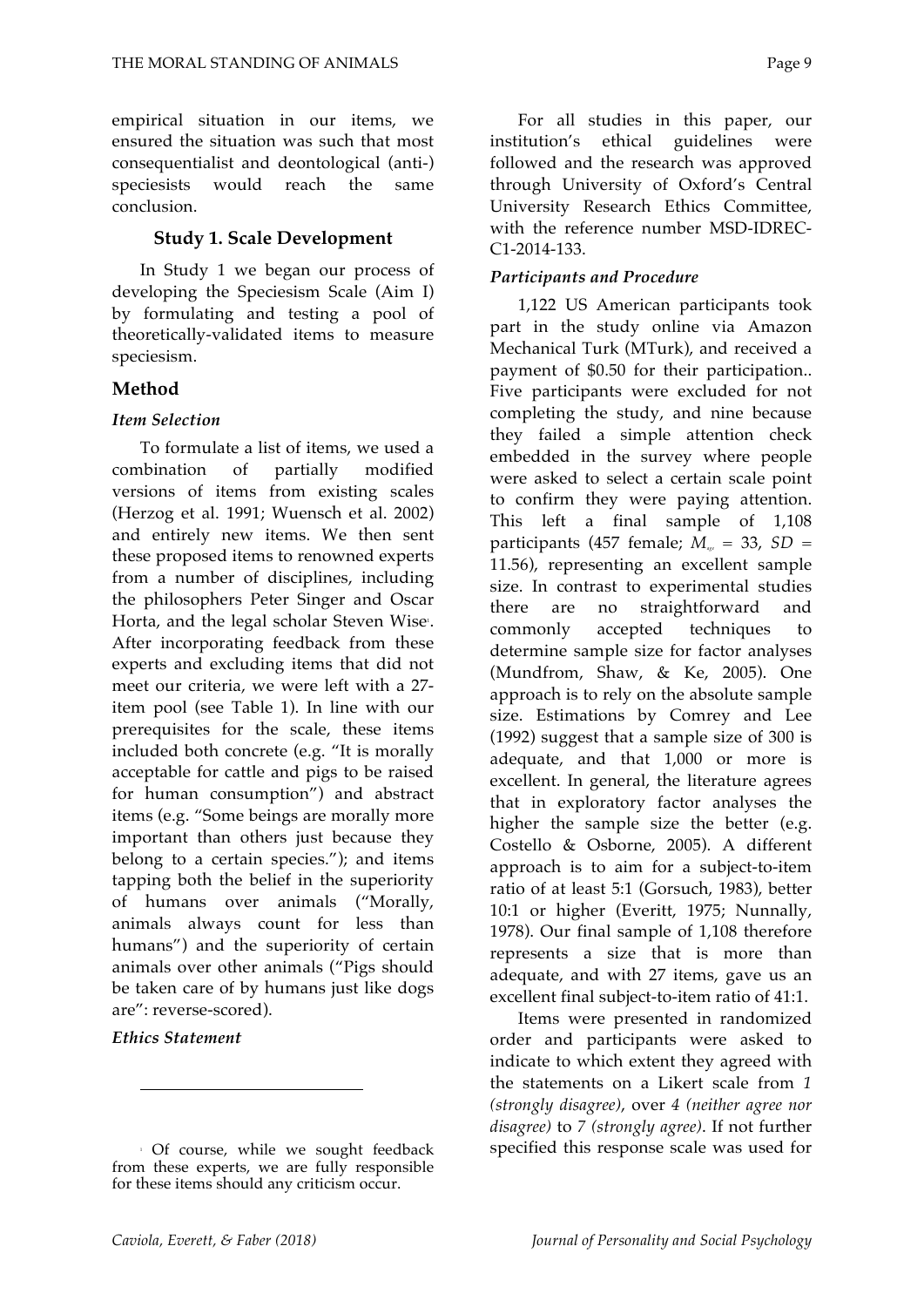all established measures throughout our five studies.

We chose to conduct the study online for a number of reasons. Research suggests that data obtained via online platforms such as Amazon MechanicalTurk is of high quality (Paolacci & Chandler, 2014) and that results are comparable to results from campus studies (Bartneck, Duenser, Moltchanova, & Zawieska, 2015). Importantly for our purposes, it was critical to have a broad sample that is representative of the general public in terms of education background, gender, and age, as speciesism is likely to correlate with such factors. Online participants have been shown to be more diverse (Shapiro, Chandler, & Mueller, 2013) and highly representative (Buhrmeister, Kwang, & Gosling, 2011), more so than traditional samples (e.g. Berinsky, Huber, & Lenz, 2012; Rand, 2012)—largely because online studies allow for the recruitment of broader population samples than the often-limited university student samples.

#### **Results**

#### *Exploratory Factor Analysis*

We first conducted Exploratory Factor Analysis (EFA) using the principal axis factors extraction method to determine the factor structure of the 27 items. Oblique direct oblimin rotation was chosen as we expected that underlying factors would correlate. The Kaiser-Meyer-Olkin (KMO) measure of sampling adequacy was .94, which is above the recommended value of .6, indicating that individual items shared enough common variance for such an analysis. Bartlett's test of sphericity was significant:  $\chi^2(351) = 12,748.82, p < .001$ . The first factor explained 34.04% of the variance (eigenvalue  $= 9.20$ ), the second factor 9.39% of the variance (eigenvalue  $=$ 2.54), the third factor 5.30% of the variance (eigenvalue  $= 1.43$ ), the fourth factor 5.08% of the variance (eigenvalue =  $1.37$ ),

and the fifth factor 3.83% of the variance  $(eigenvalue = 1.04)$ .

The scree plot displayed a clear inflexion point, which justified retaining two factors. As such, we ran a further analysis, specified to extract two factors. The first extracted factor seemed to capture our intended construct of speciesism including both abstract items and more concrete items capturing attitudes towards animal exploitation and animal rights. The second factor captured ethical vegetarianism (e.g. "It is morally wrong to eat fish").

Based on theoretical and statistical (see CFA below) considerations, we decided to retain the first factor only. It best captured the "pure" theoretical construct of speciesism, in isolation from other constructs. In this context, it is notable that factor analysis extracted speciesism and ethical vegetarianism as separate constructs. This is evidence that the two constructs are psychologically distinct. The speciesism factor and the ethical vegetarianism factor correlated negatively with each other, *r* = -.35, *p* < .001.

Items for the further development of the scale were selected or excluded on the basis of theoretical and statistical considerations. In particular, we focused on including items with high factor loadings while ensuring that theoretically relevant aspects of speciesism were captured by the set of items. We prioritized items that did not include empirical assumptions about the intelligence or suffering of animals to avoid confounding assumptions (e.g. items three or eight). Our set of selected items contained ten items (Table 1).

#### [Table 1]

#### *Confirmatory Factor Analysis*

In order to examine the model fit of the ten extracted items we performed a Confirmatory Factor Analysis (CFA) relying on maximum likelihood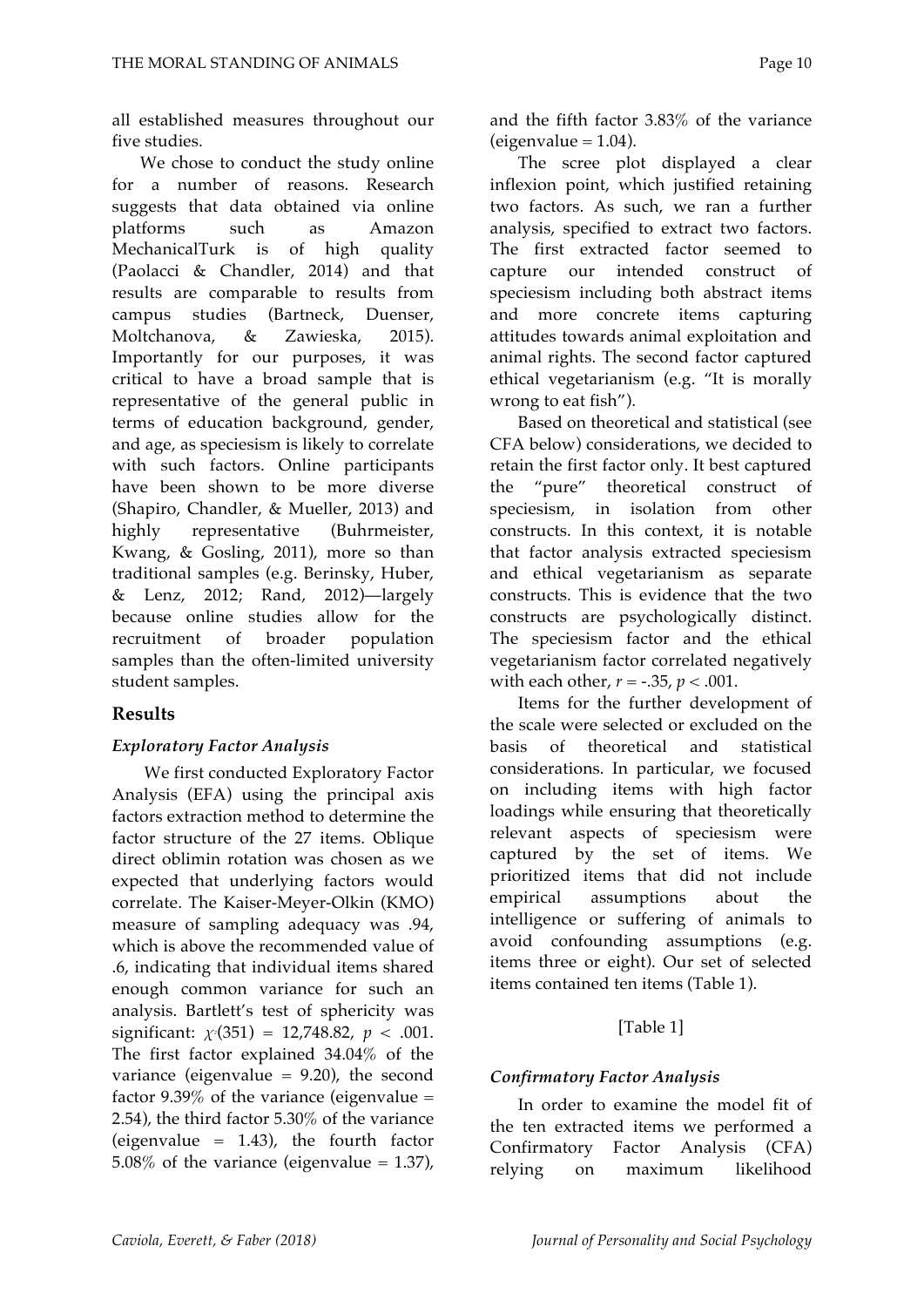estimation in *R* using the *lavaan* package (version 0.5).

We used a combination of fit indices to judge the model fit. Our primary model fit index was the Comparative Fit Index (CFI) score, which indicates how well the data fits the target model compared to an independent model that assumes uncorrelated variables. CFI is frequently reported and, in comparison to other fit indices, not unduly influenced by sample size (Fan, Thompson, & Wang, 1999). Based on recommendations in the literature we considered a model to have an acceptable fit if its CFI score was .93 or higher (Byrne, 1994). Due to the robustness of the CFI we decided to reject any model that would not meet the required CFI standard.

For models with an acceptable fit according to CFI we furthermore considered the Tucker-Lewis Index (TLI), which is an incremental fit index and must lie above .90, and ideally above .95 (Hu & Bentler, 1999; Marsh, Balla, & McDonald, 1988). We also applied the more traditional Chi-square test. However, it must be noted that the Chisquare test for CFA is considered to be an unreliable fit index since it is very sensitive to sample size and will usually result in significant outcomes for sample sizes larger than 200 (Steiger, 2007). Finally, we considered the Standardized Root Mean Square Residual (SRMR), which represents the standardized discrepancy between the predicted and observed correlation and must lie below .08 to justify adequate model fit (Hu & Bentler, 1999).

A first CFA revealed an unsatisfactory model fit with a CFI of 0.88, which lies below the required standard (TLI  $= .85$ ; SRMR = .06). Results showed that unexplained variances correlated highly among each other. This implied that certain items shared variance among each other that was not captured by general speciesism. For example, items two and four both captured the use of animals for entertainment and as such tapped into a distinct sub-form of speciesism. Similar redundancies were found between items five and seven that were both highly abstract without tapping into real-world examples, items six and nine both tapped into the domain of research use with animals, and items twelve and seventeen both captured attitudes towards animal rights. Given these redundancies, we chose to exclude items four, six, seven, and twelve from the final scale, as they did not serve any additional explanatory purpose.

A second CFA with the remaining six items was then conducted. The CFI was .98, which suggests adequate model fit. TLI was .96, which indicates excellent fit. SRMR was .07, which is in the range of acceptable values. In contrast, to the already mentioned fit indices, the Chisquare test yielded a poor fit,  $\chi$ <sup>2</sup>(9) = 52.87, p < .001. However, as mentioned the Chisquare test is considered to be an unreliable fit index for which reason we did not strongly weight its result but still report it for completeness sake. As such, CFA indicated that the model of the sixitem scale was an appropriate fit. Furthermore, a Kolmogorov-Smirnov test for normality suggested that the scores were normally distributed,  $D(1108) = .02$ ,  $p = .20$ .

Finally, we conducted a third CFA in which we tested the model fit of a twofactor model, which includes both the speciesism and ethical vegetarianism factor. The model included the six speciesism items and five ethical vegetarianism items that loaded onto the second extracted factor (Table 1). The model fit, however, was unsatisfactory  $(CFI = .88; TLI = .85; SRMR = .08)$ . Only after removing items 26 and 27 the model fit became satisfactory (CFI = .96; TLI = .94; SRMR = .05). However, due to its low item count and its non-normally distributed scores (Kolmogorov-Smirnov test for normality:  $D(1108) = .11$ ,  $p < .001$ ) we do not recommend using the ethical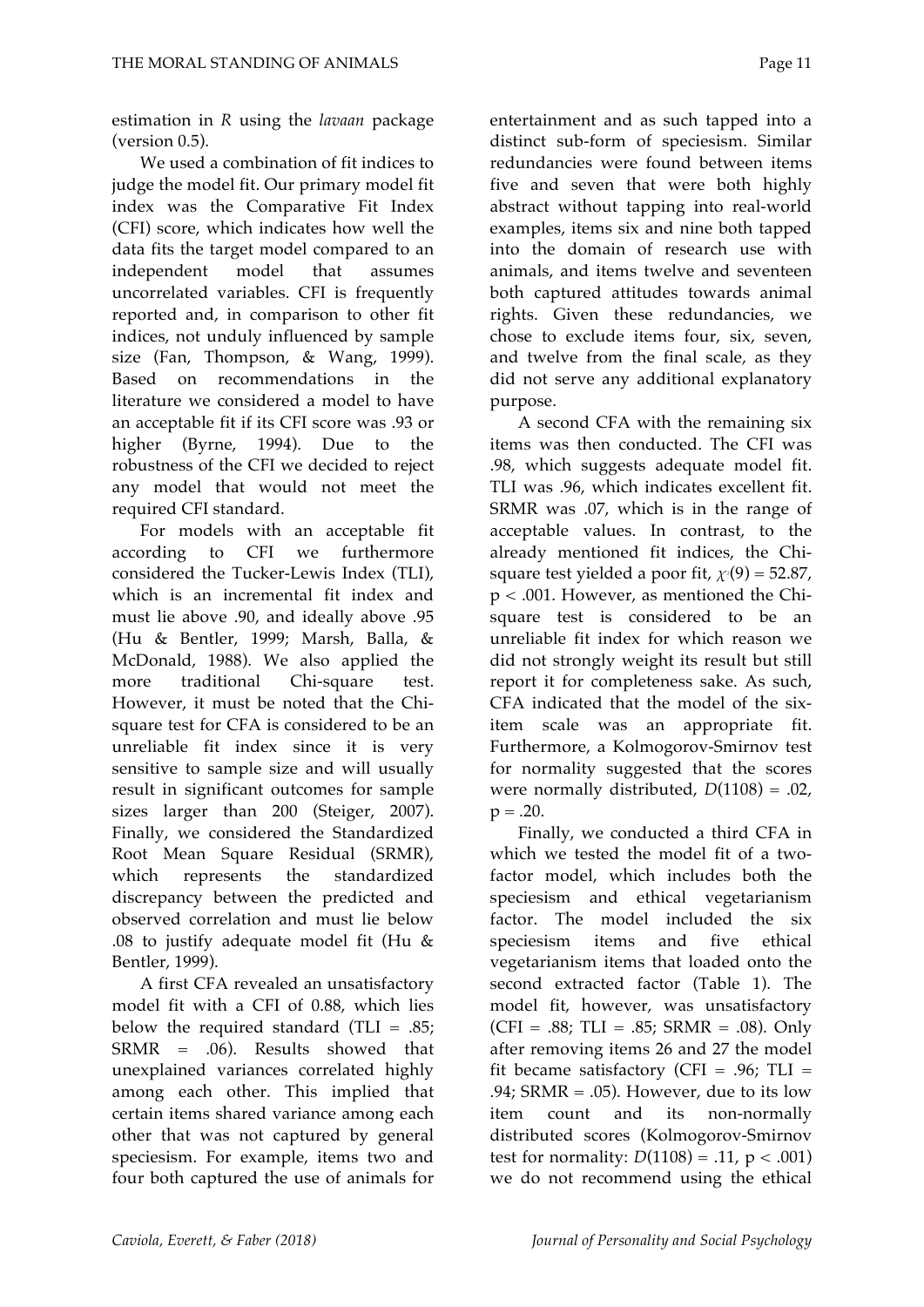vegetarianism factor as a measurement instrument.

#### *Confirmatory Factor Analysis on a Separate Dataset*

In order to confirm our six-item onefactor solution we collected a new set of data with which to test our model. 200 US American participants took part in the study online via MTurk and received \$0.70 for taking part. Four participants did not complete and nine were excluded for failing the attention check question. This left a final sample of 187 US American participants (89 female;  $M_{\text{age}} = 35.73$ ,  $SD =$ 10.36). This sample size is again adequate according to the rule of thumb of aiming for a subject-to-item ratio of at least 1:10 (Everitt, 1975; Nunnally, 1978) as in our case the ratio was 31:1. Furthermore, our sample size nearly equals Jackson's (2001) recommendation to recruit a minimum of 200 participants for CFA relying on maximum likelihood estimation. Participants responded to the speciesism items and demographic questions. This new data set provided very strong evidence for the six-item model, where the CFI was .99, TLI was .99, the SRMR was .02, and even the Chi-square test yielded an acceptable fit,  $\chi$ 2(9) = 11.87, p = .22.

#### *The Speciesism Scale*

Based on a series of EFA and CFAs, we arrived at our final items to form a Speciesism Scale (Table 2). The Speciesism Scale consists of six items all loading onto a single factor. Speciesism scores were normally distributed across the sample with a mean of  $3.64$  ( $SD = 1.25$ ) where the minimum was 1 and the maximum 7. Reliability analyses yielded that the sixitems scale had high internal consistency, with a Cronbach's alpha of .81.

#### [Table 2]

#### **Discussion**

The goal of Study 1 was the development of a theoretically informed and empirically sound *Speciesism Scale*. A combination of EFA, CFA, and reliability analysis supported the development of a one-dimensional scale. All six items strongly loaded onto a single speciesism factor, which had good model fit and high internal consistency, and this model was confirmed by an additional CFA conducted on a separate dataset. Most importantly, the scale fulfills all requirements that were stipulated at the beginning of the study: all items explicitly capture speciesism and the scale encompasses crucial aspects of the theoretical concept; experts in relevant fields validated all items; the scale consists of both abstract and empirical items; and does not contain items eliciting empirical and normative confounding factors.

It is interesting that speciesism and ethical vegetarianism were — despite being strongly correlated psychologically distinct factors. At first blush, this result might be surprising, as one might expect that endorsement of anti-speciesism would consistently result in endorsement of ethical vegetarianism. However, this finding is consistent with previous research on the meat paradox (Bratanova, et al, 2011; Bastian & Loughnan, 2016). People might endorse anti-speciesism in the abstract or in domains where it does not conflict with their personal preferences, but they employ specific beliefs and practices in the context of food (i.e. carnism; Monteiro et al., 2017; Piazza et al., 2015).

#### **Study 2. Temporal Stability**

We have hypothesized that speciesism is a psychological form of prejudice analogous to other psychological forms of prejudice such as racism or sexism. If this is the case speciesism should — like other forms of prejudice — be a relatively stable construct that persists over time. Of course, like any other form of prejudice, the extent to which a person holds speciesist attitudes can fluctuate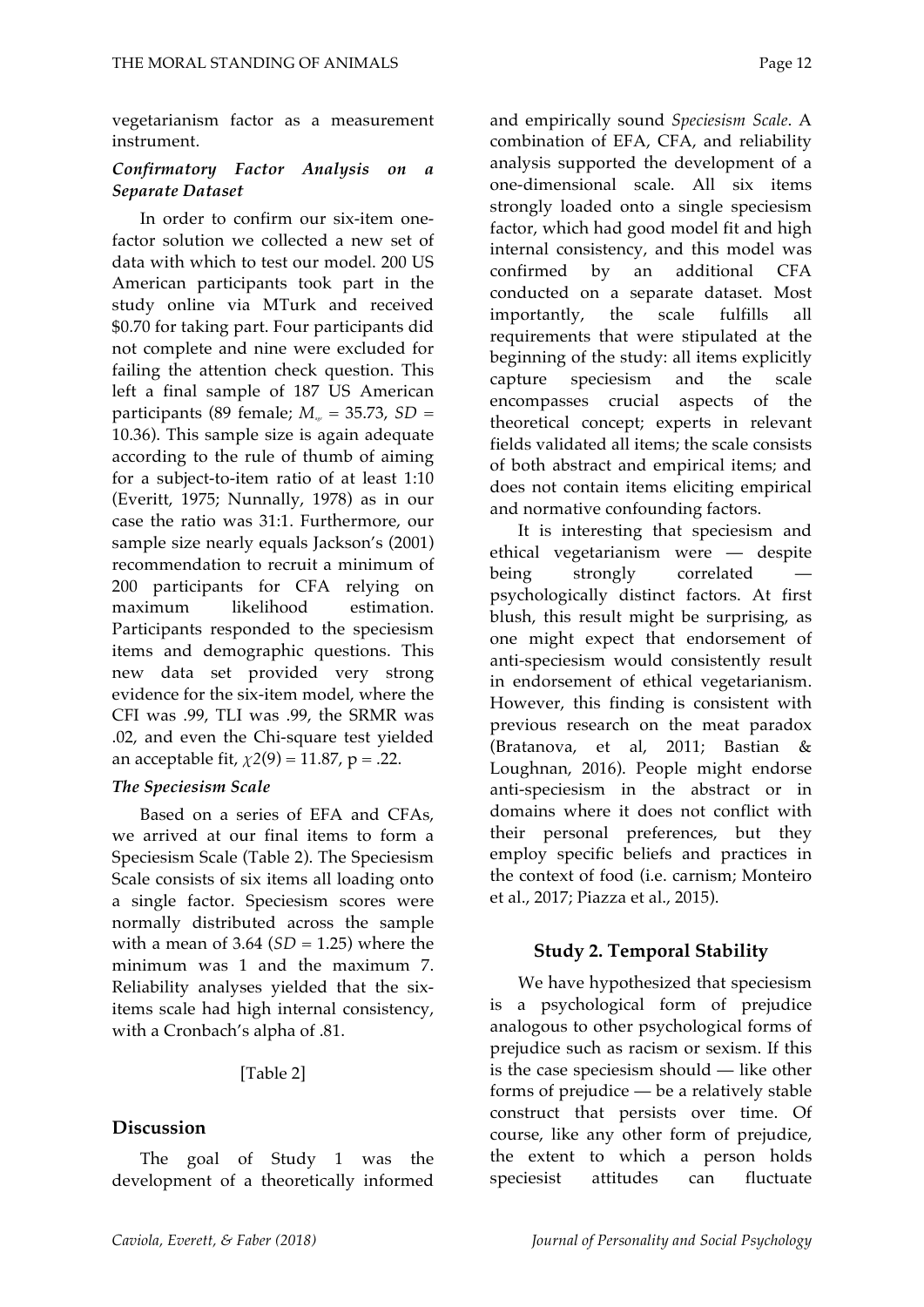depending on the situation and other conditional factors. Ultimately, however, the extent to which a person holds speciesist attitudes should stay relatively stable over time because otherwise speciesism could not be considered a psychological prejudice analogous to racism or sexism, but a short-term belief connected to spontaneous emotional reactions. In order to investigate the temporal stability of speciesist attitudes, we examined the test-retest reliability of the Speciesism Scale over a period of four weeks. To the extent that speciesism does represent a stable prejudice, scores at the two times should be highly correlated.

#### **Methods**

The study consisted of two stages: a first stage in which participants completed the speciesism scale, and then a second stage four weeks later in which these same participants were invited to again complete the scale. In the first stage, 685 participants took part via MTurk and received a payment of \$0.50 for their participation**.** Eight participants were excluded for failing the attention check question, leaving a final sample of 677 US American participants (305 female; *Mage* = 34.37, *SD* = 10.94). We conservatively assumed a response rate of around 30% for the second stage of the study and an expected effect size (Pearson correlation coefficient) between 0.6 and 0.8. Based on sample size calculations for test-retest analyses in the literature (Shoukri et al., 2004) we decided to aim for at least 200 responding participants in the second stage and as such aimed to recruit 680 in the first stage (given the expected 30% response rate). Participants completed the Speciesism Scale but were not informed about the follow-up study. Other filler measures were included to distract from the speciesism items.

In the second stage four weeks later, all 677 participants were contacted again with information about the retest study. 333 US American participants (164 female;

 $M_{\rm{age}}$  = 36.82, *SD* = 11.51) completed the retest study (giving a higher-thanexpected response rate of 49%), and all participants again received \$0.50 payment for taking part. No participants were excluded at this stage, and this final sample of 333 is more than adequate, exceeding minimum recommendations for test-retest analyses (Shoukri et al., 2004).

#### **Results and Discussion**

Internal consistency was high for both stages of the study with a Cronbach alpha of .89 for the first stage and .90 for the second stage of the study, and critically—a retest analysis with the 333 cases revealed a test-retest correlation coefficient of  $r = .88$ ,  $p < .001$ . That is, participants' scores on the Speciesism Scale were very highly correlated with their scores on the same scale four weeks later. The high test-retest reliability is an important part of establishing speciesism as a temporally stable psychological prejudice and demonstrates that speciesism—similar to racism or sexism is not just a short-term belief or emotional reaction, but a stable view that persists over time.

Although our primary purpose for this study was to consider test-retest reliability, given that for the first sample we had a sample size of 677, we decided to subject the resulting speciesism ratings to an additional CFA to investigate if our six-item one-factor structure revealed in the two independent samples of Study 1 holds a third confirmatory test. Results confirmed once again that our six-item model had excellent fit (CFI =  $0.98$ , TLI =  $0.97$ , SRMR =  $0.02$ ).

Overall, in Study 2 we provided further psychometric support for our Speciesism Scale, finding excellent fit for our model in an independent data sample and finding good test-retest reliability over time. Of course, the results from Study 2 cannot show that speciesism is a result of similar psychological processes to other forms of prejudice, only that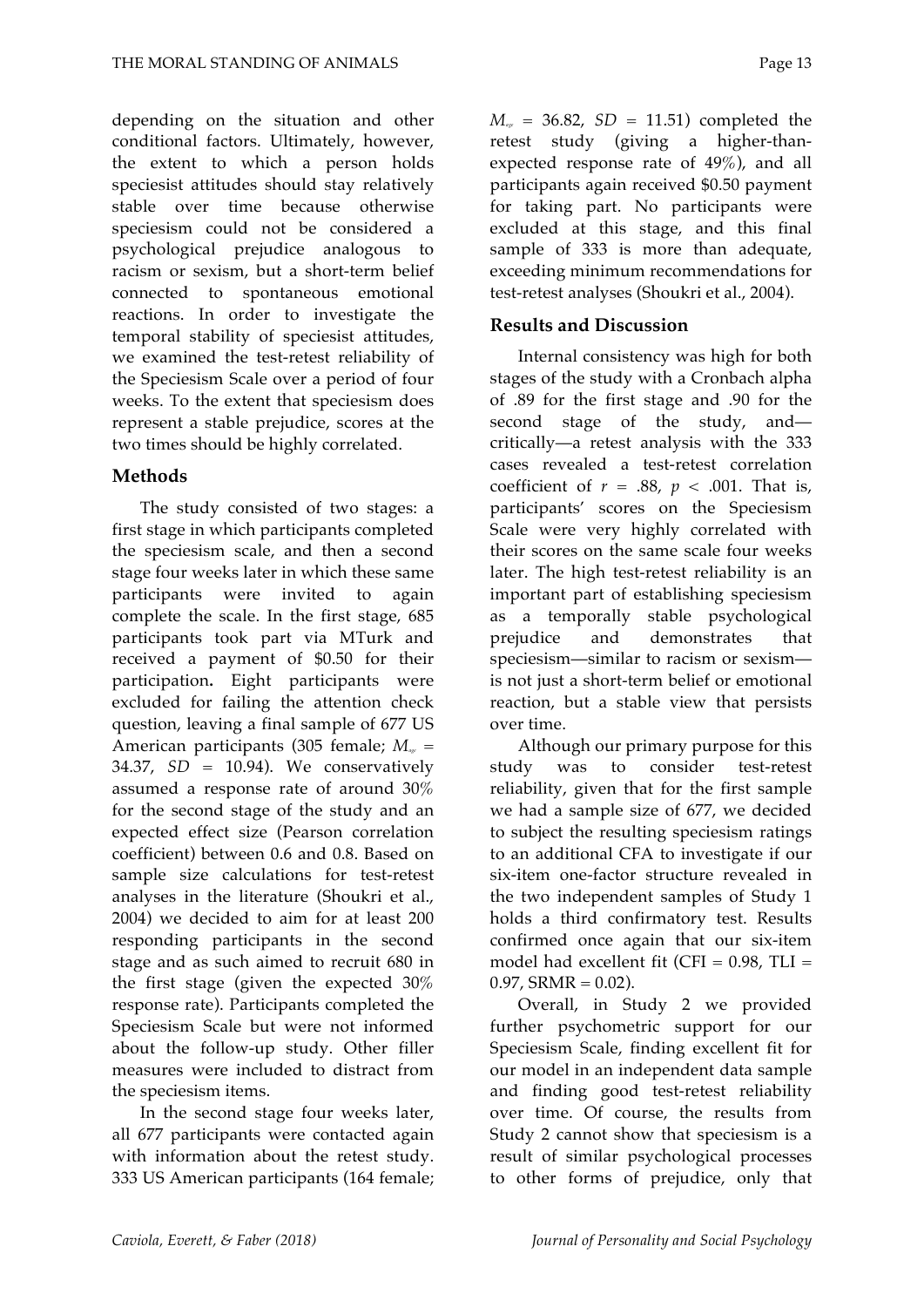speciesism can in fact be considered a stable and measurable attitude like racism and sexism. In Study 3 we turned to look at how similar speciesism is to other forms of prejudice in terms of content.

#### **Study 3. Convergent Validity**

In Study 1 we developed a new and reliable scale to measure speciesism, and in Study 2, we confirmed that speciesism scores were persistent over time. Combined, the results of Studies 1 and 2 highlight that speciesism is a stable psychological construct. Having met our first aim—to develop a reliable and valid scale to measure speciesism—we next turned to our second aim: to better understand the nature of speciesism by looking at what other attitudes speciesism is associated with, and which more general psychological orientations drive such speciesist attitudes. By doing so we sought to establish convergent validity of the Speciesism Scale.

In Study 3, equipped with our new scale, we explored whether speciesism might usefully be described as a form of prejudice by shedding light on the relationship of speciesism with other psychological constructs. We took a twopronged approach: first, we tested whether speciesism correlates with other forms of prejudice (Aim IIa); and second, we looked at whether speciesism, like other forms of prejudice, is driven by socio-ideological factors such as social dominance orientation or right-wing authoritarianism that maintain other forms of intergroup conflict (Aim IIb).

Our first aim—Aim IIa—was drawn from the personality approach to prejudice, which suggests that prejudice is typically a generalized phenomenon: a person who is high on ethnic prejudice will also be high on gender-based prejudice, and so on (Allport, 1954). For example, prejudice toward various targets tend to be significantly correlated (Akrami, Ekehammer, & Bergh, 2011), and

factor analyses yield a generalized prejudice factor explaining 50% to 60% of the variance in different forms of prejudice (Ekehammar & Akrami, 2003). If speciesism is indeed to be usefully considered a form of prejudice, people who hold stronger speciesist attitudes should also exhibit other prejudicial attitudes.

Our second aim—Aim IIb—is a result of the reasoning, as suggested by the SD-HARM model (Dhont et al., 2016), that if speciesism is a form of prejudice it should share psychological roots with other forms of prejudice. In this way, we hoped both to further validate the Speciesism Scale by showing it to be correlated with social dominance orientation and related socio-ideological constructs, as well as providing independent support for the claims of the SD-HARM model.

As a third and more exploratory aim—Aim IIc—, we aimed to investigate the relationship between speciesism with empathic concern and actively openminded thinking. A previous study has already identified a relation between empathy levels and attitudes to animals (Taylor & Signal, 2005) and as such we hypothesized that people higher in empathic concern would care more about the suffering of animals and subsequently endorse less speciesist attitudes. Similarly, because speciesist attitudes predominate in society, we predicted that actively open-minded people, people who are more willing to change their beliefs (Baron, 2000) and think beyond the currently accepted norms, are more likely to endorse anti-speciesism.

#### **Method and Results**

257 US American participants took part in the study online via MTurk, and received \$1 payment for their participation. Fifteen participants were excluded for failing an attention check, leaving a final sample of 242 people (110 female;  $M_{\text{av}} = 36.33$ ,  $SD = 11.88$ ). With that, our sample size met the recommendations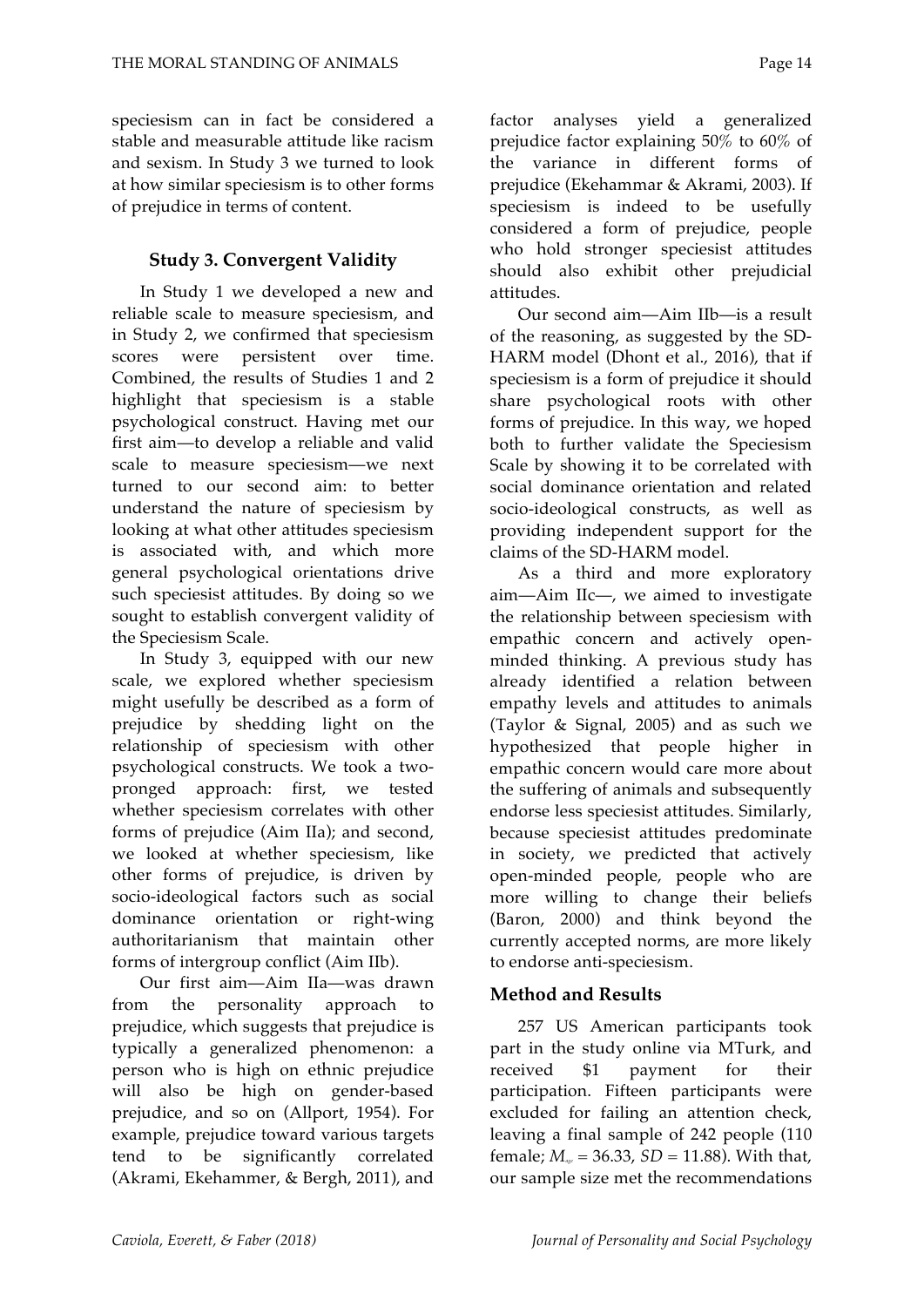of Comrey and Lee (1992) to recruit at least 200-300 participants for scale validation. Furthermore, a review of over a hundred scale validation studies revealed that the median sample size of such studies was 121, and so with a final sample of 242 we were confident that our sample size was more than adequate (Anthoine, Moret, Regnault, Sébille, & Hardouin, 2014).

In the main part of the study, participants were asked to complete to the Speciesism Scale and a number of separate scales presented in a random order, which are discussed in turn along with their results below. At the end of the study participants responded to demographic questions including age, gender, education (six-step continuous scale from "less than high school degree" to "graduate degree"), income (10-step continuous scale from "under \$5,000 per year" to "over \$100,000 per year"), and whether they are vegetarian (yes or no). Median education level was "attended college" ( $M = 4.22$ ,  $SD = 1.29$ ) and median annual income level was "\$25,001-  $$35,000''$  ( $M = 5.22$ ,  $SD = 2.34$ ).

We note that two items from the original item pool that in Study 1 were shown not to load on the main speciesism factor were included in this (and all following) studies. To ensure that our results for the main Speciesism Scale hold over and beyond the inclusion of these two items, we explored whether results changed when these two items were added to the scale. As it did not, this issue is further ignored. Due to the multiple correlation analyses we conducted with speciesism we relied on a Bonferroni adjusted alpha level of .006 per test (.05/9) as an indicator for statistical significance (see Table 3 for all correlation coefficients).

#### *Prejudicial Attitudes*

Our first set of measures was intended to address Aim 2a: to what extent does speciesism correlate with other, prototypical forms of prejudice? To the extent that speciesism is—as philosophers have argued it to be—a form of prejudice, it should be correlated with other forms of prejudice. Specifically, we looked at three prototypical forms of prejudice: prejudice based on ethnic background or race (racism), prejudice based on gender (sexism), and prejudice based on sexual orientation (homophobia). A growing body of research has suggested that speciesism is associated with prejudice, but most of this has used simple feeling thermometer type questions (Dhont et al., 2014; 2016). In our study, therefore we drew upon this work but relied on widely used and empirically validated scales.

First, to tap racism, we used the Modern Racism Scale (McConahay, 1986). This consists of 7 items and includes items such as "Blacks are getting too demanding in their push for equal rights" (internal consistency:  $\alpha = .75$ ). Second, to look at sexism we used the Modern Sexism Scale (Swim, Aikin, Hall, & Hunter, 1995). This consists of 8 items and included items such as "Women often miss out on good jobs due to sexual discrimination" ( $\alpha$  = .92). Third, to look at homophobia, we used the revised short version of the Attitudes Toward Lesbians And Gay Men Scale (Herek, 1998). This consists of 10 items including "The idea of homosexual marriages seems ridiculous to me<sup>"</sup> ( $\alpha$  = .97). To the extent that speciesism is a form of prejudice analogous to other kinds, speciesist attitudes should be associated with increased ethnic, gender, and sexuality-based prejudice, just like these types of prejudice are typically associated with one another (Pratto et al., 1994). Indeed, confirming the contention that speciesism is correlated with other forms of prejudice, we found significant positive correlations of speciesism with racism ( $r = .32$ ,  $p < .001$ ), sexism ( $r = .41$ ,  $p$ ) < .001), and homophobia (*r* = .17, *p* < .001).

#### *Socio-Ideological Beliefs*

Our second set of measures were intended to address Aim 2b: to explore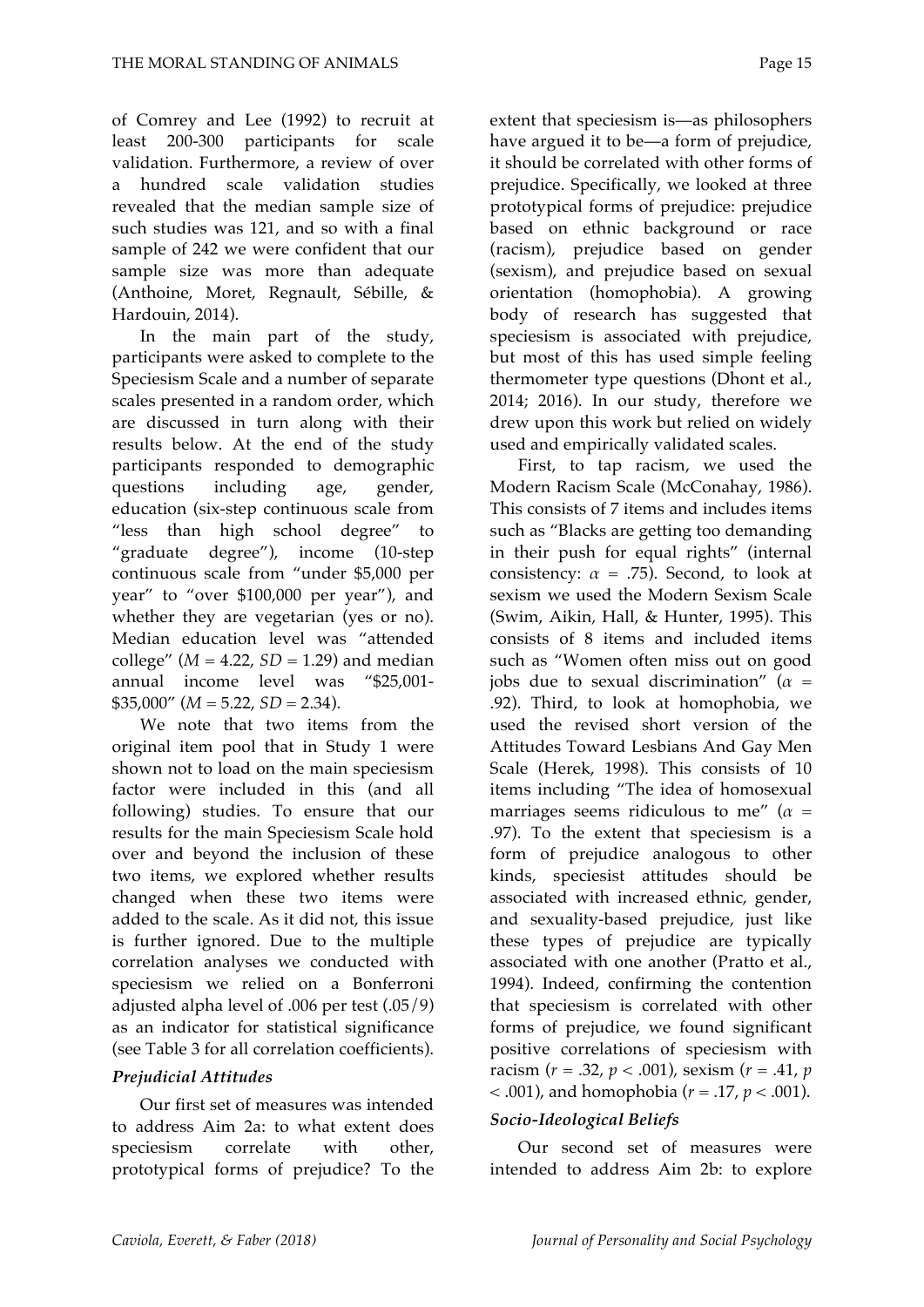whether speciesism, like other forms of prejudice, is driven by socio-ideological factors. Four such socio-ideological factors stand out in previous research on prejudice and intergroup conflict: Social Dominance Orientation (SDO; Pratto et al., 1994); political conservatism (e.g. Jost et al., 2003); system-justification (Kay, & Jost, 2003); and right-wing authoritarianism (RWA; Altemeyer, 1988).

We first looked at Social Dominance Orientation (SDO; Pratto et al., 1994). As discussed above, the SD-HARM (Dhont et al., 2016) model posits that SDO underpins both speciesism and humanhuman types of prejudice, and so we predicted that SDO would be correlated with speciesism and that SDO would account for the correlation between speciesism and human-human types of prejudice. SDO was measured using the SDO-6 scale (Pratto et al., 1994), which consists of 8 items including "Some groups of people are simply inferior to other groups" ( $\alpha$  = .93). Second, we looked at political conservatism, which has been previously found to correlate with speciesism (Dhont et al., 2016). We measured conservatism using a standard measure (e.g. Graham, Haidt, & Nosek, 2009; Stern, West, Jost, & Rule, 2013; Poteat & Mereish, 2012) where participants indicated on two Likert scales from 1 (very liberal) to 7 (very conservative) the degree to which they identify as economically and socially conservatives respectively. The two measures were aggregated in the analysis.

Third, we looked at systemjustification (Kay, & Jost, 2003), which to our knowledge has not been investigated in the context of speciesism before. The scale consists of 8 items including "In general, you find society to be fair" (*α* = .86). People who score high in systemjustification tend to justify and defend the status quo, and given that the status quo places strict hierarchies amongst animals, we therefore assumed that they would also be more likely to defend the current speciesist norm. And fourth and finally, we looked at right-wing authoritarianism (RWA; Altemeyer, 1988), a construct tapping into the extent to which people adhere to established authorities and conventions and their hostility towards those who do not. The scale consists of 15 items including "The established authorities generally turn out to be right about things, while the radicals and protestors are usually just 'loud mouths' showing off their ignorance"  $(\alpha = .92)$ .

Results showed that, supporting predictions, speciesism was significantly correlated with SDO  $(r = .42, p < .001)$ , political conservatism  $(r = .25, p < .001)$ , system-justification ( $r = .25$ ,  $p < .001$ ). The correlation between speciesism and RWA was positive, but not considered statistically significant under the adjusted Bonferroni alpha level of .006 ( $r = .14$ ,  $p =$ .03). People that were more speciesist were also more likely to endorse hierarchies between groups, report a more conservative political ideology, and more likely to engage in system justification. Recall that the SD-HARM model suggests that SDO is the common ideological root of both speciesism and human-human types of prejudice. In order to test this hypothesis we conducted partial correlation analyses between speciesism and the other measures in which we controlled for SDO. And indeed, when controlling for SDO we found that all partial correlations but sexism and empathic concern became non-significant (Table 2).

#### *Empathic concern and Actively Open-Minded Thinking*

Finally, we addressed Aim 2c: identifying the relation between speciesism and empathic concern as well as actively open-minded thinking. We used the Empathic Concern scale, which forms part of the Interpersonal Reactivity Index (IRI; Davis, 1983) and consists of 7 items such as "When I see someone being taken advantage of, I feel kind of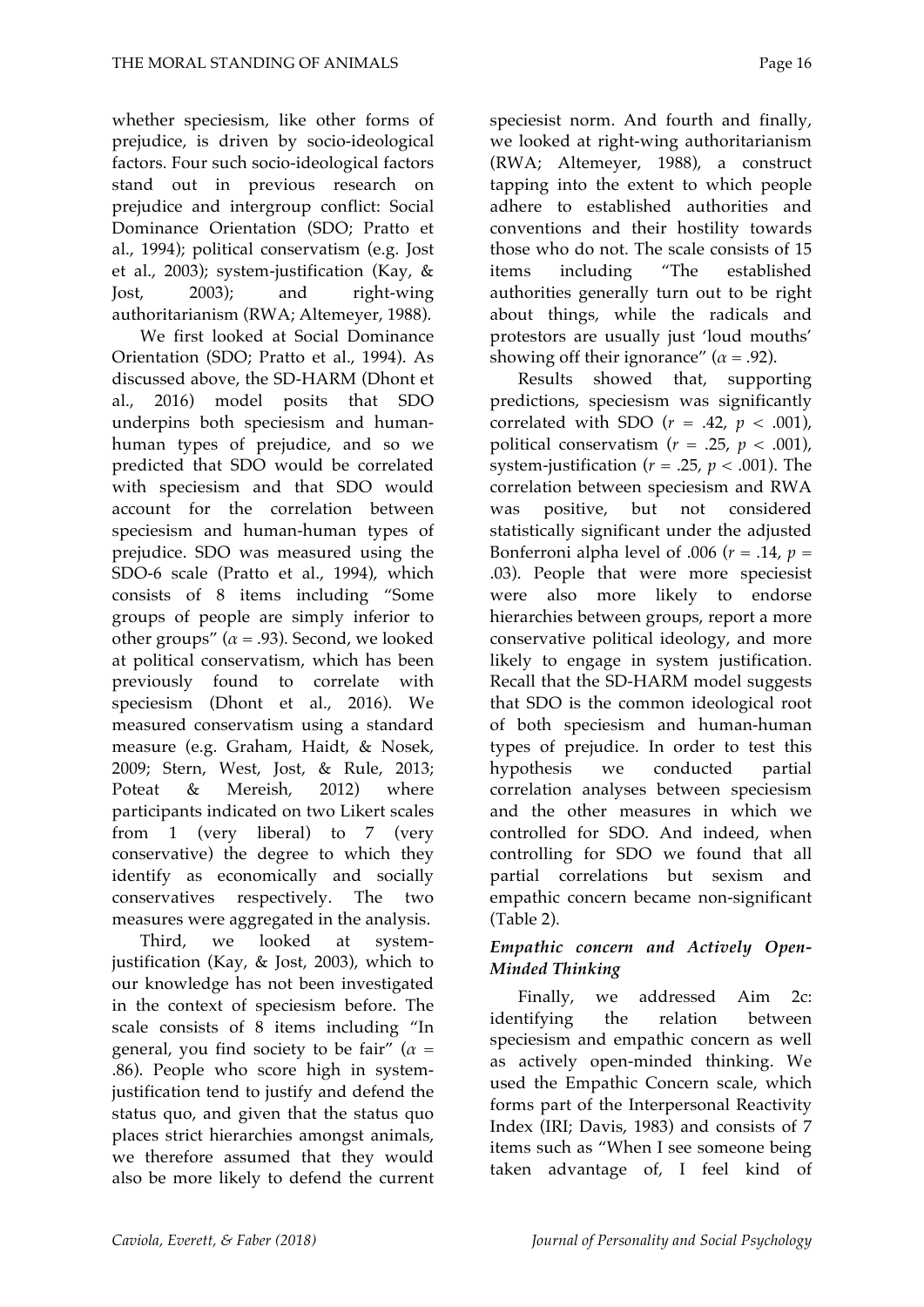protective toward them"  $(\alpha = .97)$ . As predicted the results revealed that speciesism correlated negatively with empathic concern  $(r = -.46, p < .001)$ .

Next, we looked at actively openminded thinking (Baron, 2000). The scale we relied on (Stanovich & West, 1997) consists of the subscales dogmatic thinking, categorical thinking, flexible thinking, counterfactual thinking, and openness. In total it consists of 40 items such as "A person should always consider new possibilities" (*α* = .92). Speciesism correlated negatively with actively openminded thinking  $(r = -.17, p = .01)$ . This was mainly driven by dogmatic thinking  $(r = .21, p < .001)$  and flexible thinking  $(r =$ -.16,  $p = .01$ ) and less so by openness ( $r =$ .10,  $p = .07$ ), categorical thinking  $(r = .10, p)$ = .13) or counterfactual thinking (*r* = .03, *p*  $= .63$ ).

#### *Vegetarianism*

Fourteen of the 242 participants (6%) stated that they were vegetarian, and they were more likely to disagree with speciesism than the rest of the sample,  $t(240) = 5.64$ ,  $p < .001$ ,  $d = 1.77$ . Like in Study 1, speciesism correlated negatively with items capturing attitudes towards vegetarianism (second extracted factor of Study 1, see Table 1),  $r(240) = -.31$ ,  $p <$ .001.

#### *Demographics*

There was a significant effect of gender such that men  $(M = 3.82, SD =$ 1.30) were more likely to show speciesist attitudes than women  $(M = 2.91, SD =$ 1.26),  $t(239) = 5.46$ ,  $p < .001$ ,  $d = 0.71$ . The negative correlation between speciesism and age did not reach significance, *r*(240)  $= -.11$ ,  $p = .08$ , and there were no significant correlations between speciesism and level of education  $r(247)$  = -.02, *p* = .75, or income *r*(247) = .10, *p* = .11.

[Table 3]

#### **Discussion**

As hypothesized, speciesism was positively associated with prejudicial attitudes such as racism, sexism, and homophobia. Speciesism was also positively associated with socioideological beliefs such as social dominance orientation, conservatism, system justification, and right-wing authoritarianism. Furthermore, speciesism was negatively associated with actively open-minded thinking and empathic concern. Note, however, that the correlations between speciesism and right-wing authoritarianism and actively open-minded thinking were relatively weak and not statistically significant under the adjusted Bonferroni alpha level of .006.

Our findings lead us to conclude that speciesism can be considered a psychological prejudice analogous to other forms of prejudice. First, our results are consistent with Allport's assumption (1954) of an underlying generalized prejudice: a person who exhibits one type of prejudice will likely also exhibit other types of prejudice, and importantly this extends to prejudice based on species membership. This suggests that there is a common component of generalized prejudice that drives different types of specific prejudicial attitudes such as racism, sexism, homophobia as well as speciesism (Akrami et al., 2011). Second, our results support the SD-HARM theory (Dhont et al., 2016), which assumes that the same ideological roots that underpin human-human forms of prejudice also underpin speciesism. More specifically, the fact that SDO accounted for the relation between speciesism and other types of prejudice supports the notion that a general endorsement of social hierarchy and inequality drives these different manifestations of prejudice. The generalized prejudice and SD-HARM hypotheses are not mutually exclusive: research has shown, for example, that the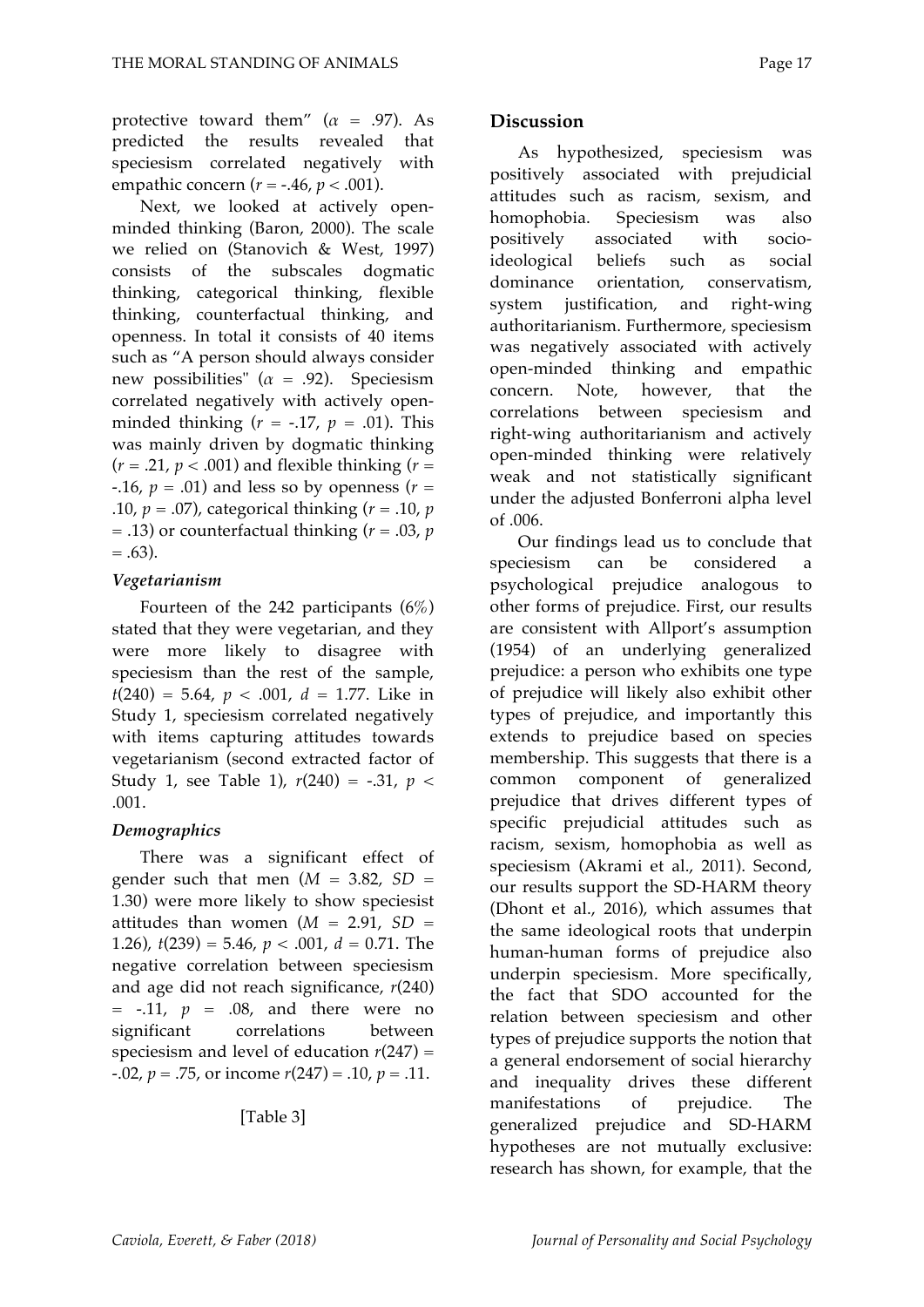generalized prejudice factor is strongly related to SDO, RWA as well as empathy (Bäckström & Björklund, 2007; McFarland, 2010) — findings that are consistent with our results.

Further, our results suggest that people who endorse views on the political right are more likely to display speciesist attitudes. Considering that speciesism is the accepted social norm in Western society, it is not surprising that those who endorse the status quo are more likely to endorse speciesism. These findings are in line with previous research showing that people who consume meat score higher on SDO and RWA scales than vegetarians (Allen & Baines, 2002; Allen, Wilson, Ng, & Dunne, 2000).

The observation that speciesism correlated negatively with actively openminded thinking supports our assumption that those who accept antispeciesism are more willing to think beyond contemporary social norms. And as expected, speciesism correlated negatively with empathic concern. This correlation remained strong even when controlling for SDO, which suggests that empathic concern is an additional and independent route to reach anti-speciesist attitudes. This is in line with previous research showing that in addition to SDO and RWA low empathy is one of the roots of generalized prejudice (McFarland, 2010).

As in the first study, we found that male participants were more likely to endorse speciesist views than female participants. This confirms a similar finding that women have kinder attitudes towards animals than men (for a review see Mathews & Herzog, 1997; Herzog, et al., 1991). Notably, previous research has pointed out that meat consumption is often related to masculinity. Rothgerber (2013) has found that for some men meat consumption makes them feel like "real men". People who consume meat are perceived as more masculine (Ruby & Heine, 2011) and meat has become a

metaphor for masculinity (Rozin, Hormes, Faith, & Wansink, 2012).

#### **Study 4. Helping via Donation Allocations**

Thus far we have argued that speciesism is a psychological construct and developed a valid and reliable measure of speciesism (Study 1); confirmed that speciesist attitudes are consistent over time (Study 2); and shown that speciesism can usefully be considered a form of prejudice, being associated with other forms of prejudice and sharing common ideological roots with them (Study 3). Next, we turned to the more behavioral effects that speciesist attitudes might have by looking at whether speciesism can predict decision-making in the context of charitable giving. Previous work has exclusively focused on selfreport items relating to feelings or beliefs about the relationship between humans and animals. In Studies 4 and 5 we addressed our third aim: to determine whether speciesist attitudes translate into observable decision-making and behavior.

Our initial assumption was that participants who scored high for speciesism would be willing to allocate more money to a charity that helps individuals of a "superior" species (rather than an "inferior" one). In particular, we hypothesized that speciesism would drive participants to a) help humans more than animals, b) help severely mentally disabled humans more than chimpanzees, and c) help dogs more than pigs. These examples capture three crucial aspects of speciesism (as defined in philosophy) in our society: a) the view that animals are morally inferior to humans; b) the view that (a) is true even when the humans and animals in question have similar cognitive abilities; and c) the view that some animals are morally inferior to other animals (even when these animals have similar cognitive and emotional capabilities). As such, this study also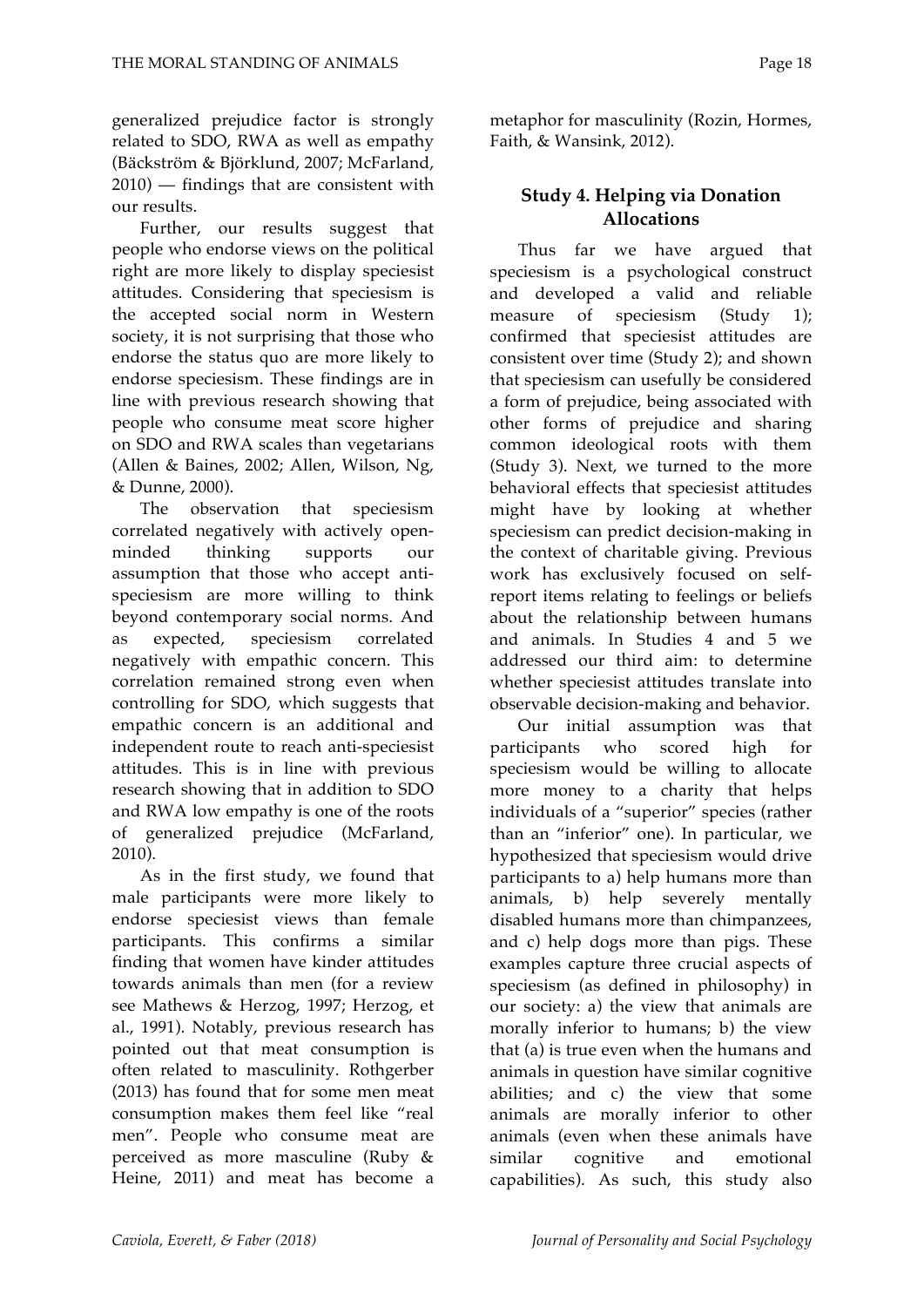serves as a philosophically grounded validation of our Speciesism Scale. The final items of the scale do not directly capture aspects (b) and (c). Yet, if it is true that there is a single psychological construct that captures speciesism in its entirety (as defined in philosophy), we should expect the scale to predict aspects (b) and (c) in addition to aspect (a).

With these parameters in mind, we hypothesized that speciesism would be able to predict donation allocations above and beyond established discrimination and pro-sociality measures such as SDO and empathic concern. One of the conclusions reached in our third study was that speciesism can be considered a sub-type of SDO as proposed by SD-HARM (Dhont et al., 2016). In this study we aim to show that speciesism despite its strong relation to SDO is able to explain discriminatory behavior above and beyond it. We would expect speciesist behavior to particularly be observed in contexts in which individuals of different species are contrasted. In such contexts, we would expect speciesism to give more specific predictions than the more generalized concept of SDO.

Finally, we were also interested in the link between speciesism and people's explicit beliefs about the intelligence and sentience of animals. It is possible, for example, that people are not treating certain animals differently because of speciesism, but simply because they believe that they are less intelligent or less able to feel pain. We hypothesized that explicit beliefs about intelligence and sentience were likely to be associated with speciesist views, but would not be able to fully explain the differential treatment between different species. Instead, we expect that speciesism itself—moral discrimination based on species membership alone—would be able to explain differences in donation allocations above and beyond explicit beliefs about intelligence and sentience.

#### **Method**

#### *Participants*

140 US American participants took part in the study online via MTurk (110 female;  $M_{\text{av}} = 33.60$ ,  $SD = 10.54$ ), and received \$1.70 for their participation. All participants successfully passed the two attention check questions, so nobody was excluded. We deemed a sample size of 140 participants appropriate, as our a priori power analysis showed that 135 participants were required to detect an anticipated medium effect size of f=0.15, taking an alpha of .05 and power of .80 (Soper, 2017; Cohen, Cohen, West, & Aiken, 2003).

#### *Materials and Procedure*

Participants were presented with three independent scenarios of donation allocation questions in a random order. In each scenario, one of the charities focused on helping a "superior" type of species (humans, mentally severely disabled humans, or dogs), while the other focused on helping an "inferior" type of species (animals, chimpanzees, or pigs).

The two charities were presented as follows in the first donation scenario:

Charity A: This charity focuses on helping *animals*. On average, \$10 will keep one individual from pain and suffering for one day.

Charity B: This charity focuses on helping *humans*. On average, \$10 will keep one individual from pain and suffering for one day.

In the second scenario the words "animals" and "humans" were replaced by "chimpanzees" (Charity A) and "mentally severely disabled humans" (Charity B), in the third scenario by "pigs" (Charity A) and "dogs" (Charity B) respectively. In all three scenarios, participants were asked to allocate 100 donation points, which were independent of participants' payment, between the two charities. They were told that their decisions would have a real-world effect,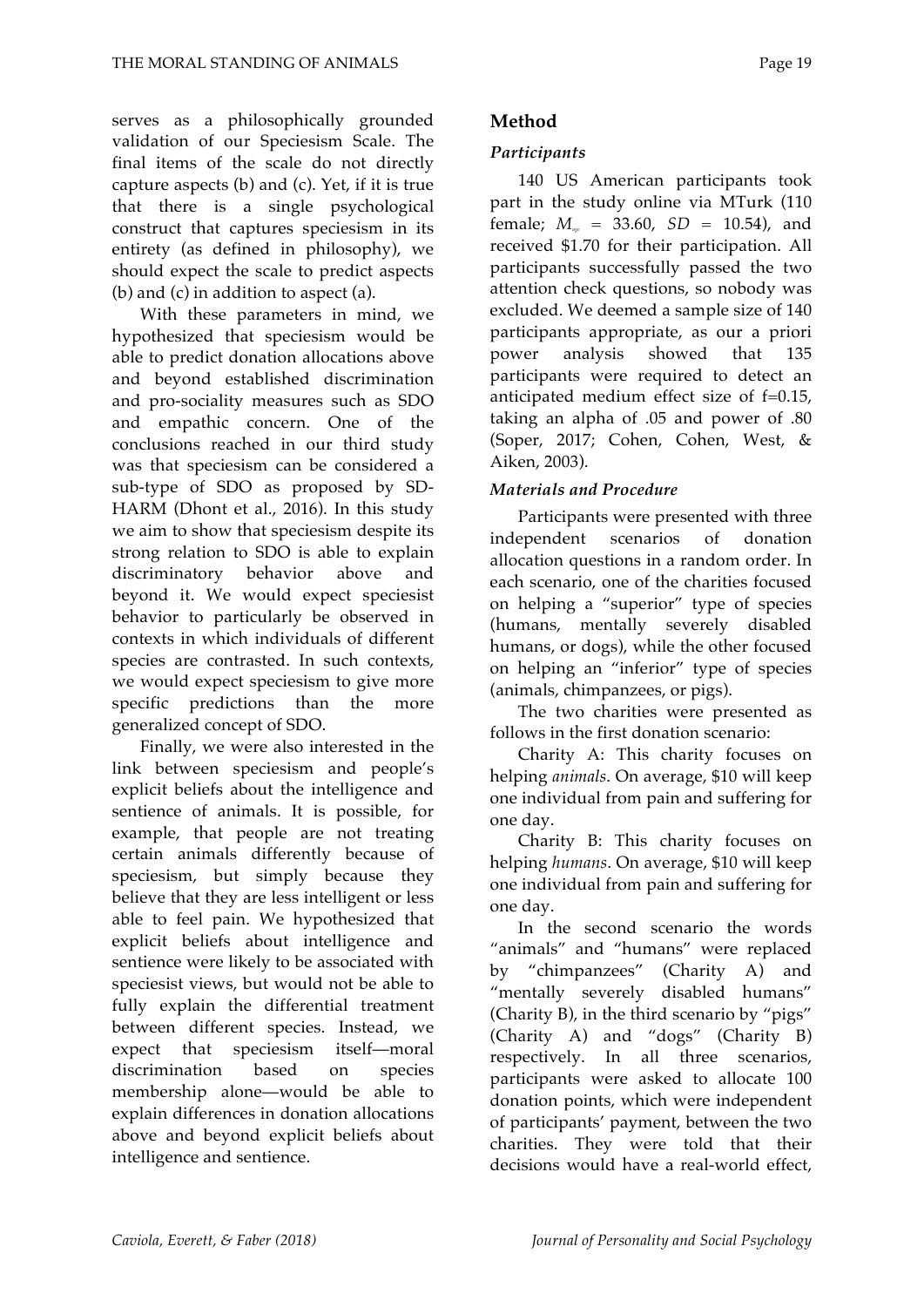as the experimenters would donate \$100 to the charities in proportion the responses received from all participants (which we did).

After participants responded to the donation allocation questions, they were presented with the Speciesism Scale and the following additional measures: Social Dominance Orientation was included because of the strong link found to speciesism in the previous study. Attitudes Toward Disabled Persons (Yuker, Block, & Young, 1970; from now on referred to as ableism) was included in order to control for discrimination against disabled people in the donation case involving mentally severely disabled humans. Empathic concern (IRI; Davis 1983) was included because it showed a strong negative correlation with speciesism in the previous study. Perspective taking, Other-oriented moral reasoning and Mutual concerns moral reasoning scales of the pro-social personality battery (Penner, Fritzsche, Craiger, & Freifeld, 1995) were included because we assumed that these prosociality traits could potentially play a role in reducing prejudice.

Further, participants were presented with a list of six different types of individuals: humans in general, animals in general, chimpanzees, mentally severely disabled humans, dogs, and pigs. First, participants were asked to indicate to which extent each type of individual was capable of experiencing physical pain and fear (aggregated and from now on referred to as 'suffering capability'). Then, participants were asked to indicate how intelligent they perceived each type of individual to be. By framing this task as a biology quiz, participants were told that they should be as accurate as possible in their assessment of these traits. Finally, participants were asked to respond to demographic items.

#### **Results**

People allocated significantly more to the "superior" than to the "inferior" species charities in all three cases (Figure 1). As the allocations to the respective charities were negatively proportionate to each other, one sample t-tests were conducted to compare whether allocations significantly differed from an equal distribution of 50 donation points each. Participants allocated more to help humans  $(M = 67.92, SD = 26.36)$  than animals (*M* = 32.08, *SD* = 26.36), *t*(139) = - 8.04,  $p < .001$ , more to help mentally severely disabled humans (*M* = 72.46, *SD*  $= 23.61$ ) than to chimpanzees (*M*  $= 27.54$ , *SD* = 23.61), *t*(139) = 11.26, *p* < .001, and more to help dogs ( $M = 68.57$ ,  $SD = 31.43$ ) than pigs  $(M = 31.43, SD = 19.43)$ ,  $t(139) =$  $-11.29, p < .001.$ 

Speciesism correlated positively with SDO ( $r = .35$ ,  $p < .001$ ) and negatively with empathic concern  $(r = -.26, p < .001)$  and other-oriented  $(r = -.23, p < .05)$  and mutual concern moral reasoning (*r* = -.20,  $p < .05$ ). However, it did not correlate significantly with ableism  $(r = -.04, p = .60)$ and perspective taking  $(r = -.09, p = .32)$ . Speciesism correlated negatively with most measures of beliefs about suffering capability and intelligence of animals (but not humans), and strongest for members of "inferior" species (Table 4). Participants believed that humans were more intelligent  $(t(139) = 8.25, p < .001)$  and more capable of suffering  $(t(139) = 26.63, p)$ < .001) than animals (Table 4). However, despite allocating more money to help mentally severally disabled humans than chimpanzees, they believed the former were less intelligent  $(t(139) = 4.98, p <$ .001) and — although only on a descriptive level — less capable of suffering  $(t(139) = 1.71, p = .09)$  than the latter. Also, participants believed that dogs were more intelligent  $(t(139) = 2.22, p$ = .03) and more capable of suffering  $(t(139) = 5.58, p < .001)$  than pigs.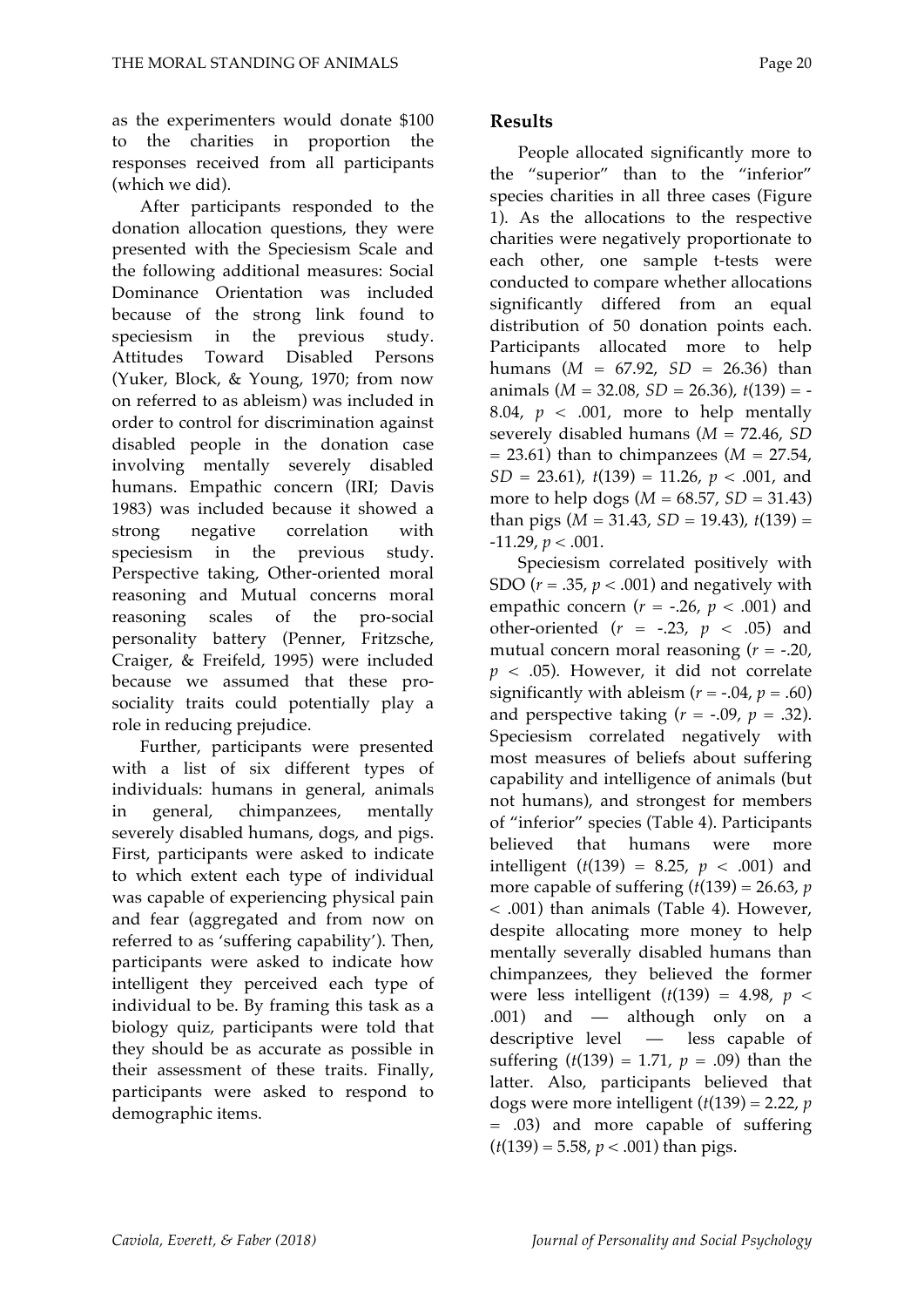#### [Table 4]

Hierarchical regression analyses were conducted in order to assess whether speciesism is able to uniquely predict participants' allocations. Demographics (gender, age, education, income) were entered at Step 1; Social psychological discrimination and pro-sociality constructs (SDO, empathic concern, perspective taking, other-oriented moral reasoning, mutual concerns moral reasoning, and ableism in the case involving mentally severely disabled humans) were entered at Step 2; Beliefs about suffering capability and intelligence of the respective two entities per case were entered at Step 3; Speciesism was entered at Step 4.

Tests of collinearity indicated that multicollinearity was not a concern (all variance inflation factors (VIF) were below 2.7). The analyses revealed that speciesism was able to predict the amount of allocations in all three cases significantly above and beyond demographic, discrimination and prosociality measures and perceived suffering capability and intelligence. Thus, despite the fact that people with high scores on speciesism believed animals' suffering capability and intelligence were reduced, speciesism significantly predicted allocations above and beyond these beliefs (Table 5).

#### [Table 5]

#### **Discussion**

In Study 4, we looked at whether speciesist attitudes translate into decisions about donation allocations. On average, participants allocated higher donations to a) a charity focusing on helping humans than to a charity focusing on helping animals; b) a charity focusing on helping mentally severely disabled humans than to a charity focusing on helping chimpanzees; and c) a charity focusing on helping pigs. Speciesism was able to explain these allocation decisions above and beyond demographic measures; discrimination and pro-sociality measures (including SDO and empathic concern); and measures of explicit beliefs about suffering capability and intelligence. We conclude that speciesism makes a unique contribution to our understanding of how people judge and treat individuals of different species over established social and psychological constructs. It uniquely captures an important but neglected aspect of discrimination and pro-sociality. These findings further demonstrate the (philosophical) content validity of the Speciesism scale. The psychological construct that the Speciesism Scale measures reliably predicts all major aspects of speciesism in our society as defined in philosophy.

People who displayed speciesist attitudes were more likely to believe that animals have a reduced capability to suffer (particularly animals of "inferior" species) as well as have lower intelligence. This is consistent with studies that have found people tend to 'de-mentalize' animals classified as food (Bastian, Loughnan, Haslam & Radk, 2012) and that the extent of moral value they attribute to animals is related to the animal's degree of intelligence and sentience (Piazza & Loughnan, 2016). Our study, however, did not investigate the causal direction of this association. It could be that speciesism drives people to attribute lower mental capabilities to animals or that lower attributed mental capabilities drive speciesism. In the present study, people's explicit beliefs of the ability to suffer and the level of intelligence did explain their donation allocations to some extent. However, speciesism was able to explain it above and beyond these beliefs in all three cases. An interesting finding was that our study showed that in some cases people morally value individuals of certain species less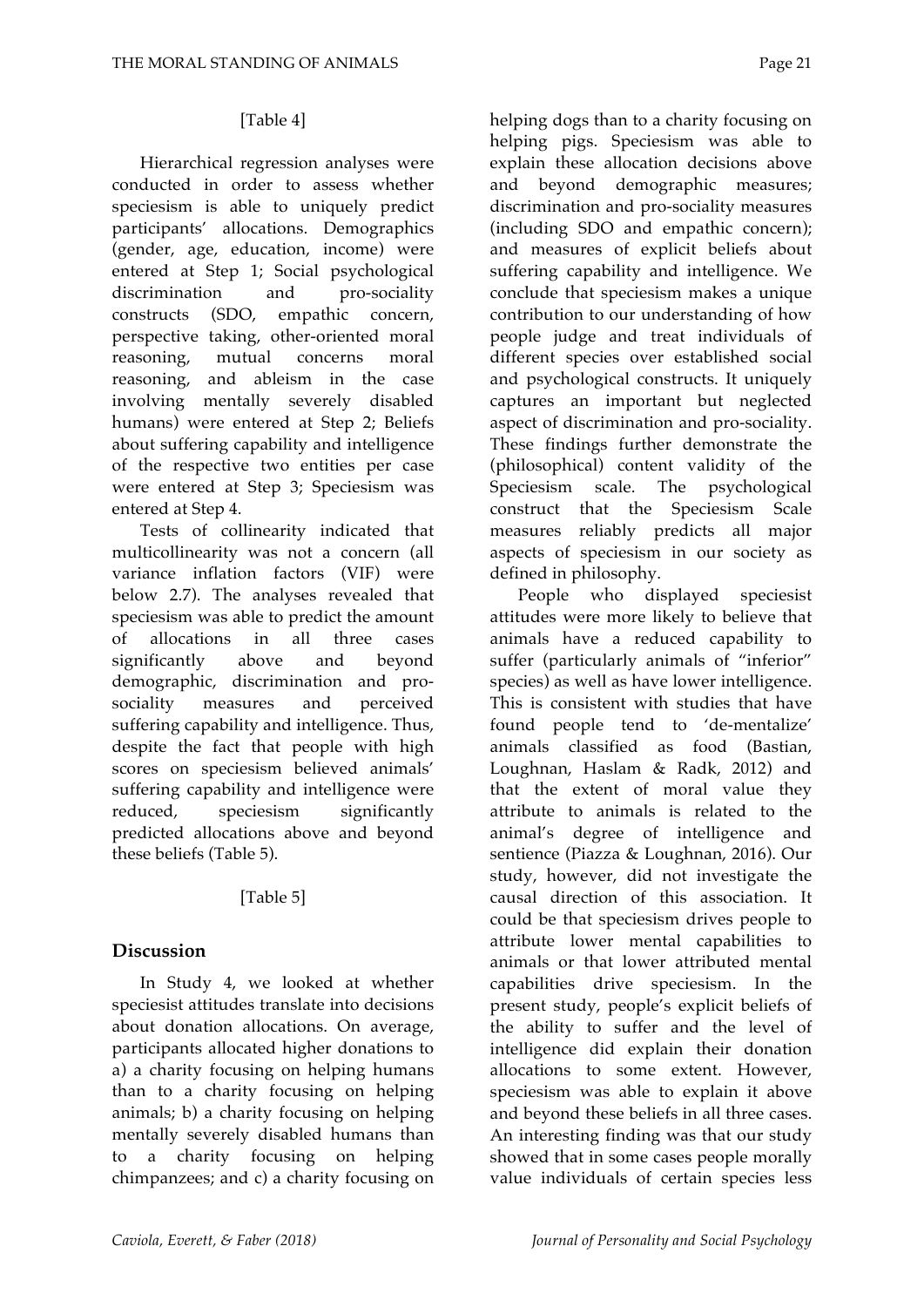than others even when knowing that the former (e.g. chimpanzees) are more intelligent and more sentient than the latter (e.g. mentally severely disabled humans). These findings confirm our hypothesis that the differential treatment of animals is not motivated by people's explicit beliefs about sentience and perceived intelligence alone; it is at least in parts motivated by speciesism.

It is important to note that participants in our study were explicitly asked to rate the suffering capability and level of intelligence as biologically accurate as possible. In real life settings, in contrast, motivated reasoning can distort these beliefs — as demonstrated, for example, by studies investigating the meat paradox (Bastian & Loughnan, 2017). People's perceptions of these mental properties are thus very flexible and depend on the context and motivational incentives. As such, even though our study demonstrates that differential treatment of individuals of different species cannot be fully explained by people's explicit and accuracy-motivated beliefs about the their mental capabilities, it is still possible that people's intuitive and biased perceptions significantly drive this tendency.

A possible criticism of the study is that even though participants were aware of the fact that their decisions were not just merely hypothetical, they did not have to invest personal resources in order to help the respective individuals. Instead, they decided how to allocate the available resources of the experimenter. In this light, their responses are better described as resource allocation or decision-making, but not necessarily as truly behavioral. In the next study, we aimed to address this issue by relying on a response technique, which required participants to invest their personal resources.

#### **Study 5. Helping via Time Investment and Food choice**

In Study 4, we demonstrated that speciesism predicts decision-making about donation allocations above and beyond other related psychological constructs. We conducted Study 5 with three purposes in mind. First and foremost, we aimed to replicate the finding that speciesism is able to predict helping. Second, instead of decisions regarding allocations of donations, we instead asked participants in this study whether they would invest their personal time to help individuals, and we explored whether speciesism predicts food choices. In doing so we introduce measures that are clearly behavioral. Third, we aimed to confirm that speciesism was able to predict real-world behavior in an offline, university context relying on a student sample.

In this study, we asked participants to read promotional material from a charity and asked for their feedback on how it could be improved. Each participant had to choose from two charities; one focused on helping animals and the other on helping humans. We hypothesized that participants scoring low on speciesism would be more likely to invest time in the animal charity. We further hypothesized that speciesism would be able to predict which charity participants helped above and beyond social dominance orientation, empathic concern, perceived suffering capability and intelligence of the type of individuals, and demographic data.

We also included an exploratory test related to food choices. At the end of the study, participants could choose either a meat snack or a vegetarian snack as an additional reward for participating in the study. Based on our findings from the previous studies showing that speciesism correlates negatively with ethical vegetarianism we hypothesized that those participants scoring high in speciesism would be more likely to choose the meat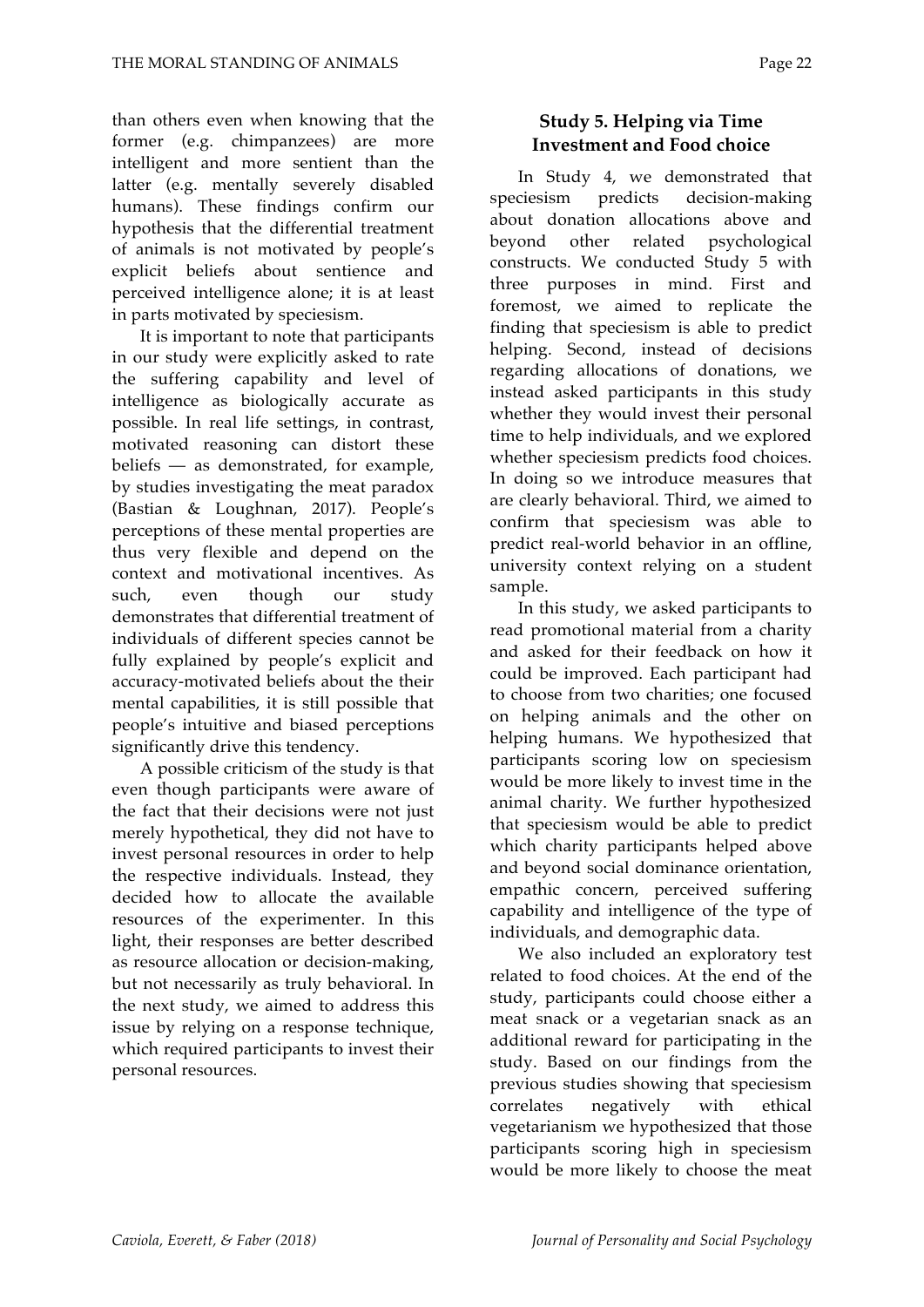snack. This exploratory test can be seen as a proxy for meat consumption but it should be interpreted with caution as we measured food choice at a certain point in time only, not general meat consumption.

#### **Method**

#### *Participants*

102 students from a British university took part in the study and received a payment of £5 for their participation. Three participants were excluded for failing an attention check, leaving a final sample of 99 students (55 female;  $M_{\text{av}} =$ 25.52,  $SD = 4.88$ ). This sample size meets the recommendation by Long (1997), who suggests that a minimum sample of 100 should be considered for logistic regression, and our sample size is comparable to work by Crimston et al. (2016), who conducted a structurally very similar study to ours and recruited the same number of participants as we did.

#### *Materials and Procedure*

Participants completed the study in "paper & pencil" form. They first read a general information sheet and signed a consent form. They then completed the Speciesism Scale, SDO scale, and Empathic Concern scale. Next, they were asked to indicate their beliefs in the intelligence and suffering capability of humans, chimpanzees and dogs. And finally, participants responded to demographic questions (age, gender, and study subject).

Our method for measuring participants' willingness to invest time to help a certain cause was inspired by Crimston et al. (2016). On a further sheet, participants were given instructions about a seemingly unrelated task. Participants were informed that they should provide feedback to one of two non-profit organizations (from now on referred to as charity) on how to improve their campaigns. They were told that both charities were specifically seeking feedback from students.

The two charities were described as follows:

*The Nonhuman Rights project:* The Nonhuman Rights Project, an organization working towards achieving actual legal rights for chimpanzees.

*Homeless Shelters:* Homeless Shelters, an organization providing temporary residence for people who can no longer afford to pay rent themselves.

Participants were presented with two sealed envelopes labeled with the respective names of the charities. Promotional material from the charities was contained inside the envelope. Participants were instructed to open one envelope only, and to provide written feedback about the campaign. Participants were told that their feedback would be forwarded to the charity of their choice.

At the end of the study, after receiving the payment, participants were offered a snack as an additional reward. They were presented with two meat options (beef jerky, pork crackling) and two vegetarian options that clearly did not include any animal products (salted peanuts, rice crackers) and were asked to choose one.

#### **Results**

As predicted, participants who chose to invest their time to help the animal charity (Non-Human Rights Project) scored significantly lower on speciesism  $(N = 33, M = 2.73, SD = .96)$  than those who chose the human charity (Homeless Shelters) (N = 66, *M* = 3.31, *SD* = .83), *t*(97)  $= -3.16$ ,  $p = .002$ . However, participants who chose to help Homeless Shelters scored higher on empathic concern (*M* = 5.58, *SD* = .75) and lower on SDO (*M* = 2.14,  $SD = 1.04$ ) than participants who chose the animal charity (empathic concern: *M* = 5.18, *SD* = .89 *t*(97) = -2.32, *p* = .02, SDO: *M* = 2.72, *SD* = .89 *t*(97) = 2.76;  $p = .01$ ). Notably, SDO was left skewed and therefore not normally distributed.

Hierarchical logistic regression analyses were conducted in order to assess whether speciesism was able to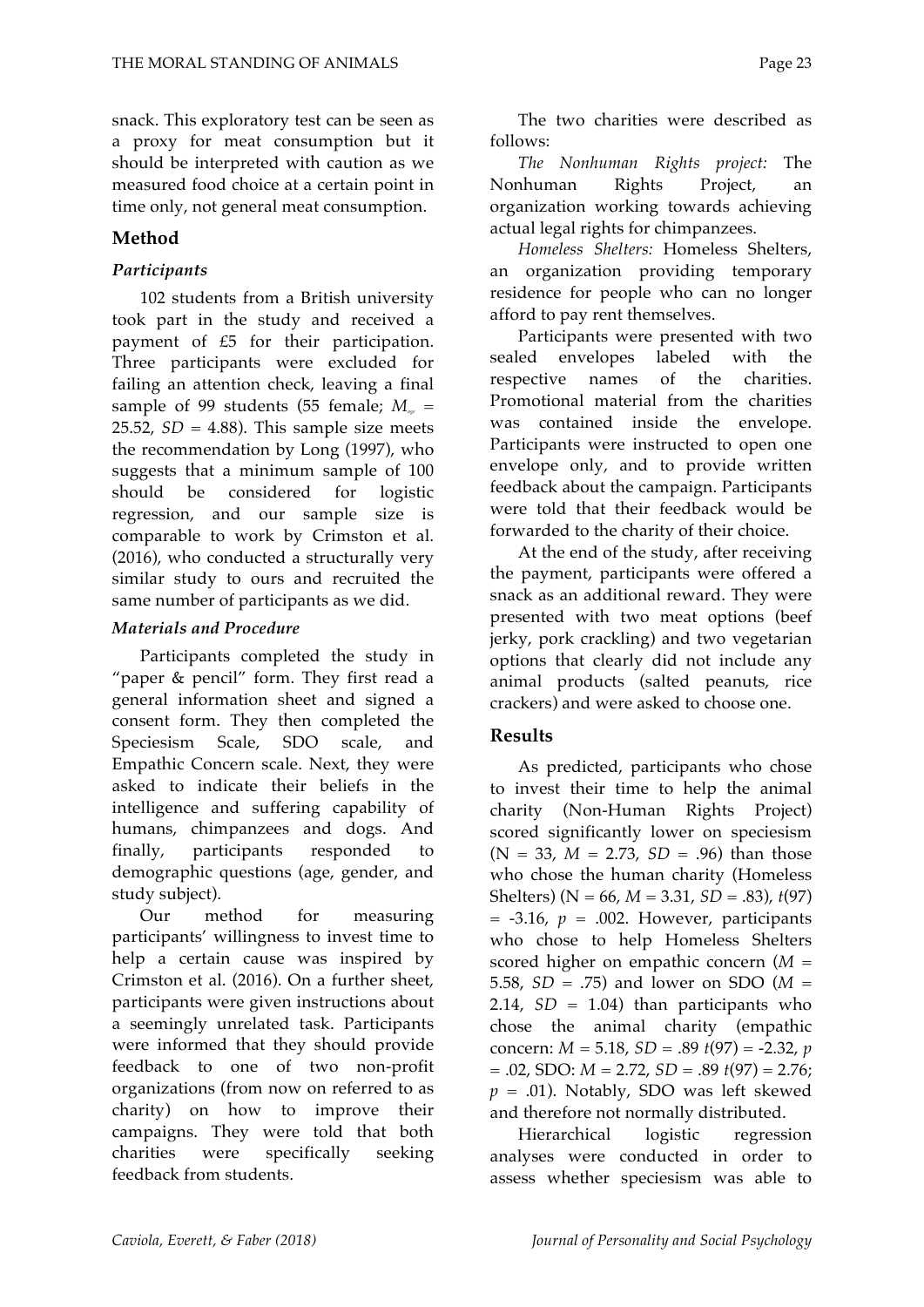predict participants' choice of the charity above and beyond the other measures. Demographics (gender, age, study subject) were entered at Step 1; SDO and empathic concern were entered at Step 2; Beliefs about suffering capability and intelligence of chimpanzees and humans were entered at Step 3; Speciesism was entered at Step 4. The analyses revealed that speciesism was able to predict participants' timeinvestment choices significantly above and beyond all other factors listed. Results are shown in Table 6.

#### [Table 6]

Further, participants who chose the meat snack (N = 26, *M* = 3.47, *SD* = .90) scored also significantly higher on speciesism than participants who chose the vegetarian snack ( $N = 72$ ,  $M = 2.98$ , *SD*  $= .88$ ),  $t(96) = -2.40$ ,  $p = .018$ . Hierarchical logistic regression analysis predicting the snack participants chose analogously to the above analysis was close to being significant,  $R^2 = .23$ ,  $p = .07$ .

#### **Discussion**

This study demonstrated that speciesism is able to predict how people will invest their time when faced with a choice between helping animals or humans. After controlling for demographics, empathic concern, SDO, and beliefs about suffering capability and intelligence of humans and chimpanzees, each one-point increase in speciesism increased the likelihood of people choosing to help the human charity by 195%. Significant results supporting this finding were also found in an online pilot study  $(N = 51)$  we conducted prior to the student sample study.

Interestingly, people who chose the animal charity showed less empathic concern than people who chose the human charity. Empathic concern, therefore, seems to be a stronger predictor for helpful behavior towards humans than towards animals (when one is only faced

with these two options only). This is in spite of the negative correlation between speciesism and empathic concern. One possible explanation for this result is that people feel empathic concern to those who are close to them, and people feel more closely connected to other humans than to animals. Another explanation might be that fighting homelessness triggers more empathy than establishing animal rights because the former is perceived as more imminent and more directly tractable than the latter.

Other results were also puzzling at first. For example, people who chose to help the animal charity also scored higher in SDO than people who chose to help the human charity. At first glance, this appears inconsistent with our previous findings. However, we should be cautious to attribute much weight to this result, as SDO was strongly left skewed in the university student sample. In contrast, in the online pilot study SDO and empathic concern were normally distributed and no correlations between the charity chosen and SDO and empathic concern were revealed.

This study further demonstrated that speciesism can predict real-world food choices. The lower people scored on speciesism, the more likely they were to choose the vegetarian snack. This finding confirms the result of the online pilot study in which participants were asked a hypothetical question about what food they would choose. The food-choice element of the study was exploratory, and there were many other factors that could have affected participants' choice of snack. These might include the social demand effect, different tastes, and the time of day, among others. A further limitation of this study was that we did not control for vegetarianism. Due to the relation between speciesism and vegetarianism, it is not clear to which extent food choices were driven by speciesism versus vegetarianism. However, given that only 6% of US participants of Study 1 indicated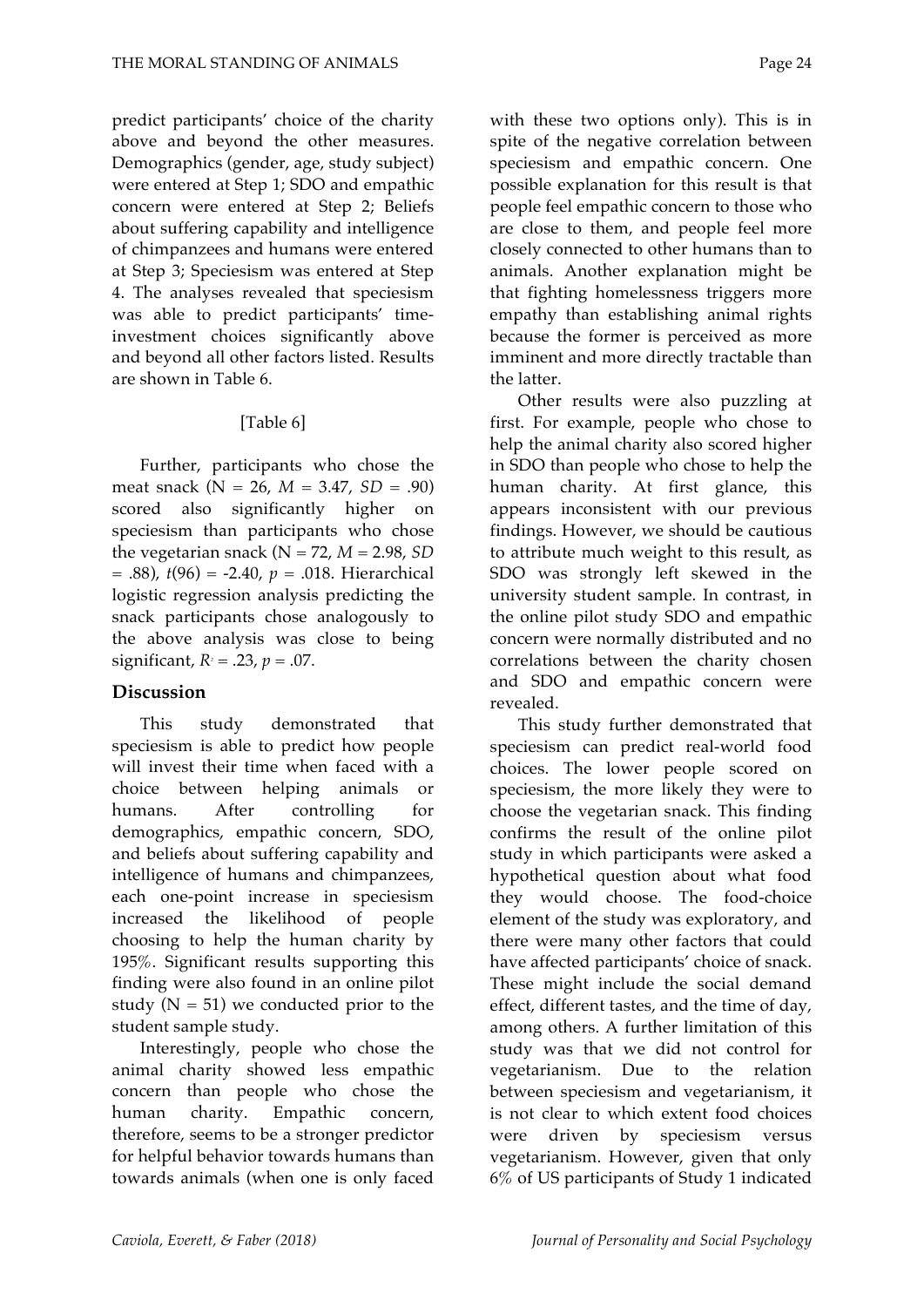that they were vegetarian, and recent polls suggest only 2% of the British public is consistently vegetarian (Bates et al., 2014), only little variance in food choices could have been explained by vegetarianism alone. Given that 74% of our participants chose the vegetarian snack, yet estimates suggest only a small fraction of the population to be vegetarian, it seems clear that many non-vegetarians must have chosen the vegetarian snack and there are many reasons for why this might be lower scores in speciesism is likely to be one of them. Future research can hopefully shed more light on the relation of speciesism, vegetarianism, carnism, and actual food choices.

A general methodological limitation of the study is the possibility that demand effects or consistency motives could have driven the correlation between responses to the scale and responses to the tasks. Participants might have guessed what the aim of the study was after responding to the scale and might have been motivated to remain consistent in the next task. Future studies could attempt to alleviate this problem by trying to obfuscate the purpose of the study, introducing time delays between the tasks, or by other means.

#### **General Discussion**

Throughout its history, speciesism has been a concept largely confined to philosophy. Ultimately, however, speciesism is a hypothesis about human psychology; it is the assumption that people morally discriminate against individuals on the basis of their species membership. The purpose of this paper is to transition speciesism from a philosophical hypothesis to a matter of empirical psychological investigation. These investigations have only just begun in recent years and with this paper we make the following four contributions to that transition.

First, we describe the philosophy of speciesism and introduce it as a psychological phenomenon, suitable for empirical investigation. Speciesism has been purported to be a reliable form of prejudice analogous to racism and sexism, and yet the empirical claims behind this have received little attention so far.

Second, we present the *Speciesism Scale*: A theoretically driven and empirically validated explicit measure of speciesism with high internal consistency and test-retest reliability. This scale confirms that speciesism is an accurately measurable, stable form of prejudice with high interpersonal differences.

Third, we demonstrate that, as originally proposed by philosophers, speciesism can be considered a form of prejudice. We have found that speciesism is psychologically related to humanhuman types of prejudice such as racism, sexism, and homophobia. This is consistent with the generalized prejudice theory, which assumes that prejudice towards various targets is significantly correlated and can be explained by an underlying generalized prejudice factor (Akrami, Ekehammer, & Bergh, 2011). Our finding that speciesism is strongly related to SDO confirms the SD-HARM model (Dhont et al., 2014), which assumes that speciesism and human-human types of prejudice are underpinned by the same socio-ideological beliefs, namely a general endorsement of social hierarchy and inequality. The fact that speciesism shares these psychological properties with other phenomena we refer to as prejudice seems to strengthen the case that speciesism can be referred to as prejudice as well. We note that in comparison to human-human forms of prejudice, speciesism is the dominant and explicitly accepted social norm and ideology in current Western societies. Consequently, people who endorse the current status quo and people on the political right tend to score high on speciesism, whereas actively openminded thinking seems to facilitate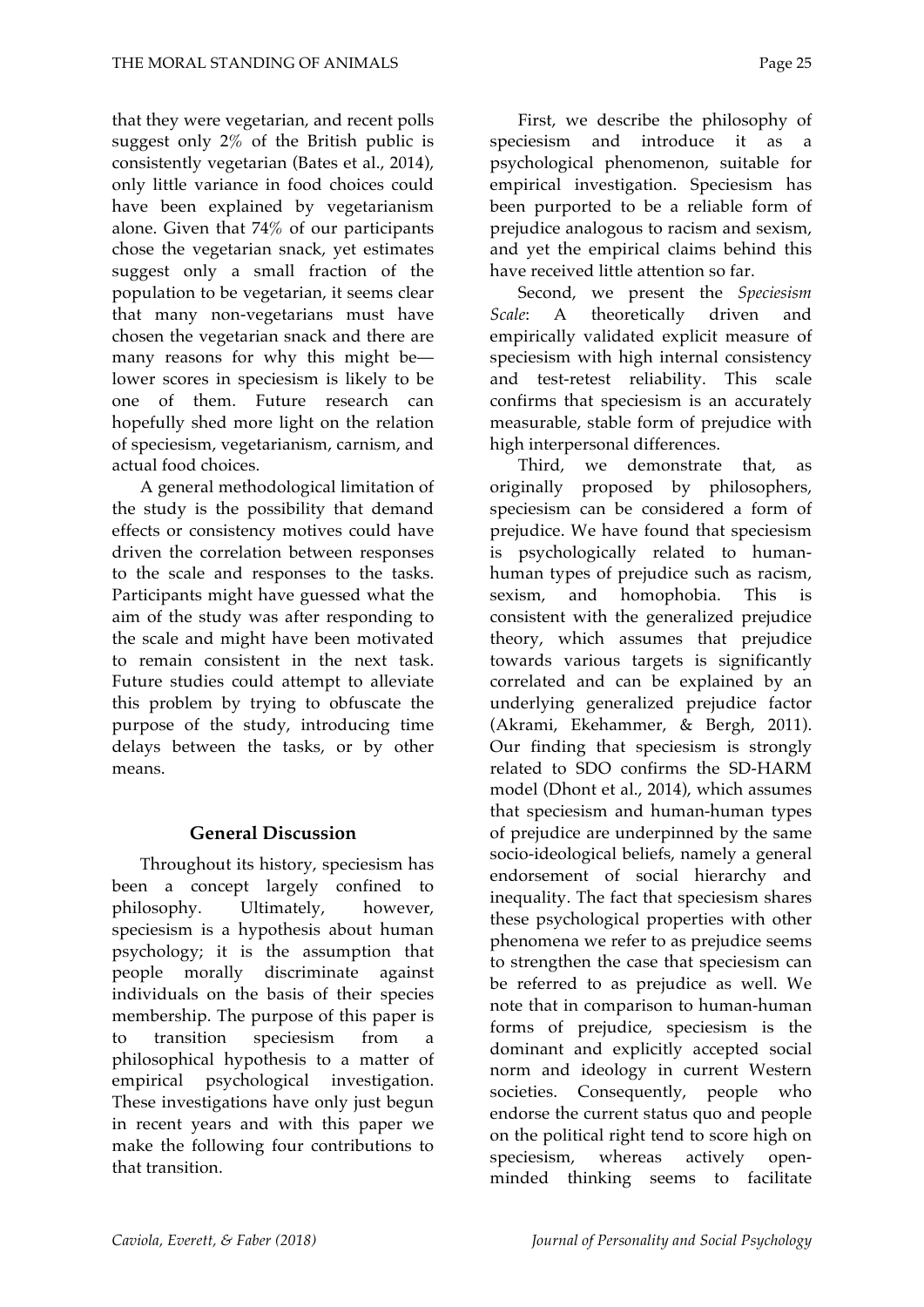questioning that norm. We also identified lower levels of empathic concern as an additional factor associated with speciesism.

Fourth, we demonstrate that speciesism can predict behavior above and beyond existing constructs. In doing so, we believe we are the first to systematically show effects of speciesist attitudes on actual, observable behavior. In two studies we found that speciesism predicts people's willingness to help humans and "superior" animals such as dogs (rather than "inferior" animals such as pigs), in terms of allocating donation money and investing time. We also found that speciesism predicts people's (meat vs. vegetarian) food choices. This indicates that speciesism captures an important but neglected aspect of both discrimination and prosociality.

#### **Limitations and future research**

Our investigation of speciesism focused on the general tendency to morally discriminate between individuals on the basis of their species membership. However, we did not explicitly analyze how this occurs. It is possible that—in line with research on stereotypes and social categorizations (Haslam, 1997)—people place individuals of certain species into different categories such as food, pets, entertainment, equipment, pest, wild animals, humans, etc. These culturally and historically contingent categories might define the general connotation, perceptions, values, and common properties associated with their individuals. For example, animals in the food category (e.g. cows) seem to be associated with low moral value as well as perceptions of low mental capabilities. Animals of the pest category (e.g. rats) seem furthermore to be associated with disgust-eliciting characteristics such as being dirty. The categories ultimately define (or are defined by) how we relate to the respective individuals. And while usually whole species are placed into

certain categories (i.e. speciesism), exceptions can be made; for instance, one's personal pet pig will be placed into a different category than all other pigs. Future research will hopefully further investigate the specifics of the different kinds of categories that speciesism seems to rely on.

Similarly, more research is needed to understand the cognitive mechanisms that facilitate speciesist attitudes and practices. In this regard, it is likely that the psychological process of moral disengagement (Bandura, 1999) plays a critical role. Bandura's theory of moral disengagement proposes that cognitive restructuring mechanisms allow us to view inhumane practices as benign by disabling moral self-condemnation. These mechanisms may include moral justification, euphemistic language, displacement of responsibility, dehumanization, and a disregard for the victims' suffering. Moral disengagement theory has not yet been applied to speciesism, but it is a plausible explanation for tolerating practices such as factory farming (Graça, Calheiros, & Oliveira, 2016).

Moral philosophers have reasoned that anti-speciesists are morally compelled to adopt ethical vegetarianism (Singer, 1975; 1979). Descriptively, however, we have found that empirically this is not always the case. People do not consistently bridge the gap between caring about animals and consuming animal products (i.e. meat paradox). Our results from Studies 1 and 3 suggest that speciesism and ethical vegetarianism are psychologically distinct to some extent. Overall, however, the two are strongly linked and indeed as Study 5 suggests speciesism predicts whether people choose to eat meat or a vegetarian option. Carnism has been suggested as a major ideological driver of the continuation of meat consumption in our society (Monteiro et al., 2017). Future studies in this area will now be able to use the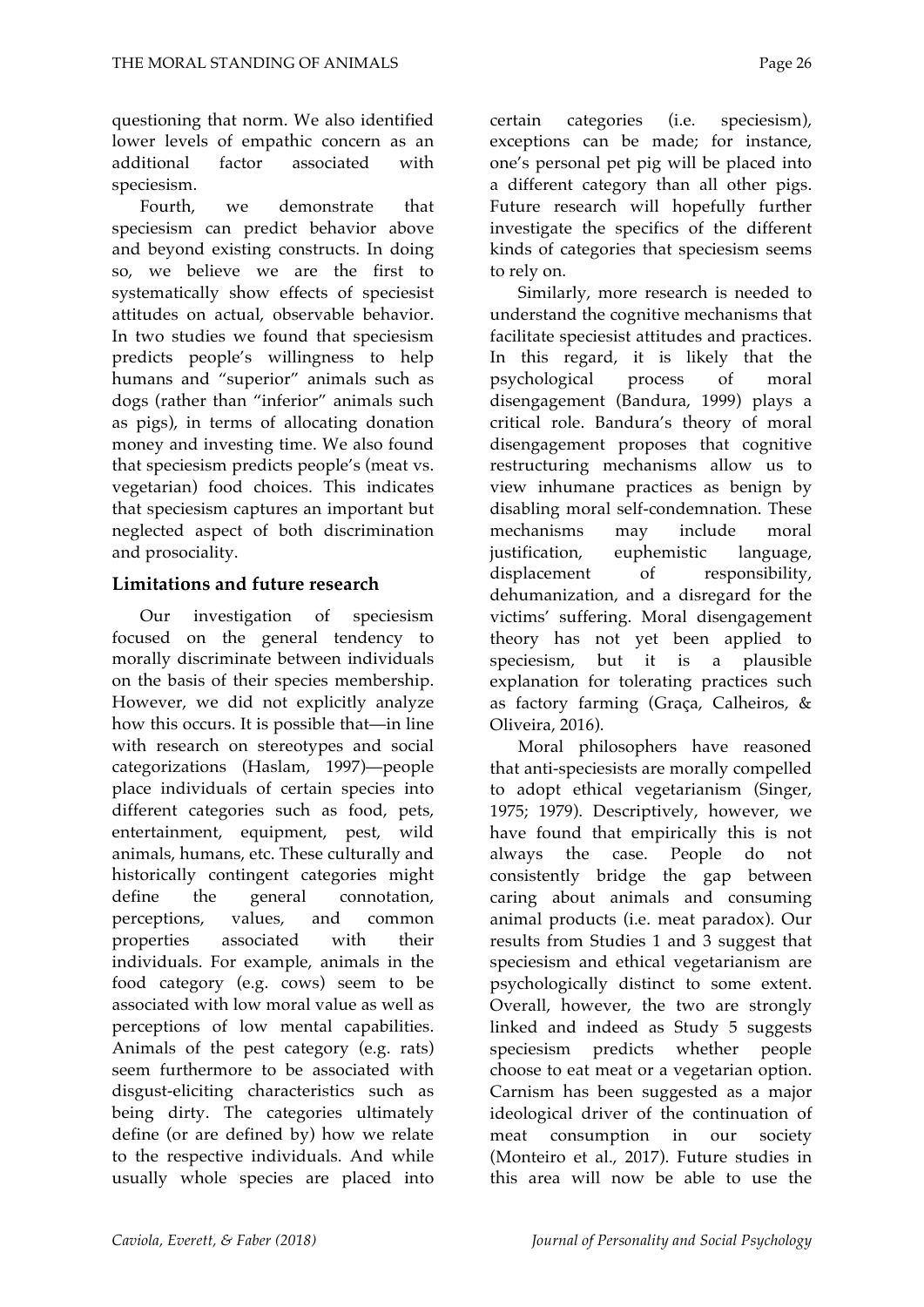Speciesism Scale to investigate the relations and causal mechanisms between speciesism, carnism and the meat paradox with greater rigor and accuracy.

Further research is needed on how speciesism varies between cultures. Amiot and Bastian (2015) have summarized existing studies that may help to point the way. Their work focused on cross-cultural attitudes towards animals. They found, for example, that attitudes towards pet keeping vary strongly between cultures. In order for the Speciesism Scale to facilitate cross-cultural research, however, it might need to be adapted for cultures where certain animals are categorized differently to Western norms.

Many more avenues for future research are yet to be discovered. Despite the apparent ubiquity of speciesism in our every-day lives and despite the fact that speciesism is a well-known phenomenon to philosophers, speciesism is hugely under-investigated in the field of social, personality, and moral psychology. We hope that this paper can transfer some of the energy with which psychology has pursued human-human discrimination onto the so far neglected area of humananimal discrimination.

Lucius Caviola, Jim A. C. Everett, and Nadira S. Faber, Department of Experimental Psychology and Oxford Uehiro Centre for Practical Ethics, University of Oxford.

This project was supported by a grant of the Oxford Martin School (Oxford Martin Programme on Collective Responsibility for Infectious Disease), awarded to Nadira Faber. We thank Oscar Horta, Guy Kahane, Adriano Mannino, Brian Parkinson, Peter Singer, Elliot Teperman, and Steven Wise for their helpful comments and suggestions. We also thank Tanya Terzieva for her assistance in collecting the data.

Correspondence concerning this article should be addressed to Nadira S. Faber, Oxford Uehiro Centre for Practical Ethics, Suite 8, Littlegate House, St Ebbe's Street, Oxford OX1 1PT, United Kingdom. E-mail: nadira.faber@psy.ox.ac.uk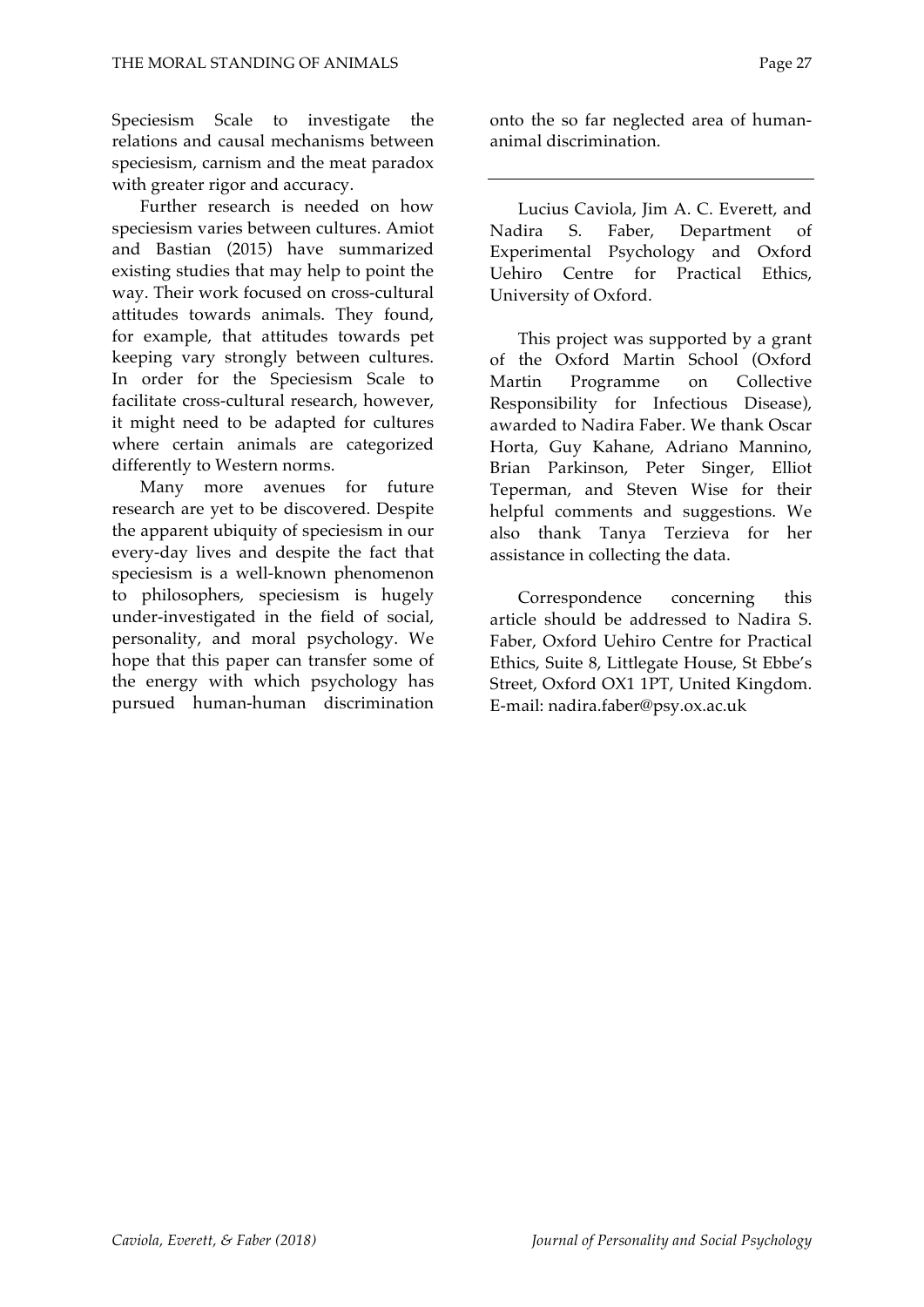#### **References**

- Akrami, N., Ekehammar, B., & Bergh, R. (2011). Generalized prejudice: Common and specific components. *Psychological Science, 22*(1), 57-59.
- Allen, M. W., & Baines, S. (2002). Manipulating the symbolic meaning of meat to encourage greater acceptance of fruits and vegetables and less proclivity for red and white meat. *Appetite*, *38*(2), 118- 130.
- Allen, M. W., Wilson, M., Ng, S. H., & Dunne, M. (2000). Values and beliefs of vegetarians and omnivores. *The Journal of Social Psychology, 140*(4), 405-422.
- Allport, G. (1954). *The nature of prejudice*. Reading, MA: Addison-Wesley.
- Altemeyer, B. (1988). Enemies of freedom: Understanding right-wing authoritarianism. Jossey-Bass.
- Amiot, C. E., & Bastian, B. (2015). Toward a psychology of human–animal relations. *Psychological Bulletin, 141*(1), 6.
- Anthoine, E., Moret, L., Regnault, A., Sébille, V., & Hardouin, J. B. (2014). Sample size used to validate a scale: a review of publications on newly-developed patient reported outcomes measures. *Health and Quality of Life Outcomes, 12*(1), 2.
- Bäckström, M., & Björklund, F. (2007). Structural modeling of generalized prejudice: The role of social dominance, authoritarianism, and empathy. *Journal of Individual Differences, 28*(1), 10-17.
- Bandura, A. (1999). Moral disengagement in the perpetration of inhumanities. *Personality and Social Psychology Review, 3*(3), 193-209.
- Baron, J. (2000). *Thinking and deciding*. Cambridge University Press.
- Bartneck, C., Duenser, A., Moltchanova, E., & Zawieska, K. (2015). Comparing the similarity of responses received from studies in Amazon's Mechanical Turk to studies conducted online and with direct recruitment. *PloS one, 10*(4), e0121595.
- Bastian, B., & Loughnan, S. (2017). Resolving the meat-paradox: A motivational account of morally troublesome behavior and its maintenance. *Personality and Social Psychology Review, 21*(3), 278-299.
- Bastian, B., Costello, K., Loughnan, S., & Hodson, G. (2012). When closing the human–animal divide expands moral concern: The importance of framing. *Social Psychological and Personality Science, 3*(4), 421-429.
- Bastian, B., Loughnan, S., Haslam, N., & Radke, H. R. (2012). Don't mind meat? The denial of mind to animals used for human consumption. *Personality and Social Psychology Bulletin, 38*(2), 247-256.
- Bates, B., Lennox, A., Prentice, A., Bates, C. J., Page, P., Nicholson, S., & Swan, G. (Eds.). (2014). National Diet and Nutrition Survey: Results from Years 1, 2, 3 and 4 (combined) of the Rolling Programme (2008/2009-2011/2012): a Survey Carried Out on Behalf of Public Health England and the Food Standards Agency. Public Health England.
- Bentham, J. (1789/1961). An introduction to the principles of morals and legislation. In Utilitarianism (pp. 7–398). Garden City, NY: Doubleday.
- Berinsky, A. J., Huber, G. A., & Lenz, G. S. (2012). Evaluating online labor markets for experimental research: Amazon.com's Mechanical Turk. *Political Analysis, 20*(3), 351-368.
- Bilewicz, M., Michalak, J., & Kamińska, O. K. (2016). Facing the edible. The effects of edibility information on the neural encoding of animal faces. *Appetite, 105*, 542-548.
- Bratanova, B., Loughnan, S., & Bastian, B. (2011). The effect of categorization as food on the perceived moral standing of animals. *Appetite, 57*(1), 193-196.
- Broom, D. M., Sena, H., & Moynihan, K. L. (2009). Pigs learn what a mirror image represents and use it to obtain information. *Animal Behaviour, 78*(5), 1037-1041.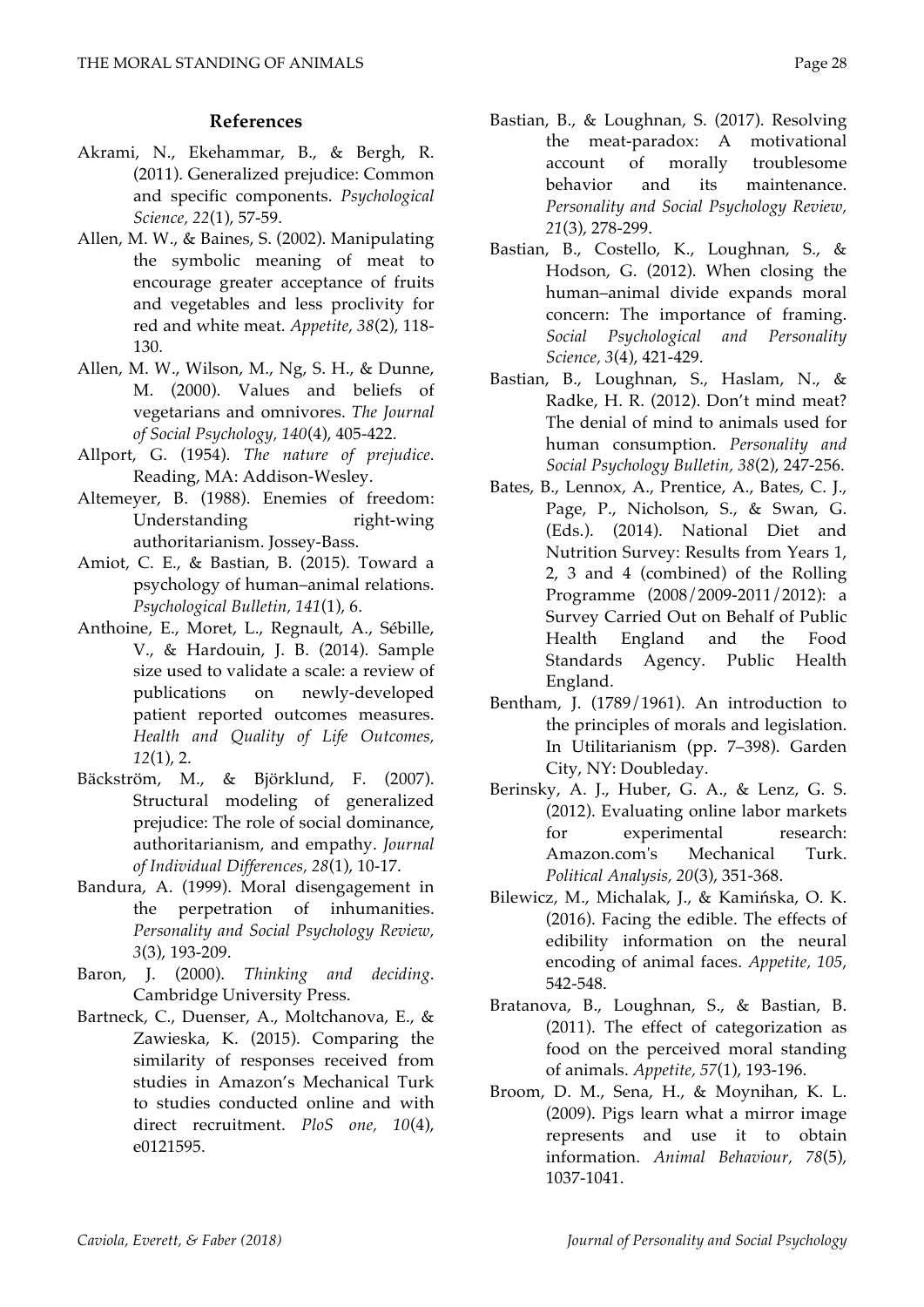- Brown, R. (2011). *Prejudice: Its social psychology*. John Wiley & Sons.
- Buhrmester, M., Kwang, T., & Gosling, S. D. (2011). Amazon's Mechanical Turk a new source of inexpensive, yet highquality, data?. *Perspectives on Psychological Science, 6*(1), 3-5.
- Byrne, B. M. (1994). Structural equation modeling with EQS and EQS/Windows: Basic concepts, applications, and programming. Sage.
- Cohen, J., Cohen, P., West, S. G., & Aiken, L. S. (2013). Applied multiple regression/correlation analysis for the behavioral sciences. Routledge.
- Comrey, A. L., & Lee, H. B. (1992). *A First Course in Factor Analysis.* Hillsdale, NJ: Erlbaum.
- Costello, A. B., & Osborne, J. W. (2005). Best practices in exploratory factor analysis: Four recommendations for getting the most from your analysis. *Practical Assessment, Research & Evaluation, 10*(7), 1-9.
- Costello, K., & Hodson, G. (2009). Exploring the roots of dehumanization: The role of animal-human similarity in promoting immigrant humanization. *Group Processes & Intergroup Relations*.
- Costello, K., & Hodson, G. (2014). Explaining dehumanization among children: The interspecies model of prejudice. *British Journal of Social Psychology, 53*(1), 175- 197.
- Crimston, D., Bain, P. G., Hornsey, M. J., & Bastian, B. (2016). Moral expansiveness: Examining variability in the extension of the moral world. *Journal of Personality and Social Psychology*, *111*(4), 636.
- Davis, M. H. (1983). Measuring individual differences in empathy: evidence for a multidimensional approach. *Journal of Personality and Social Psychology,44*(1), 113.
- Dhont, K., & Hodson, G. (2014). Why do rightwing adherents engage in more animal exploitation and meat consumption?. *Personality and Individual Differences, 64*, 12-17.
- Dhont, K., Hodson, G., & Leite, A. C. (2016). Common Ideological Roots of Speciesism and Generalized Ethnic Prejudice: The Social Dominance Human–Animal Relations Model (SD-HARM). *European Journal of Personality*, *30*(6), 507-522.
- Dhont, K., Hodson, G., Costello, K., & MacInnis, C. C. (2014). Social dominance orientation connects prejudicial human–human and human– animal relations. *Personality and Individual Differences, 61*, 105-108.
- Diamond, C. (1978). Eating meat and eating people. *Philosophy, 53*(206), 465-479.
- Duckitt, J., & Sibley, C. G. (2007). Right wing authoritarianism, social dominance orientation and the dimensions of generalized prejudice. *European Journal of Personality*, *21*(2), 113-130.
- Ekehammar, B., & Akrami, N. (2003). The relation between personality and prejudice: a variable-and a personcentred approach*. European Journal of Personality, 17*(6), 449-464.
- Everitt, B. S. (1975). Multivariate analysis: The need for data, and other problems. *The British Journal of Psychiatry, 126*(3), 237– 240.
- Fan, X., Thompson, B., & Wang, L. (1999). Effects of sample size, estimation methods, and model specification on structural equation modeling fit indexes. *Structural Equation Modeling: A Multidisciplinary Journal, 6*(1), 56-83.
- Gade, D. W. (1976). Horsemeat as human food in France. *Ecology of Food and Nutrition*, 5(1), 1-11.
- Gorsuch, R. L. (1983). *Factor analysis* (2nd ed.). Hillsdale, NJ: Erlbaum.
- Graça, J., Calheiros, M. M., & Oliveira, A. (2016). Situating moral disengagement: Motivated reasoning in meat consumption and substitution*. Personality and Individual Differences, 90*, 353-364.
- Graham, J., Haidt, J., & Nosek, B. A. (2009). Liberals and conservatives rely on different sets of moral foundations.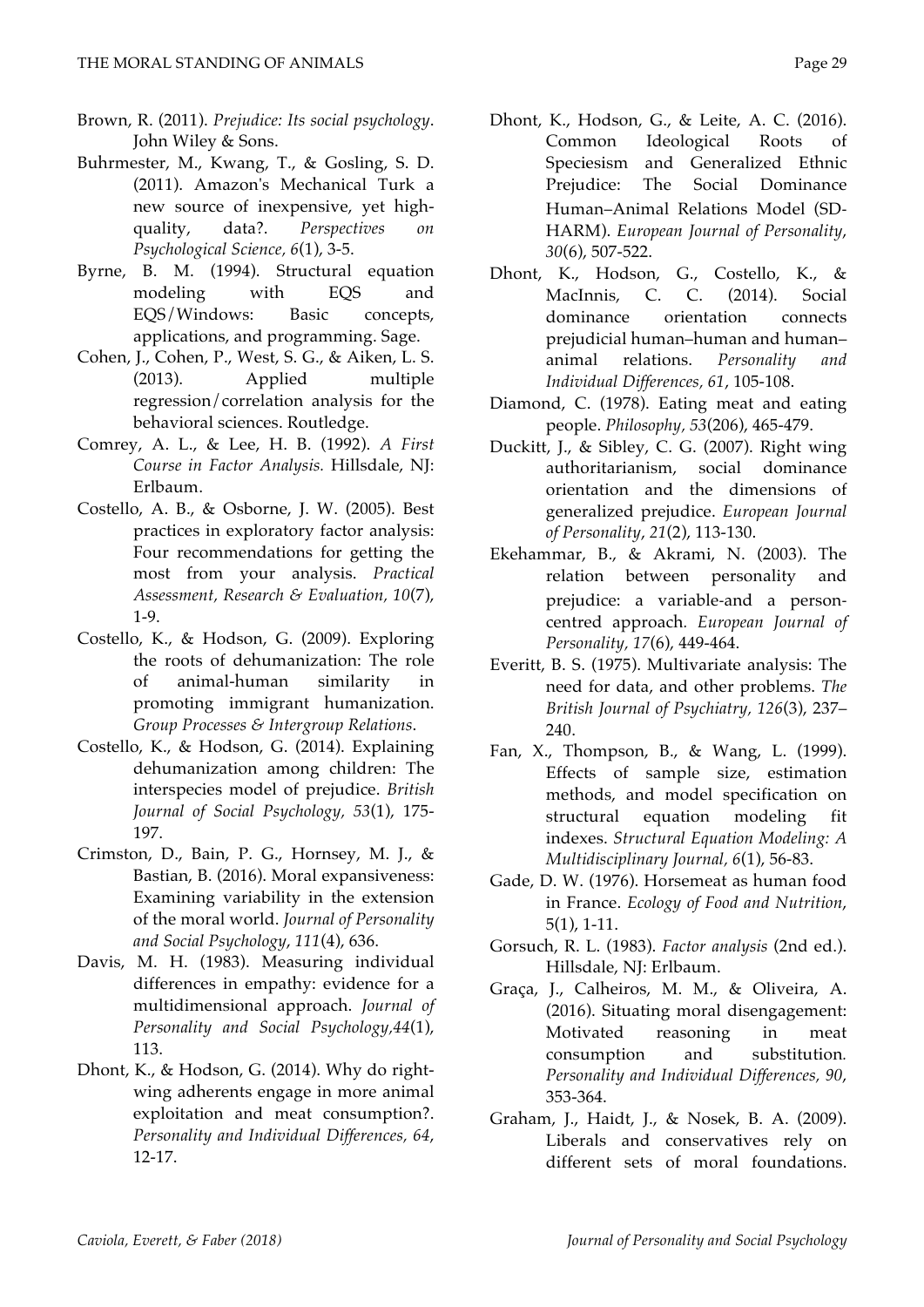*Journal of Personality and Social Psychology, 96*(5), 1029.

- Haslam, N. (2006). Dehumanization: An integrative review. *Personality and Social Psychology Review*, *10*(3), 252-264.
- Haslam, S. A. (1997). Stereotyping and social influence: Foundations of stereotype consensus.
- Herek, G. M. (1998). Attitudes toward lesbians and gay men scale. *Handbook of sexuality-related measures*, 392-394.
- Herzog Jr, H. A., Betchart, N. S., & Pittman, R. B. (1991). Gender, sex role orientation, and attitudes toward animals. *Anthrozoös, 4*(3), 184-191.
- Horta, O. (2010). What is speciesism?. *Journal of Agricultural and Environmental Ethics, 23*(3), 243-266.
- Hu, L. T., & Bentler, P. M. (1999). Cutoff criteria for fit indexes in covariance structure analysis: Conventional criteria versus new alternatives. *Structural Equation Modeling: a Multidisciplinary Journal, 6*(1), 1-55.
- Jackson, D. L. (2001). Sample size and number of parameter estimates in maximum likelihood confirmatory factor analysis: A Monte Carlo investigation. *Structural Equation Modeling, 8*(2), 205-223.
- Joy, M. (2011). Why We Love Dogs, Eat Pigs, And Wear Cows: An Introduction to Carnism. Conari press.
- Kagan, S. (2016). What's Wrong with Speciesism? (Society for Applied Philosophy Annual Lecture 2015). *Journal of Applied Philosophy, 33*(1), 1-21.
- Kahane, G., Everett, J. A., Earp, B. D., Farias, M., & Savulescu, J. (2015). 'Utilitarian' judgments in sacrificial moral dilemmas do not reflect impartial concern for the greater good. *Cognition, 134*, 193-209.
- Kant, I. (1785/1964). *Groundwork of the Metaphysic of Morals*. HJ Paton. New York: Harper & Row, 4, 420-426.
- Kay, A. C., & Jost, J. T. (2003). Complementary justice: effects of "poor but happy" and" poor but honest" stereotype exemplars on system justification and implicit activation of the justice motive. *Journal*

*of Personality and Social Psychology, 85*(5), 823.

- Kozak, M. N., Marsh, A. A., & Wegner, D. M. (2006). What do I think you're doing? Action identification and mind attribution. *Journal of Personality and Social Psychology, 90*(4), 543.
- Loughnan, S., Bastian, B., & Haslam, N. (2014). The psychology of eating animals. *Current Directions in Psychological Science, 23*(2), 104-108.
- Loughnan, S., Haslam, N., & Bastian, B. (2010). The role of meat consumption in the denial of moral status and mind to meat animals. *Appetite, 55*(1), 156-159.
- Low, P., Panksepp, J., Reiss, D., Edelman, D., Van Swinderen, B., Low, P., & Koch, C. (2012). Cambridge Declaration on Consciousness in Non-Human Animals.
- Marsh, H. W., Balla, J. R., & McDonald, R. P. (1988). Goodness-of-fit indexes in confirmatory factor analysis: The effect of sample size. *Psychological Bulletin, 103*(3), 391.
- Mathews, S., & Herzog, H. A. (1997). Personality and attitudes toward the treatment of animals. *Society & Animals, 5*(2), 169-175.
- McConahay, J. B. (1986). Modern racism, ambivalence, and the modern racism scale. InJ. F. Dovidio & SL Gaertner (Eds.), *Prejudice, Discrimination, and racism* (pp. 91-125).
- McFarland, S. (2010). Authoritarianism, social dominance, and other roots of generalized prejudice. *Political Psychology, 31*(3), 453-477.
- Mendl, M., Held, S., & Byrne, R. W. (2010). Pig cognition. *Current Biology, 20*(18), R796- R798.
- Mill, J. S. (1861). Considerations on Representative Democracy. *Parker, son and Bourn, London.*
- Monteiro, C. A., Pfeiler, T. M., Patterson, M. D., & Milburn, M. A. (2017). The Carnism Inventory: Measuring the Ideology of Eating Animals. *Appetite*.
- Mundfrom, D. J., Shaw, D. G., & Ke, T. L. (2005). Minimum Sample Size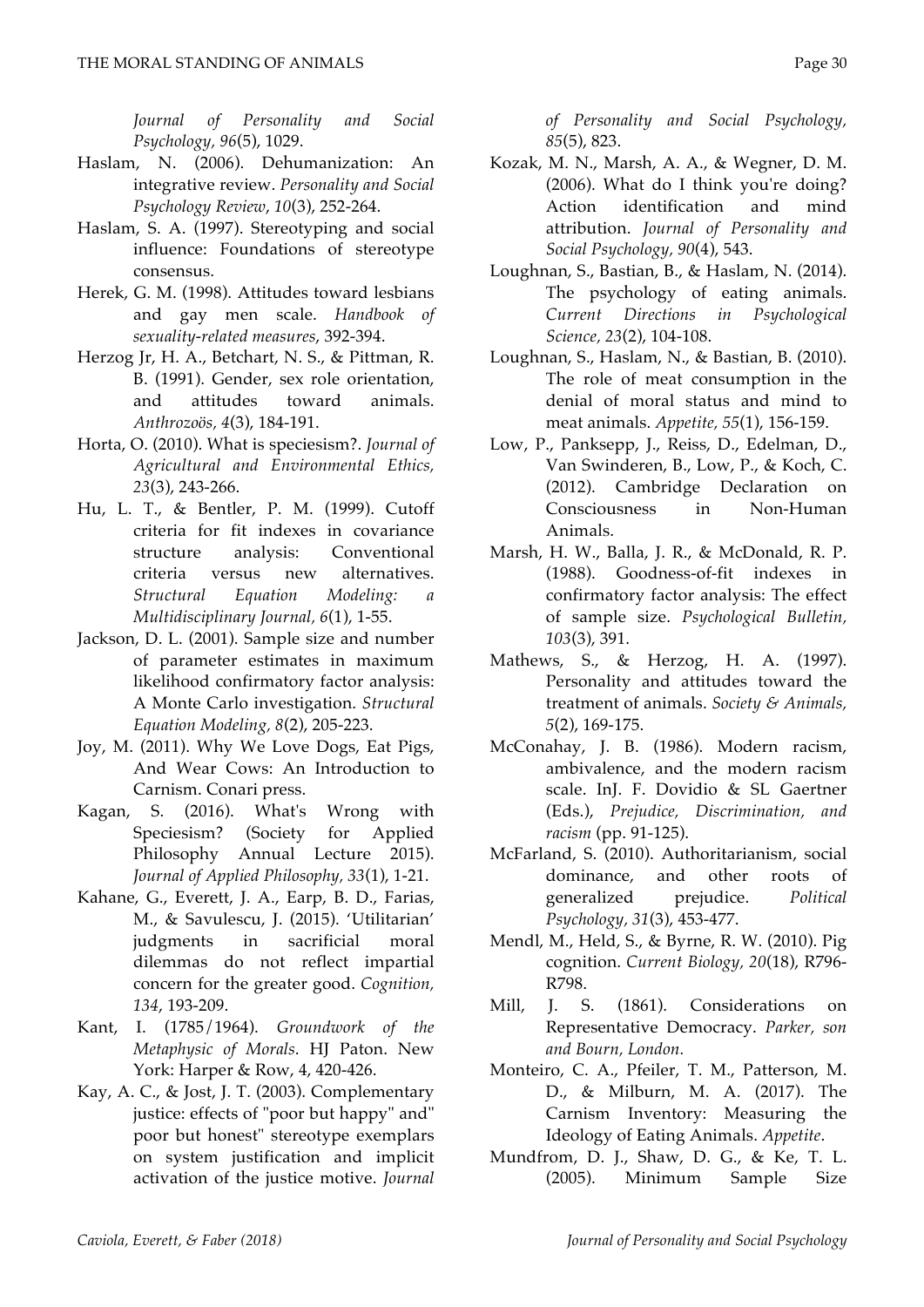Recommendations for Conducting Factor Analyses. *International Journal of Testing*, *5*(2), 159–168. https://doi.org/10.1207/s15327574ijt0 502\_4

- Nunnally, J. C. (1978). *Psychometric theory* (2nd ed.). New York, NY: McGraw-Hill.
- Paolacci, G., & Chandler, J. (2014). Inside the Turk: Understanding Mechanical Turk as a participant pool. *Current Directions in Psychological Science, 23*(3), 184-188.
- Penner, L. A., Fritzsche, B. A., Craiger, J. P., & Freifeld, T. R. (1995). Measuring the prosocial personality. *Advances in Personality Assessment, 10*, 147-163.
- Piazza, J., & Loughnan, S. (2016). When Meat Gets Personal, Animals' Minds Matter Less: Motivated Use of Intelligence Information in Judgments of Moral Standing. *Social Psychological and Personality Science, 7*(8), 867-874.
- Piazza, J., Ruby, M. B., Loughnan, S., Luong, M., Kulik, J., Watkins, H. M., & Seigerman, M. (2015). Rationalizing meat consumption. The 4Ns. *Appetite*, 91, 114-128.
- Plous, S. (1993). Psychological mechanisms in the human use of animals. *Journal of Social Issues, 49*(1), 11-52.
- Poteat, V. P., & Mereish, E. H. (2012). Ideology, prejudice, and attitudes toward sexual minority social policies and organizations. *Political Psychology, 33*(2), 211-224.
- Pratto, F., Sidanius, J., Stallworth, L. M., & Malle, B. F. (1994). Social dominance orientation: A personality variable predicting social and political attitudes. *Journal of Personality and Social Psychology, 67*(4), 741.
- Rand, D. G. (2012). The promise of Mechanical Turk: How online labor markets can help theorists run behavioral experiments. *Journal of Theoretical Biology, 299*, 172-179.
- Rothgerber, H. (2013). Real men don't eat (vegetable) quiche: Masculinity and the justification of meat consumption. *Psychology of Men & Masculinity, 14*(4), 363.
- Rozin, P., Hormes, J. M., Faith, M. S., & Wansink, B. (2012). Is meat male? A quantitative multimethod framework to establish metaphoric relationships. *Journal of Consumer Research, 39*(3), 629- 643.
- Ruby, M. B., & Heine, S. J. (2011). Meat, morals, and masculinity. *Appetite, 56*(2), 447-450.
- Ryder, R. D. (2006). Speciesism in the laboratory. *In Defense of Animals: The Second Wave*, 87-103.
- Scott Long, J. (1997). Regression models for categorical and limited dependent variables. *Advanced Quantitative Techniques in the Social Sciences*, 7.
- Shapiro, D. N., Chandler, J., & Mueller, P. A. (2013). Using Mechanical Turk to study clinical populations. *Clinical Psychological Science, 1*, 213–220.
- Shoukri, M. M., Asyali, M. H., & Donner, A. (2004). Sample size requirements for the design of reliability study: review and new results. *Statistical Methods in Medical Research, 13*(4), 251-271.
- Simoons, F. J. (1990). Food in China: a cultural and historical inquiry. CRC Press.
- Singer, P. (1975). *Animal Liberation*. HarperCollins.
- Singer, P. (1979). *Practical Ethics*. Cambridge University Press
- Singer, P., & Mason, J. (2007). The ethics of what we eat: Why our food choices matter. Rodale.
- Soper, D.S. (2017). A-priori Sample Size Calculator for Multiple Regression [Software]. Available from http://www.danielsoper.com/statcalc
- Stanovich, K. E., & West, R. F. (1997). Reasoning independently of prior belief and individual differences in actively open-minded thinking. *Journal of Educational Psychology, 89*(2), 342.
- Steiger, J. H. (2007). Understanding the limitations of global fit assessment in structural equation modeling. *Personality and Individual differences, 42*(5), 893-898.
- Stern, C., West, T. V., Jost, J. T., & Rule, N. O. (2013). The politics of gaydar: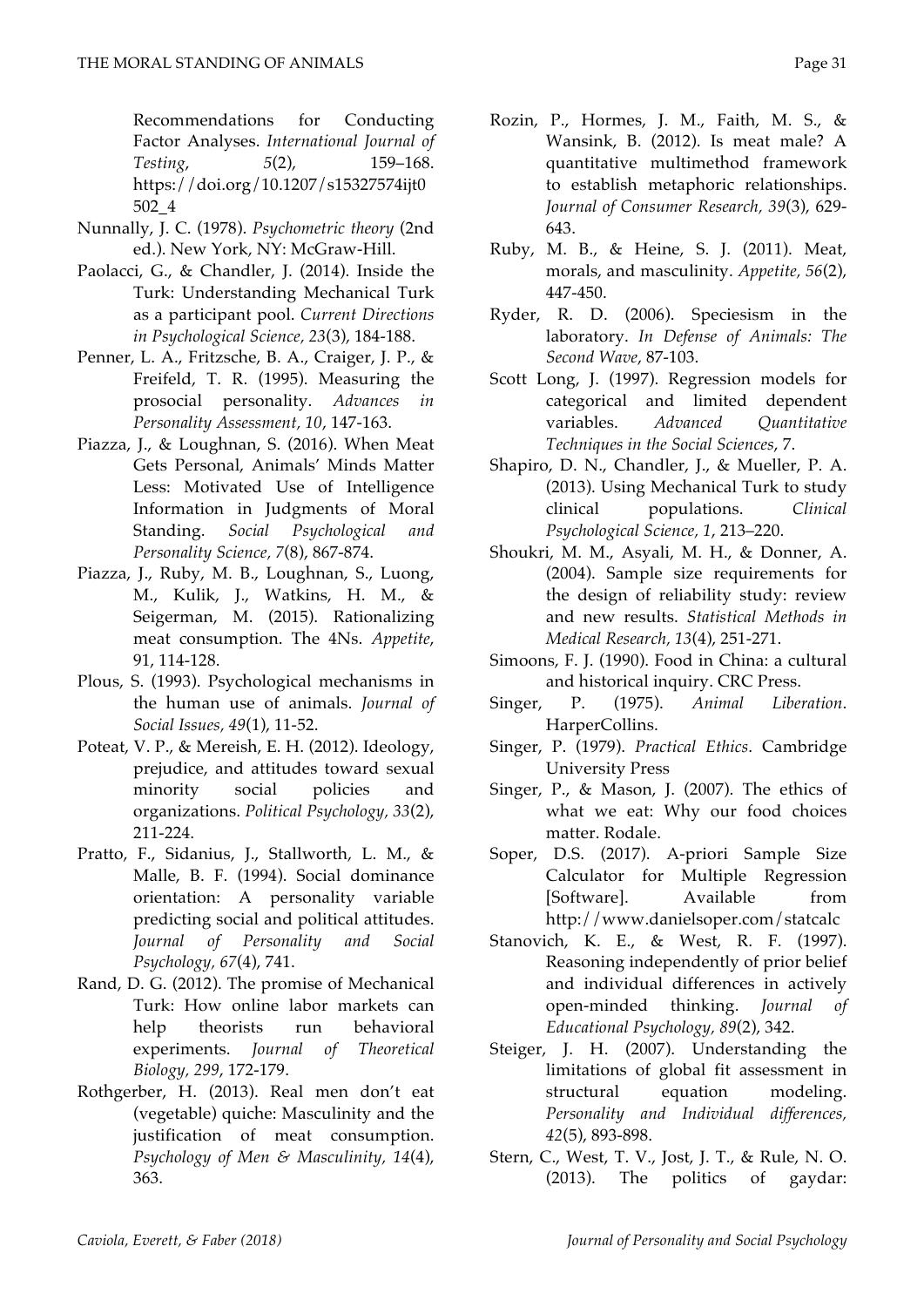Ideological differences in the use of gendered cues in categorizing sexual orientation. *Journal of Personality and Social Psychology, 104*(3), 520.

- Swim, J. K., Aikin, K. J., Hall, W. S., & Hunter, B. A. (1995). Sexism and racism: Oldfashioned and modern prejudices. *Journal of Personality and Social Psychology, 68*(2), 199.
- Taylor, N., & Signal, T. D. (2005). Empathy and attitudes to animals. *Anthrozoös, 18*(1), 18-27.
- Waytz, A., Gray, K., Epley, N., & Wegner, D. M. (2010). Causes and consequences of

mind perception. *Trends in Cognitive Sciences, 14*(8), 383-388.

- Williams, B. (2009). The human prejudice. Peter Singer Under Fire: The Moral Iconoclast Faces His Critics, 3, 77.
- Wuensch, K. L., Jenkins, K. W., & Poteat, G. M. (2002). Misanthropy, idealism and attitudes towards animals. *Anthrozoös, 15*(2), 139-149.
- Yuker H. E., Block J. R., & Young J. H. *The measurement of attitudes toward disabled persons*. Albertson NY: Human Resources Center, 1970.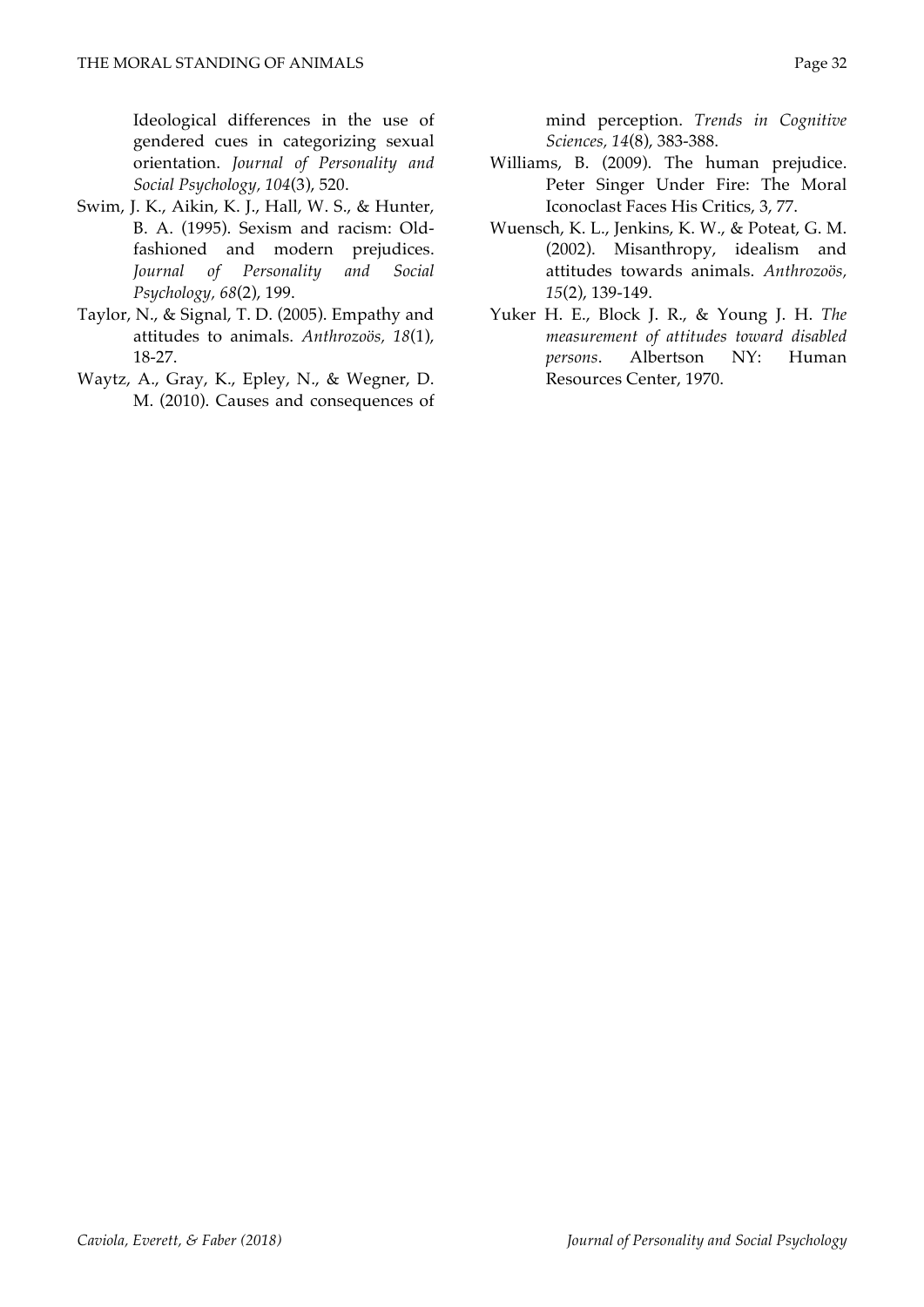| Factor loadings from the second EFA (Study 1) |  |  |
|-----------------------------------------------|--|--|
|-----------------------------------------------|--|--|

| Item            | Item Label                                                                                                       | Factor 1 | Factor 2 |
|-----------------|------------------------------------------------------------------------------------------------------------------|----------|----------|
| $1^*$           | Humans have the right to use animals however they want to.                                                       | .742     |          |
| $2^*$           | It is morally acceptable to keep animals in circuses for human<br>entertainment.                                 | .701     |          |
| $\mathfrak{Z}$  | It is morally acceptable to kill animals, because they are less<br>intelligent than humans.                      | .682     |          |
| $4^*$           | It is morally acceptable to hunt animals for sport.                                                              | .665     |          |
| $5^*$           | Morally, animals always count for less than humans.                                                              | .638     |          |
| $6*$            | It is morally acceptable to do cosmetic research on animals.                                                     | .631     |          |
| $7^*$           | Some beings are morally more important than others just because<br>they belong to a certain species.             | .602     |          |
| 8               | A pig has a lower capacity to suffer than a human baby.                                                          | .598     |          |
| $9*$            | It is morally acceptable to perform medical experiments on animals<br>that we would not perform on any human.    | .597     |          |
| 10              | A pig has a lower capacity to suffer than a dog.                                                                 | .585     |          |
| 11              | It is morally acceptable to kill animals even it is not necessary for<br>our own survival.                       | .582     |          |
| $12*$           | Basic rights that are enjoyed by humans - like protection from<br>harm – should also be granted to animals.      | $-.582$  |          |
| 13              | Reducing pain and suffering in animals is morally equally<br>important as reducing pain and suffering in humans. | $-0.577$ |          |
| 14              | It is morally acceptable to breed animals just to produce leather out<br>of their skin.                          | .560     |          |
| $15*$           | It is morally acceptable to trade animals like possessions.                                                      | .545     |          |
|                 | If an elephant hurts itself in nature, it is morally acceptable not to                                           |          |          |
| 16              | help even if it were morally required to help a human in the same<br>situation.                                  | .532     |          |
| $17*$           | Chimpanzees should have basic legal rights such as a right to life<br>or a prohibition of torture.               | $-.527$  |          |
| 18              | It is morally acceptable to kill animals that destroy human<br>property, for example, rats, mice, or pigeons.    | .502     |          |
| 19              | It is morally worse to kill any human than to kill a chimpanzee.                                                 | .485     |          |
| 20              | Factory farming of animals is morally wrong.                                                                     | $-.397$  |          |
| 21              | Pigs should be taken care of by humans just like dogs are.                                                       | $-0.373$ |          |
| 22              | Faced with a decision of killing one human embryo or one pig, we<br>should always kill the pig.                  | .365     |          |
| $23+$           | It is morally wrong to eat fish.                                                                                 |          | .820     |
| 24†             | It is morally wrong to consume milk and eggs.                                                                    |          | .743     |
| $25+$           | It is morally required to become vegetarian in an effort to save<br>animals.                                     |          | .648     |
| $26+$           | It is morally acceptable for cattle and pigs to be raised for human<br>consumption.                              |          | $-.529$  |
| 27 <sup>†</sup> | It is morally acceptable to hunt wild animals for food.                                                          |          | $-.528$  |

*Notes.* \* included in CFA's first factor, † included in CFA's second factor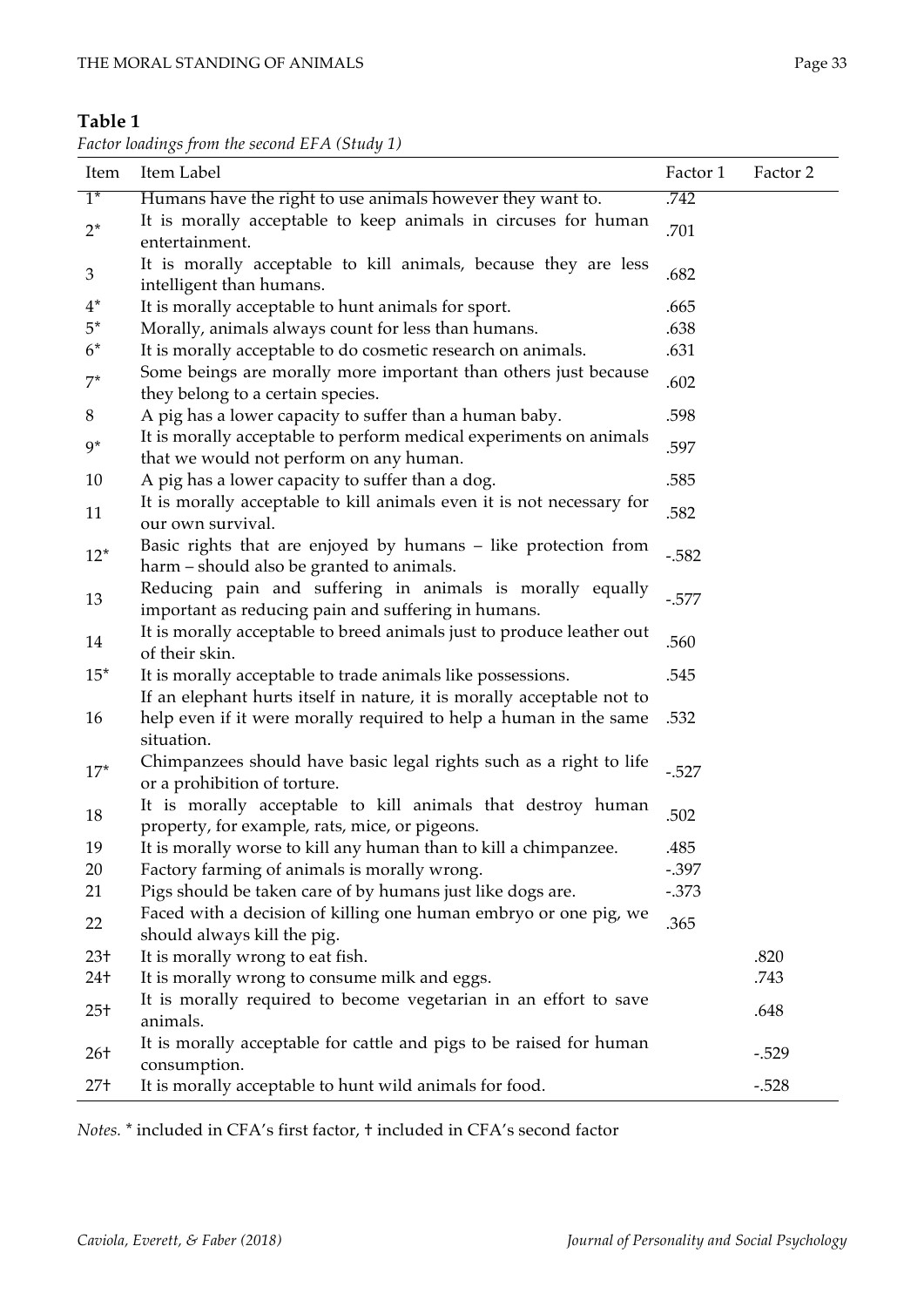*Speciesism Scale*

| Item | Item Label                                                                                                    |
|------|---------------------------------------------------------------------------------------------------------------|
|      | Morally, animals always count for less than humans.                                                           |
|      | Humans have the right to use animals however they want to.                                                    |
| 3    | It is morally acceptable to keep animals in circuses for human entertainment.                                 |
| 4    | It is morally acceptable to trade animals like possessions.                                                   |
| 5    | Chimpanzees should have basic legal rights such as a right to life or a prohibition of<br>torture. $(r)$      |
| 6    | It is morally acceptable to perform medical experiments on animals that we would not<br>perform on any human. |

*Notes.* Answers on a 7-point scale from "Strongly disagree" to "Strongly agree". (r) indicates reversed scoring.

#### **Table 3**

*Correlations between speciesism and other constructs as well as partial correlations (pr) when controlled for SDO (Study 4)*

| Constructs                           | r                   | pr               |
|--------------------------------------|---------------------|------------------|
| Social Dominance Orientation         | $.42 -$             |                  |
| Racism                               | $.32 -$             | .01              |
| Sexism                               | $.41 -$             | $.20^{\circ}$    |
| Homophobia                           | $.17 -$             | .04              |
| Conservatism                         | $.25 -$             | .07              |
| <b>System Justification</b>          | $.25 -$             | .15 <sup>′</sup> |
| Right-Wing Authoritarianism          | .14 <sup>°</sup>    | $-.08$           |
| <b>Empathic Concern</b>              | $-46$ <sup>--</sup> | $-.31 -$         |
| <b>Actively Open-Minded Thinking</b> | $-.17°$             | .05              |

*Notes.* Degrees of freedom were 243. † p < .10. \* p < .05. \*\* p < .01. \*\*\* p < .001. Bonferroni adjusted alpha level was .006.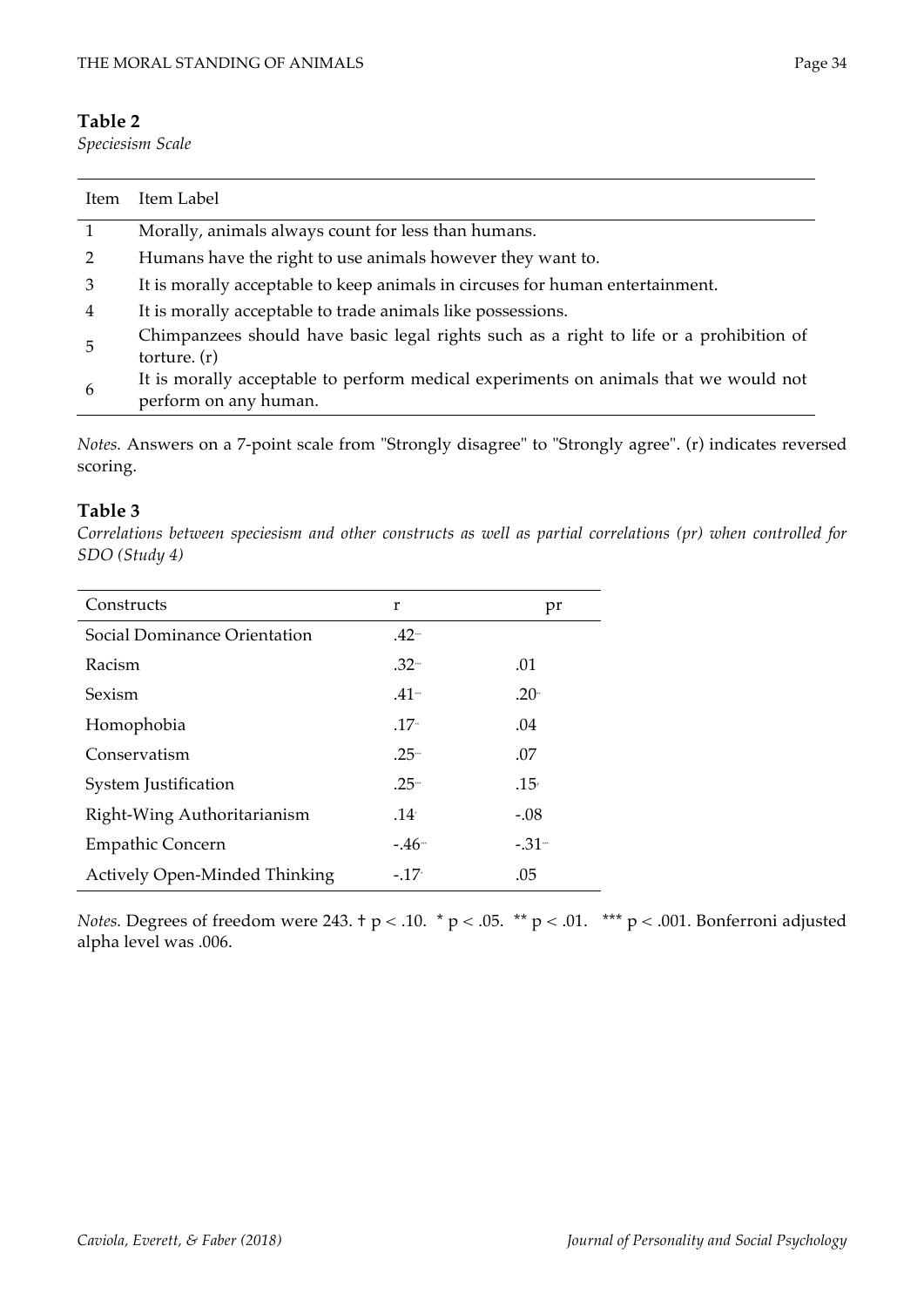*Beliefs about intelligence and suffering capability (ratings on a scale from 0 to 100) and correlations of these beliefs with speciesism (Study 4)*

|                                      | Beliefs in <i>M</i> (SD) |                         | Correlation with speciesism |                                |  |
|--------------------------------------|--------------------------|-------------------------|-----------------------------|--------------------------------|--|
| <b>Species</b>                       | Intelligence             | Suffering<br>capability | Intelligence                | <b>Suffering</b><br>capability |  |
| <b>Humans</b>                        | 87.79 (12.88)            | 96.88 (6.82)            | $-.04$                      | $-15$                          |  |
| Animals                              | 39.71 (19.71)            | 84.20 (20.39)           | $-27$                       | $-.29-$                        |  |
| Mentally severely disabled<br>humans | 54.14 (26.44)            | 89.96 (15.31)           | 0.6                         | $-.10$                         |  |
| Chimpanzees                          | 66.84 (22.61)            | 91.92 (13.37)           | $-.20$                      | $-.25^{\circ}$                 |  |
| Dogs                                 | 55.09 (21.25)            | 91.33 (12.34)           | $-.18$                      | $-.28 -$                       |  |
| Pigs                                 | 51.43 (25.70)            | 87.07 (18.38)           | $-.23$                      | $-.29-$                        |  |

*Notes.*  $\cdot$   $p < .05$ .  $\cdot$   $p < .01$ .  $\cdot$   $p < .001$ .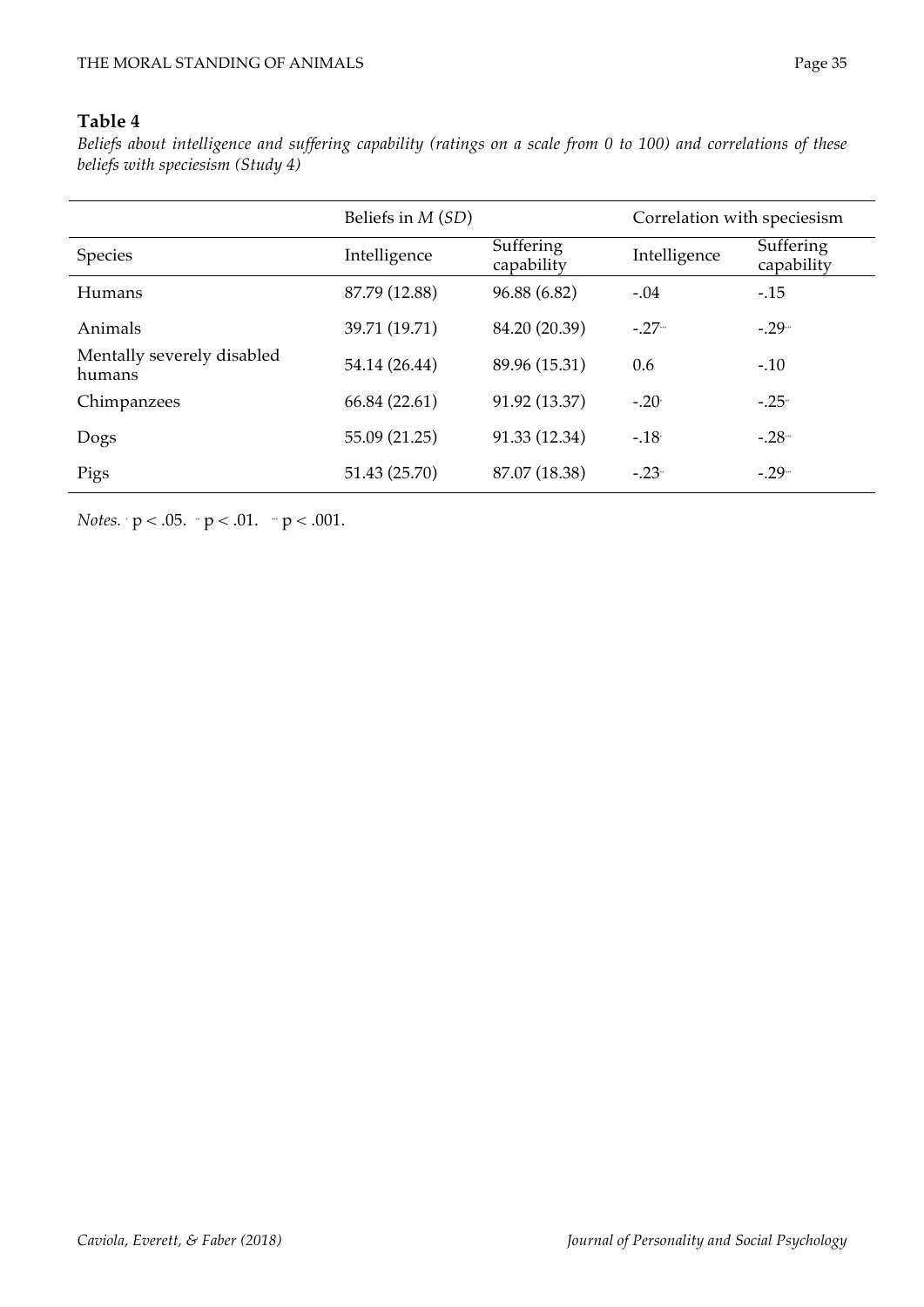*Hierarchical regression predicting donation allocations to "superior" individuals (humans, mentally* severely *disabled humans, dogs) vs. "inferior" individuals (animals, chimpanzees, pigs), displaying the standardized coefficients (beta) (Study 4)*

|                         |        | Humans vs. Animals |         |          | Mentally Severely Disabled Humans vs. Chimpanzees |        | Dogs vs. pigs    |         |        |        |                  |                  |
|-------------------------|--------|--------------------|---------|----------|---------------------------------------------------|--------|------------------|---------|--------|--------|------------------|------------------|
| Predictor measures      | Step 1 | Step 2             | Step 3  | Step 4   | Step 1                                            | Step 2 | Step 3           | Step 4  | Step 1 | Step 2 | Step 3           | Step 4           |
| $\Delta R^2$            | .02    | .04                | $.11 -$ | $.17 -$  | .03                                               | .04    | $.17 -$          | $.07 -$ | .01    | .05    | .04              | $.07 -$          |
| Gender                  | $-.01$ | $-.03$             | $-14$   | $-.15+$  | .06                                               | .02    | .16              | $.17+$  | .05    | .03    | .03              | .01              |
| Age                     | $-.10$ | $-.13$             | $-.09$  | $-.03$   | .12                                               | .13    | .08              | .04     | $-.07$ | $-.09$ | $-.07$           | $-.01$           |
| Education               | .03    | .03                | .03     | $.08\,$  | .12                                               | .12    | .12              | .09     | .02    | .03    | .00.             | $.04\,$          |
| Income                  | .05    | .06                | .04     | .00.     | $-.06$                                            | $-.08$ | $-.13$           | $-.09$  | $-.07$ | $-.07$ | $-.07$           | $-.10$           |
| <b>SDO</b>              |        | $-.08$             | .04     | .06      |                                                   | .02    | .03              | $-.08$  |        | $-.15$ | $-13$            | $-.01$           |
| Empathic concern        |        | .07                | $-.11$  | $-.06$   |                                                   | .00    | .05              | .12     |        | .14    | .06              | $-.01$           |
| Perspective taking      |        | $-.14$             | .04     | $-.01$   |                                                   | .19    | $.21+$           | .14     |        | .12    | .15              | .22 $\cdot$      |
| Other-oriented          |        | $-.08$             | $-.11$  | $-.13$   |                                                   | .03    | .04              | $.08\,$ |        | $-.11$ | $-13$            | $-.18$           |
| Mutual concern          |        | $.23*$             | $-.07$  | $.21 +$  |                                                   | $-.08$ | $-0.14$          | $-0.14$ |        | $-11$  | $-.06$           | $-.07$           |
| Ableism                 |        |                    |         |          |                                                   | .12    | .04              | .05     |        |        |                  |                  |
| Suffering "superior"    |        |                    | .05     | $.04\,$  |                                                   |        | .18 <sup>†</sup> | $.17+$  |        |        | $-43$            | $-.43$           |
| Suffering "inferior"    |        |                    | .14     | .06      |                                                   |        | $-.21$           | $-.18+$ |        |        | .47 <sup>°</sup> | .42 <sup>°</sup> |
| Intelligence "superior" |        |                    | $-26$   | $-0.21$  |                                                   |        | $.29 -$          | $.25 -$ |        |        | .02              | $-.01$           |
| Intelligence "inferior" |        |                    | $.25 -$ | .13      |                                                   |        | $-.27 -$         | $-.22$  |        |        | .05              | .01              |
| Speciesism              |        |                    |         | $-.46 -$ |                                                   |        |                  | $.30 -$ |        |        |                  | $-.27-$          |

*Notes.*  † *p* < .10. \* *p* < .05. \*\* *p* < .01. \*\*\* *p* < .001.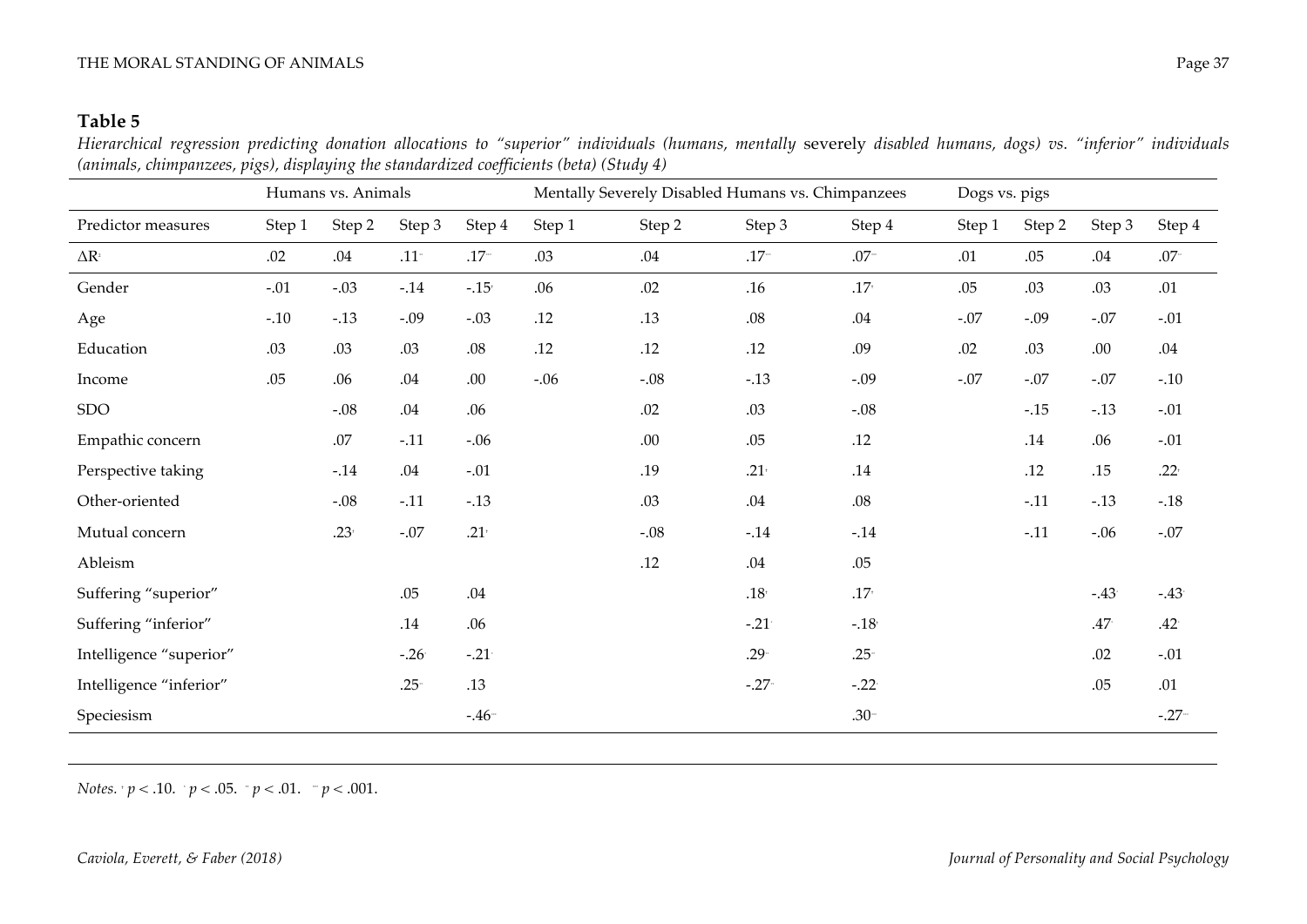*Hierarchical logistic regression predicting whether participants chose the human or animal charity, displaying Exp(B) (Study 5)*

| Predictor measures       | Step 1 | Step 2           | Step 3  | Step 4   |
|--------------------------|--------|------------------|---------|----------|
| $\mathbf{R}^2$           | .00    | .09 <sup>°</sup> | .11     | $.23 -$  |
| Gender                   | 1.04   | .85              | .99     | 1.23     |
| Age                      | 1.02   | 1.01             | 1.01    | 1.02     |
| <b>SDO</b>               |        | $.64+$           | $.64+$  | $.62+$   |
| Empathic concern         |        | 1.58             | $1.69*$ | $1.97*$  |
| Suffering humans         |        |                  | 1.00    | 1.01     |
| Suffering chimpanzees    |        |                  | .996    | 1.00     |
| Intelligence humans      |        |                  | 1.02    | 1.00     |
| Intelligence chimpanzees |        |                  | .98     | .99      |
| Speciesism               |        |                  |         | $3.43 -$ |

*Notes.*  $\cdot$   $p < .10$ .  $\cdot$   $p < .05$ .  $\cdot$   $p < .01$ .  $\cdot$   $p < .001$ .



*Figure 1*. Average donation allocations to the charities (Study 4). In all three scenarios allocations significantly differed from an equal distribution of 50 donation points each. Error bars represent standard errors of the mean.